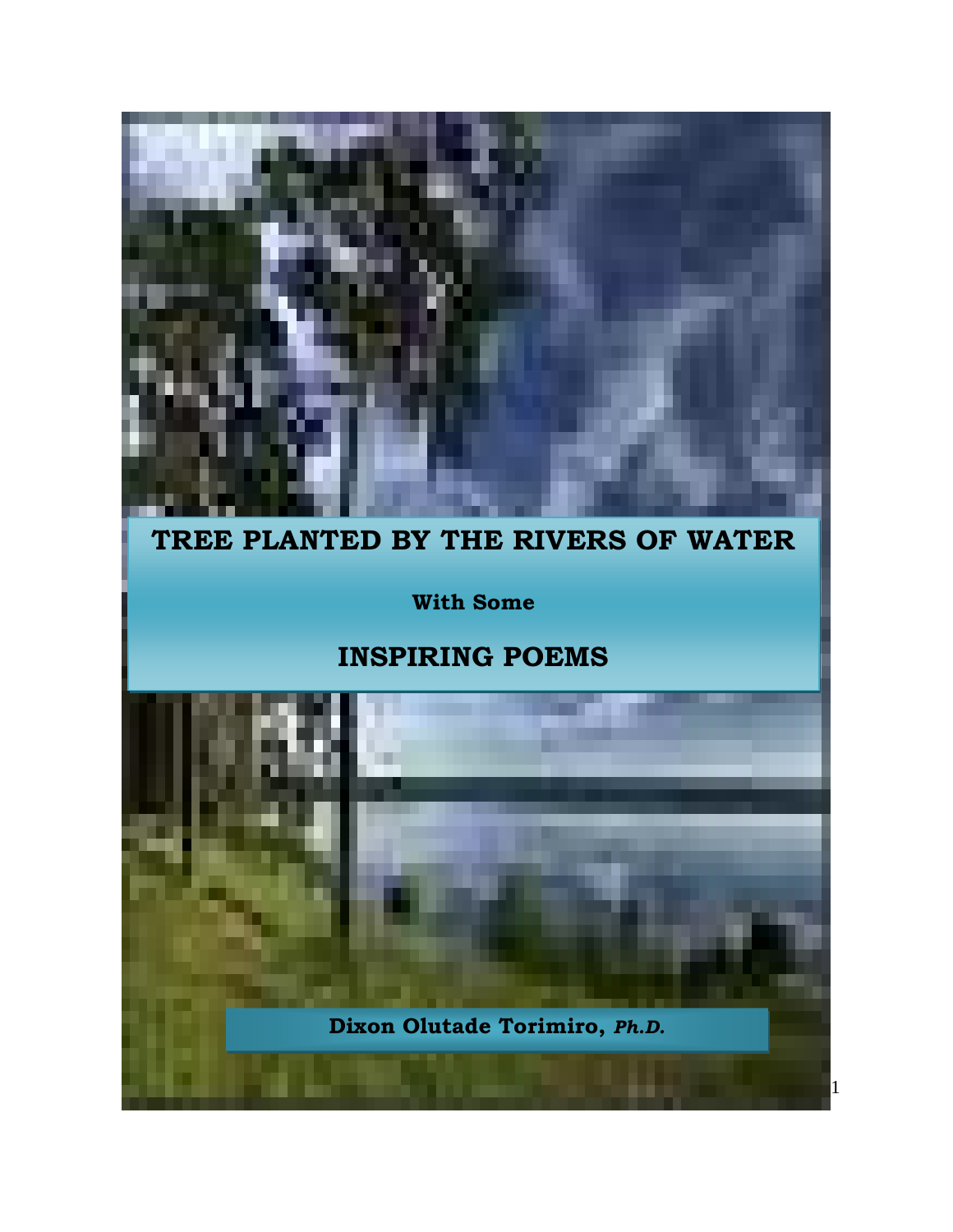# TREE PLANTED BY THE RIVERS OF WATER

With Some

INSPIRING POEMS

Dixon Olutade Torimiro, Ph.D.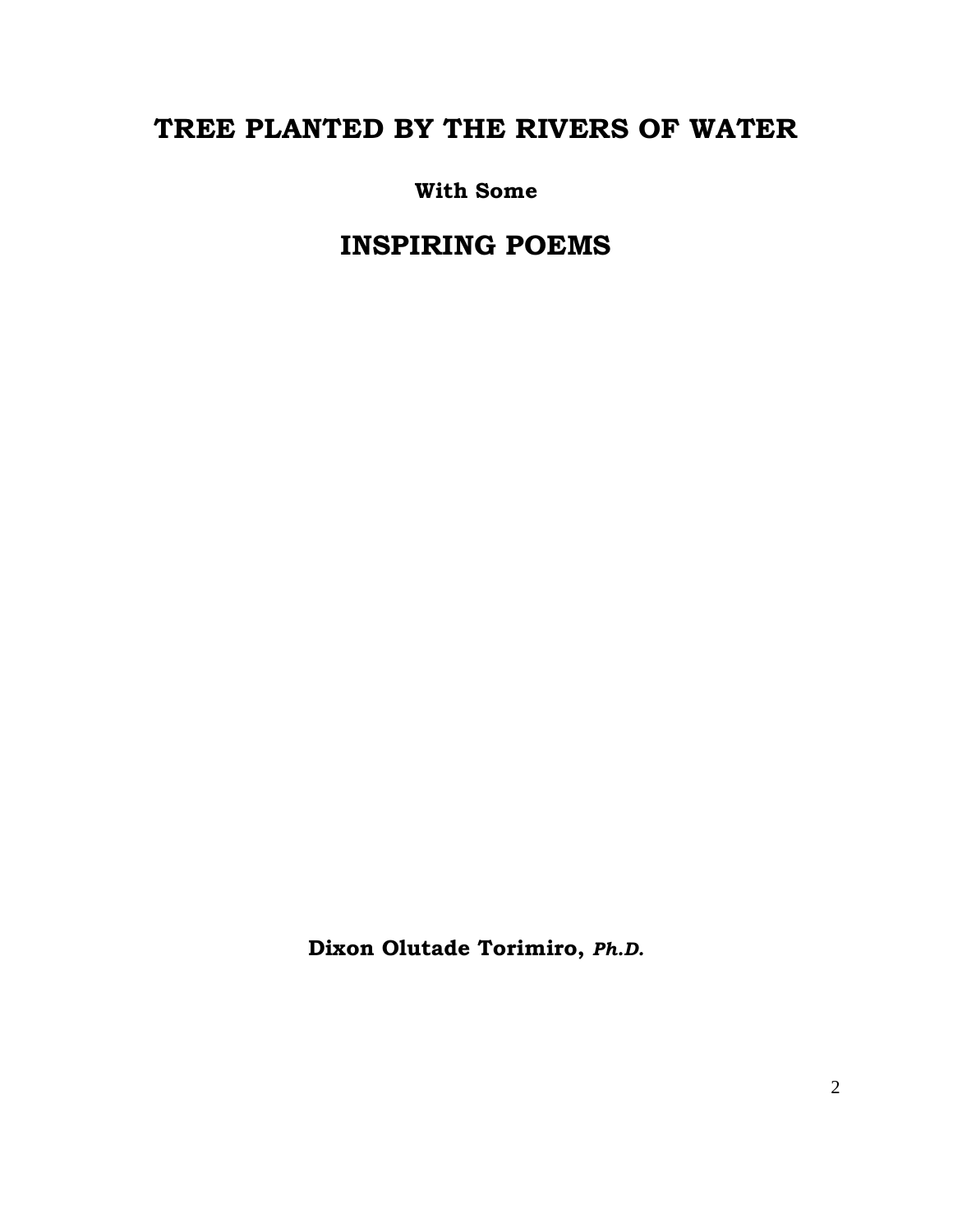**CITATION:** Torimiro, D. O. Tree Planted By the Rivers Of Water with Some Inspiring Poems, ACRYE, Opa, Ile-Ife, Nigeria.

**© 2012:** Torimiro, Dixon Olutade.

All rights reserved. Reproduction and dissemination of materials in this publication for educational or other non commercial purposes are authorized without any prior written permission from the copy right holders provided the source is fully acknowledged.

**Publisher:** African Centre for Rural Youth Empowerment, Goshenland Villa, CAC Seminary Area, Opa, Ile-Ife, Osun State, Nigeria.

**ISBN: 978-978-51243-0-9**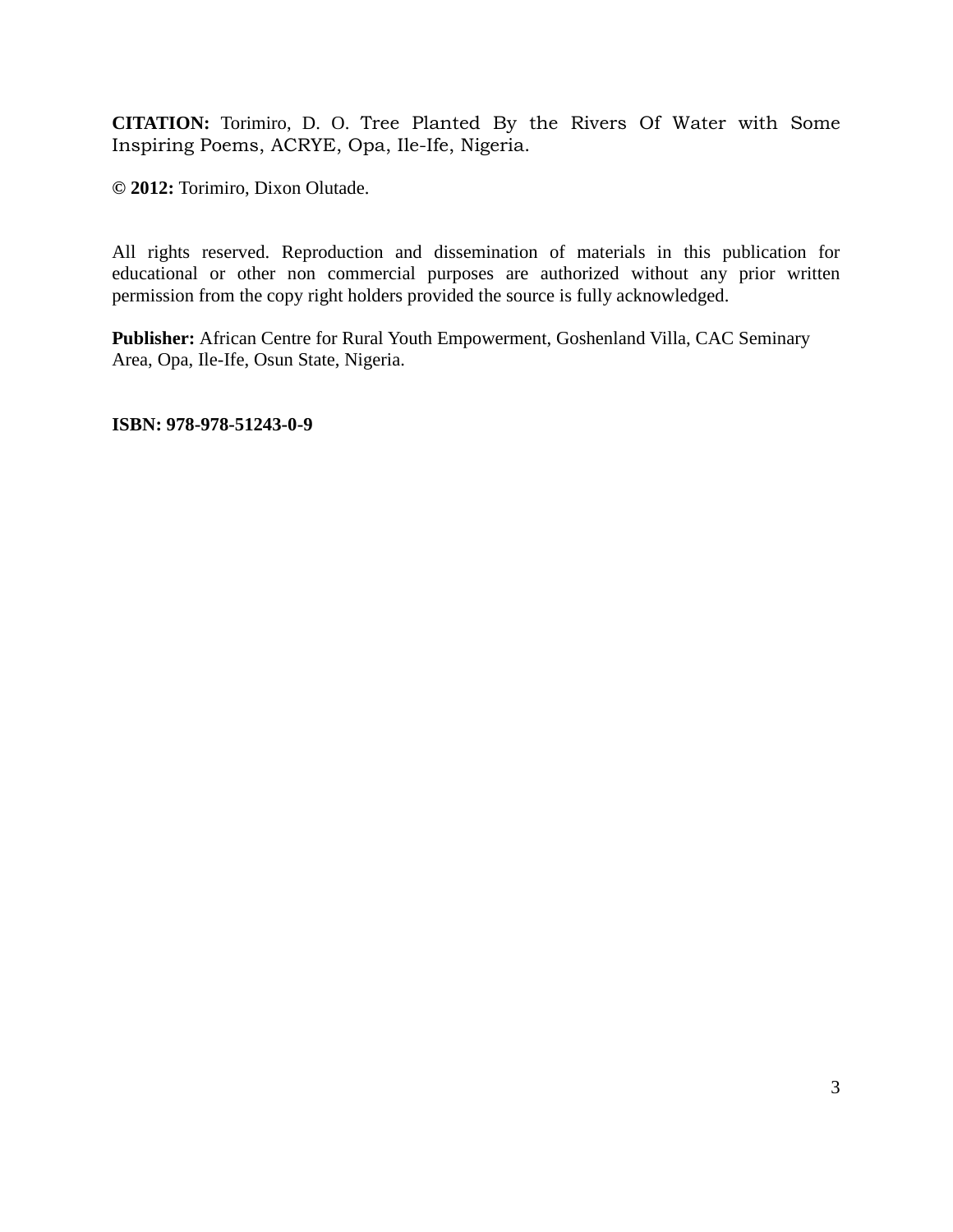# **DEDICATION**

**To anyone who through the reading of this book becomes a blessed soul**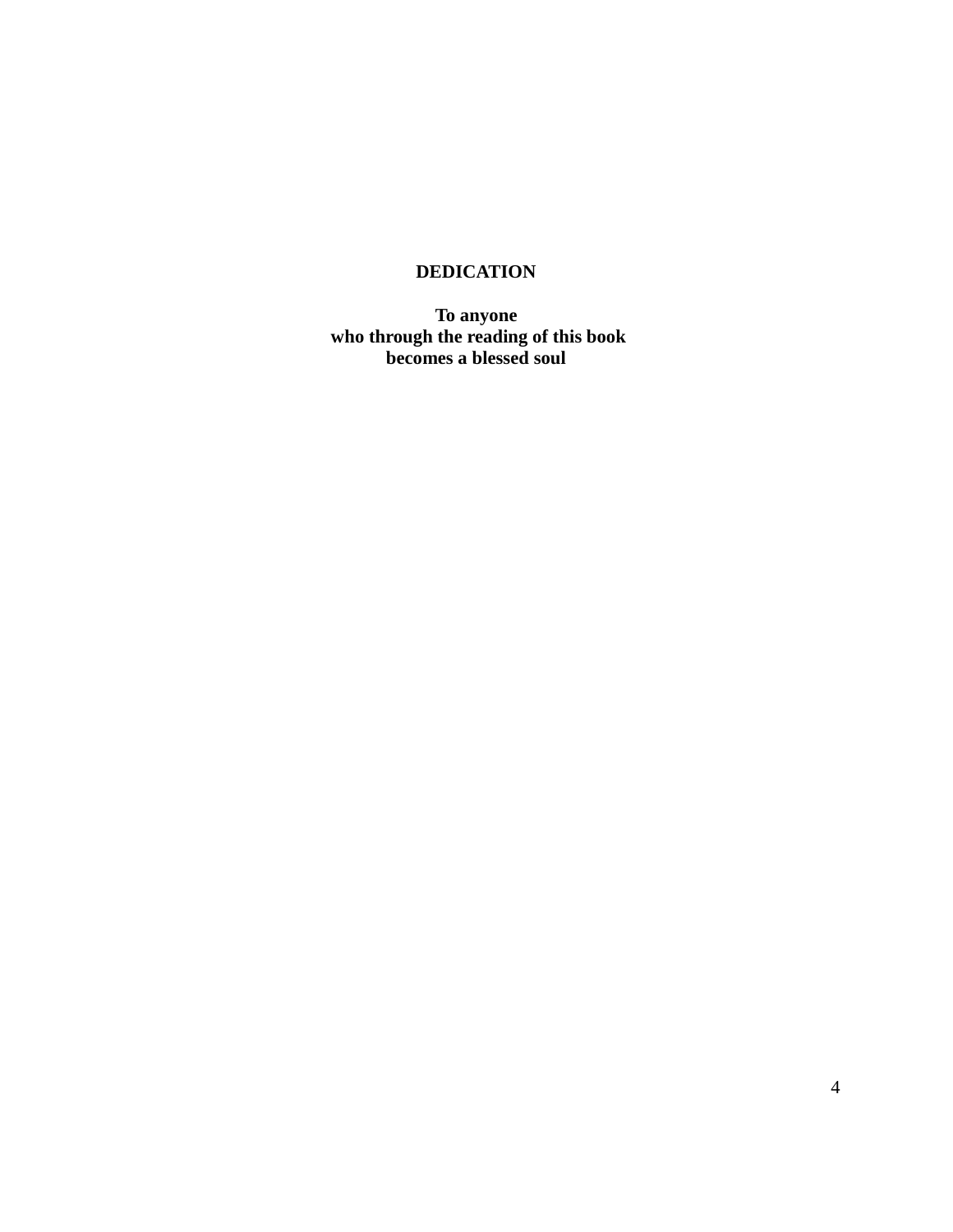### **ACKNOWLEDGEMENTS**

To:

- Mrs. Abibat Modupe Edun (nee Onasanya) my very good friend, for inviting me to The Apostolic Faith Church, Ijebu-Igbo, where I first learnt about salvation in its face value.
- Rev. Funso Sobowale, for laying the foundation of my faith through the undiluted teaching of Jesus Christ under his pastorship in my undergraduate days in Ogun State University, Ago-Iwoye.
- Rev. Aaron Olumuyiwa Olamijulo, my father and my mentor in the gospel, I served with him during my NYSC and since found his way of spiritual life life worthy of emulation.
- Late Rev. Josiah Olubode Soyinka, my Overseer indeed, through which some privilege close contacts with him assured me of an independent Christian life. "I live for my Lord".
- Late Rev. Femi Olusoga, my father in the Lord, an embodiment of a true pastor.
- Mama Olajumoke Trimiro-Oloyede, my very wonderful mother, though my convert, but her prayers spur me on.
- Mrs Mojisola Helen Torimiro (nee Jegede), my queen and darling wife, a good model of Christian wife and mother.
- Ayoola and Timilehin Torimiro, my wonderful little, who have demonstrated a good understanding of my love and care for them.
- Dr. S.E.A. Torimiro, my big uncle, who voluntarily offered information on the Torimiro's family eulogies and geneology.
- Many more spiritual giants whose names I cannot readily mention now, those who have contributed in no small measure to my spiritual upliftment.

Lastly, I give my most profound gratitude to the Almighty God for giving me inspiration and wherewithal to document this my humble experience.

Dixon Olu. Torimiro, Ph.D.

Goshenland Villa, CAC Seminary Area, Opa, Ile- Ife. May 19, 2012.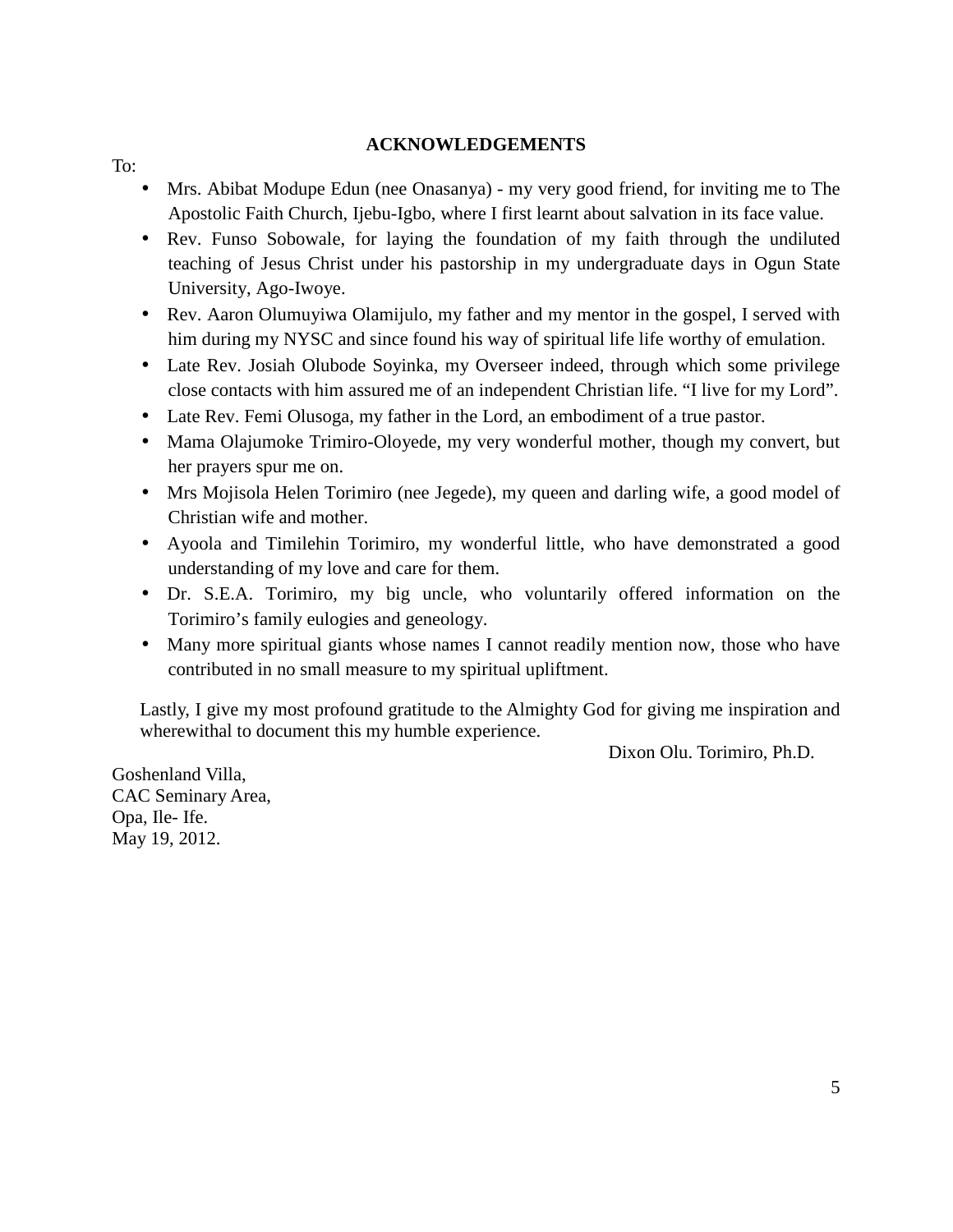# **CONTENTS**

| <b>Dedication</b>      |                                       |  |
|------------------------|---------------------------------------|--|
| <b>Acknowledgement</b> |                                       |  |
| <b>Preface</b>         |                                       |  |
| <b>Contents</b>        |                                       |  |
|                        | Chapter 1 THE MAKING OF A BLESSED MAN |  |
| <b>Chapter 2</b>       | <b>CROOKED PAST REVEALED</b>          |  |
| <b>Chapter 3</b>       | AN UNFORGETTABLE EXPERIENCE           |  |
| <b>Chapter 4</b>       | KEEPING THE TREASURE: STAYING BLESSED |  |
|                        | Chapter 5 AN ENCOUNTER WITH SATAN     |  |
| <b>Chapter 6</b>       | VICTORY THROUGH TESTIMONY             |  |
| <b>Chapter 7</b>       | <b>HOLY GHOST FOR SUSTENANCE</b>      |  |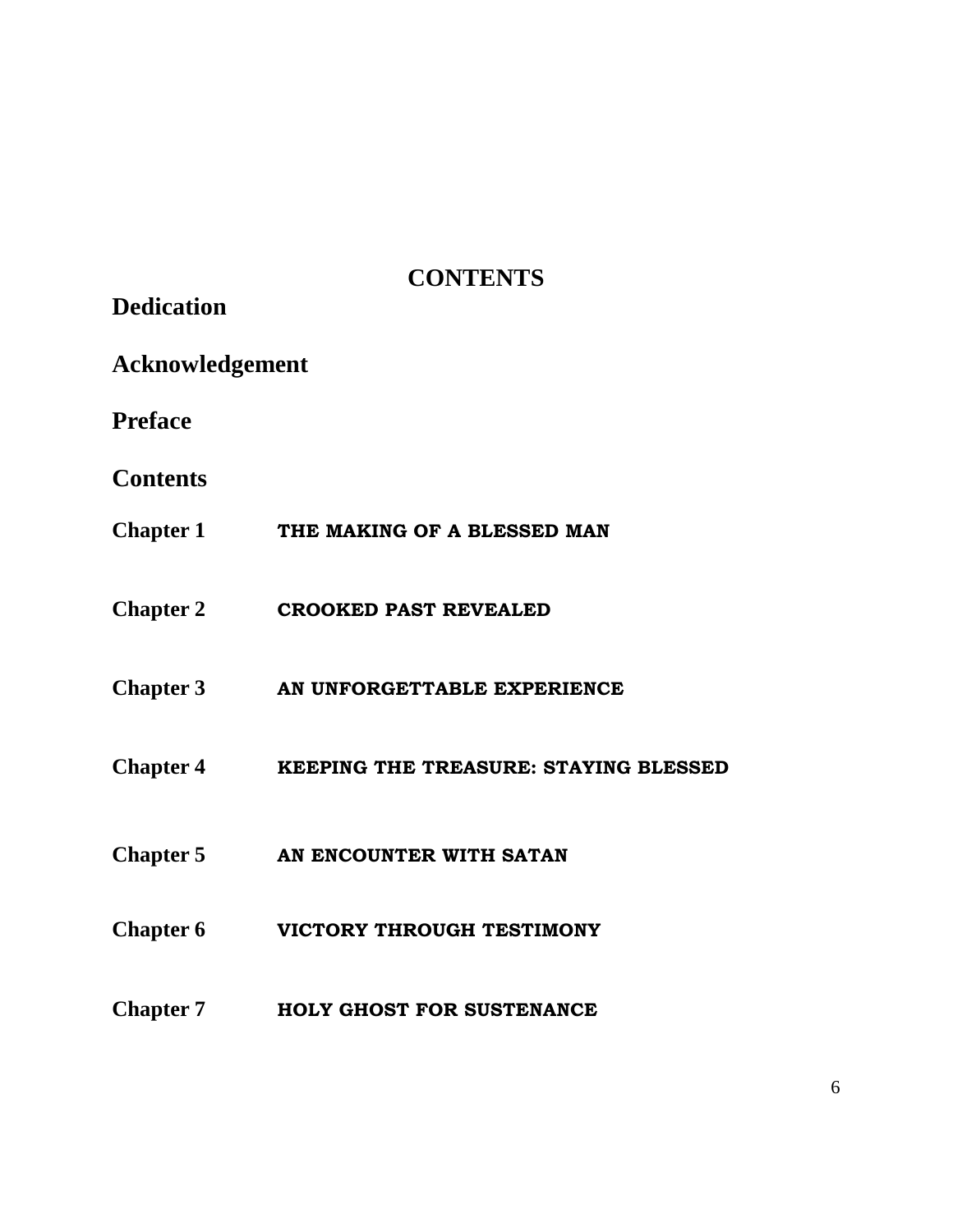# PREFACE

It is always nice to see several individuals with different backgrounds aspiring to worship their creator with a true mind, but in contrary, not all these worshipers have the vintage privilege of serving God in truth and in spirit. This must be due to various false doctrines which are now spreading across churches. It is just too pathetic in this dispensation of grace to observe many self-acclaimed Christians still involving themselves in one old thing or the other.

In the name of Christianity, many have erected buildings only to indoctrinate mild-hearted members of their congregations with various false teachings. Most of the founders of these so-called churches are only out like a hungry lion in sheep's skin to devour their innocent followers. They have nothing to really offer these poor souls. Instead these so-called shepherds only multiply their members' sorrow. Most of churches have already gone commercial: prayers that should be charitably offered are now tagged with fee. But I thank God for the Book of all ages, for it says, "Ye shall know the truth and the truth shall set you free"(John 8:32).

This book inspired by the first Psalm of King David to edify believers who are heavenly bound. It is fully packed with a lot of author's intimate experiences and encounters with God. It is inspiringly written to revive the spiritually weak, to guide those who want to follow the footsteps of Jesus. It is a treasure for those who thirst and hunger after God's righteousness. It is also a signpost to all who want to **Follow peace with all men, and holiness, without which no man shall see the Lord.** 

The knowledge contains in this book is opened for understanding of all and sundry and it cuts across every aspect of human life. It is really the secret of the believer's success, for those who aspiring to be "like a tree planted by the river, his leaf also shall not wither and whatsoever he doeth shall prosper" (Ps 1:3). If you read this book, there is no doubt there will be a positive change in your attitude towards God and Man. There are series of challenges at the end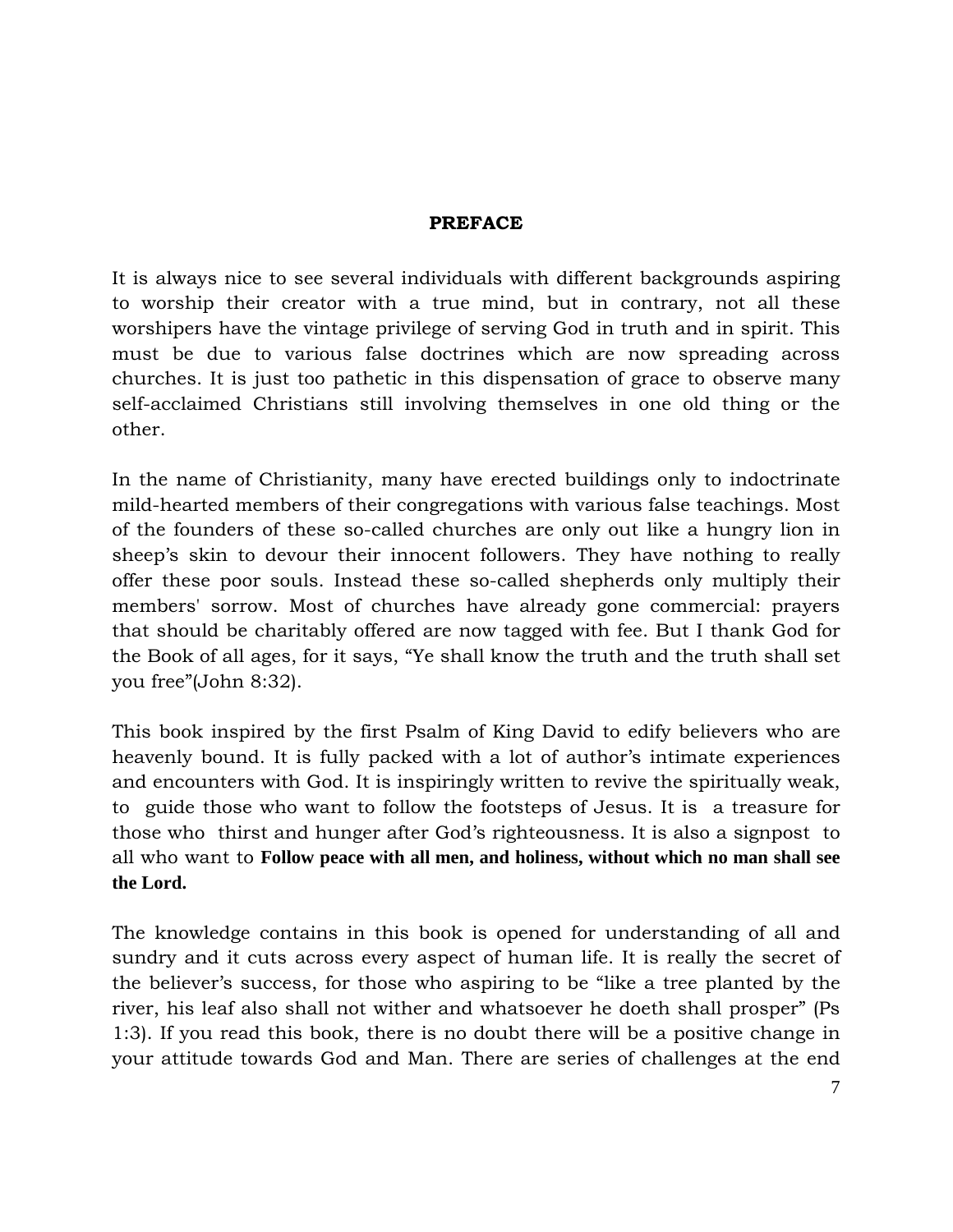of each chapter which may provoke your thought into a positive action. More so, there are series of guides that may lead you as to what to do in order to meet up with these challenges.

May I therefore congratulate you forever coming in contact with this heritage of truth; such is very scarce to come by in this end time. If you really want to be a successful believer, this is exactly where to start no matter your present situation and the circumstances that may surround you. I must also admonish you to sincerely pray in all earnest in order to obtain the same experiences as may be revealed to you in this book. More so, the nourishment in this "manna" will soon manifest in your personal life, through your personal consecration and prayer, if you endeavour to read and practice the teaching of this inspirational message. Your testimony shall soon be greatly published. The grace of God will accomplish it all.

# Professor Dixon Olutade Torimiro.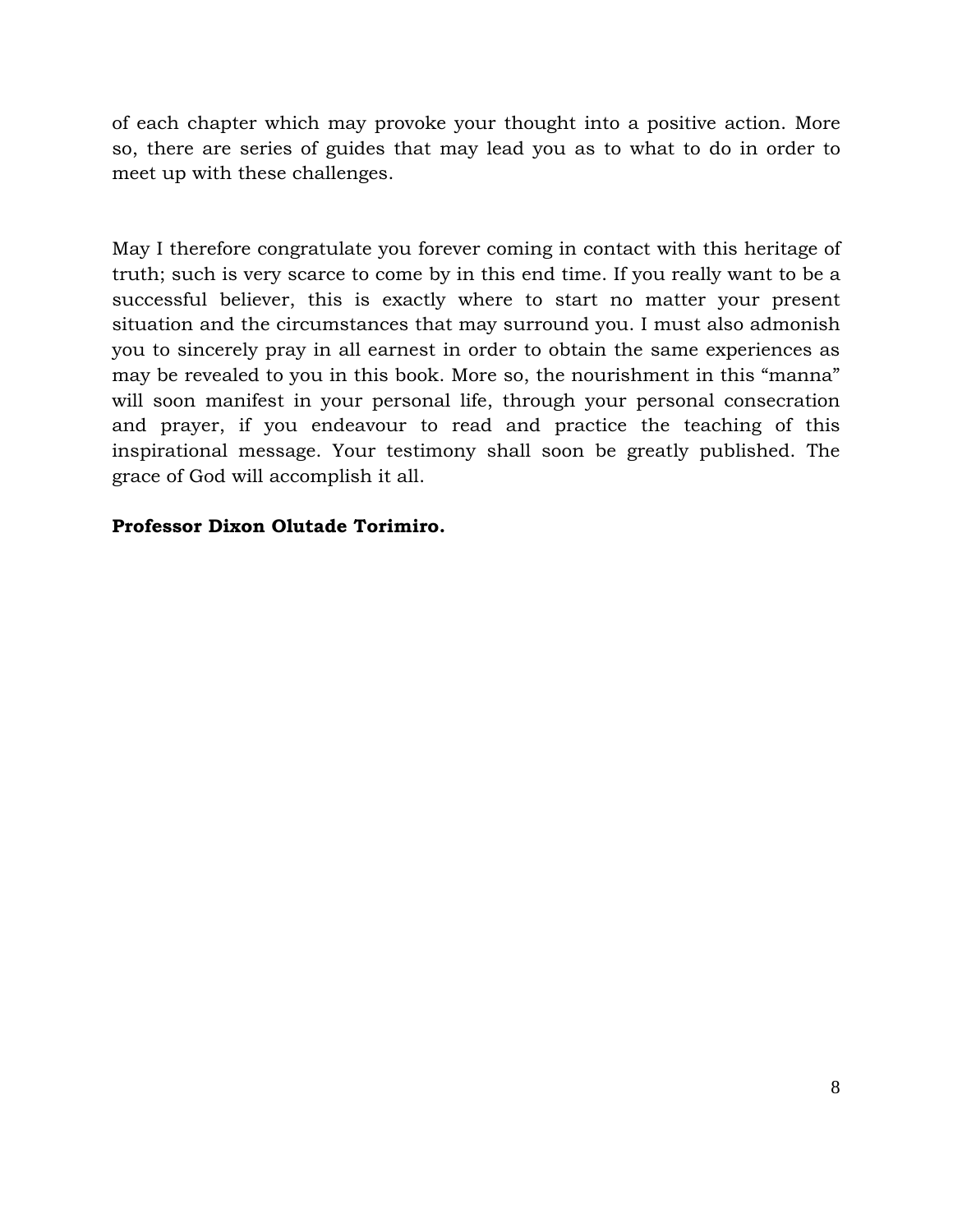### CHAPTER ONE

### THE MAKING OF A BLESSED MAN

Each time I am opportune to open my Bible to any chapters that carry the word 'Blessed', I usually feel like one of the blessed people. This feeling might not be peculiar to me. You too might have had the same feeling; or you may know some individuals whom the people perceived as the blessed, probably because of their earthly possessions. In worldly standard, a person endowed with riches, sound health and education, successful children amongst many other achievements any man on earth could attain, is of course a blessed person. But surprisingly, most of these people still find it very difficult to content themselves with these earthly possessions. Like Oliver Twist, they still want more. This shows that the blessing of the blessed is not just earthly possessions.

The song writer inspiringly opened his first Psalm thus: ''blessed is the man…'' Certainly, the Palmist knew that the deeper meaning of this statement. King David had more wealth than any king of his time. He was mightily blessed, by worldly standard, yet he glorified not in his earthly possession. Nor did he boast in earthly riches. Rather he says "My soul shall make her boast in the Lord" (Ps 34:2).Therefore, for a better understanding of the blessedness of a blessed man, it may be highly necessary to briefly review the life of the Psalmist.

There are no extraordinary events surrounding the birth of David. In fact by virtue of birth, he was the least amongst the sons of Jesse. Therefore, David's blessedness is not a function of his biological birth. What made David extraordinary and blessed perhaps stems from his encounter with God. God attested to the evidence of this encounter, prior to David's anointment as a king over Israel, when He openly warned Samuel not to judge by outward appearance because an outward appearance may be very deceitful. The evidence of a true encounter with God begins with the transformation of heart. Since, human can fake the outward, God focuses not only on the overt but also on the covert, where manipulation is impossible. He sees the heart where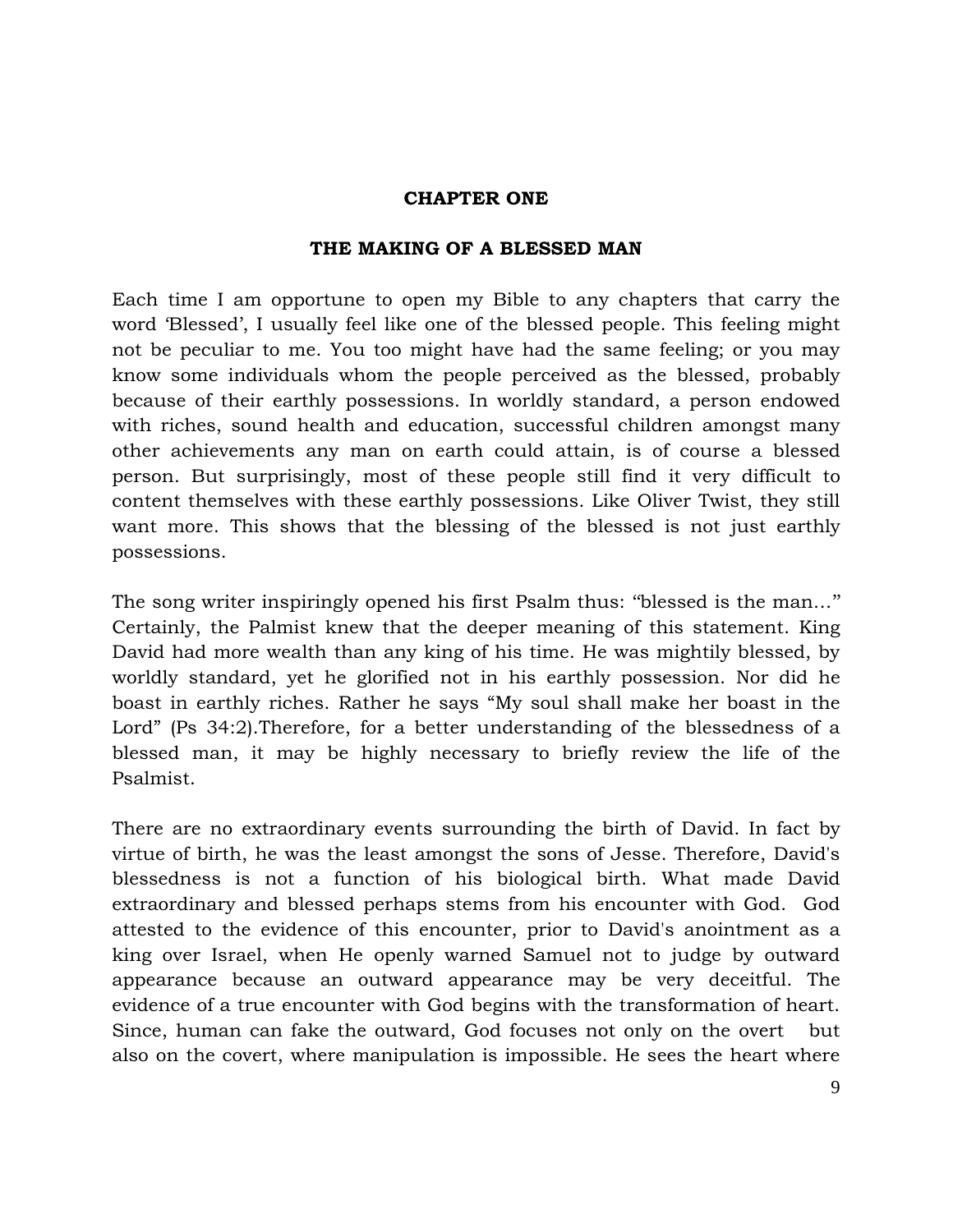the sign of a genuine encounter resides. He told Samuel to look among the sons of Jess for the one whose inward part-heart- had encountered Him. And after being swayed severally by outward appearance, Samuel finally anointed David, though a boy in the sight of man. But then, the boy, David, the youngest of Jesse's children, had the heart of a regenerated man. God had seen a lot of David's hidden attributes, including his consecrated and caring heart. He could not delay His instruction to Samuel, the prophet, that he should anoint the boy to succeed King Saul, who was chosen because of his outward appearance but was rejected by God because of his stubborn heart.

This little account shows that David was not a stranger in the sight of God. He must have secretly proven himself, probably as a faithful and caring shepherd over the flock of his father. This was also evidenced in his personal testimony to King Saul prior to his voluntary encounter with Goliath. David confidently gave an account of how he confronted and killed a lion and a bear that came to prey on his father's flock. David told the king that he went after them and smote them and delivered the lamb out of their mouths. It is important to note that he went after these beasts and smote them with the jeopardy of his own life. What a faithful shepherd! David's boldness and faithfulness should indeed be an exemplary disposition for present-day believers, especially those who can hardly withstand a slight of cockroaches, let alone taking their stands against the powers of darkness or even taking a minimal risk for Christ and His Kingdom. Many believers usually run away like the priest and the levite, when and where they ought to act like the good Samaritan. The Righteous is as bold as a lion.

David was indeed a loving shepherd, perhaps the shadow of 'Our Shepherd' – Jesus Christ. He was, no doubt, a very bold young man, a man of great valour. Task that defied the best trained and equipped professional soldiers in Israel, he accomplished in the twinkling of an eye. No man in Israel could face the challenge of the giant Philistine, except the young man, David. You can read his statement before the Goliath, after he was able to persuade the whole Israel with his testimonies, that he would treat the boastful infidel as one of the illustrated beasts that disturbed his flock.

> *"Thou comest to me with a sword and with a spear; and with a shield: but I come to thee in the name of the Lord of hosts, the God of the armies of Israel whom thou hast defied"(1 Sam. 17:45).*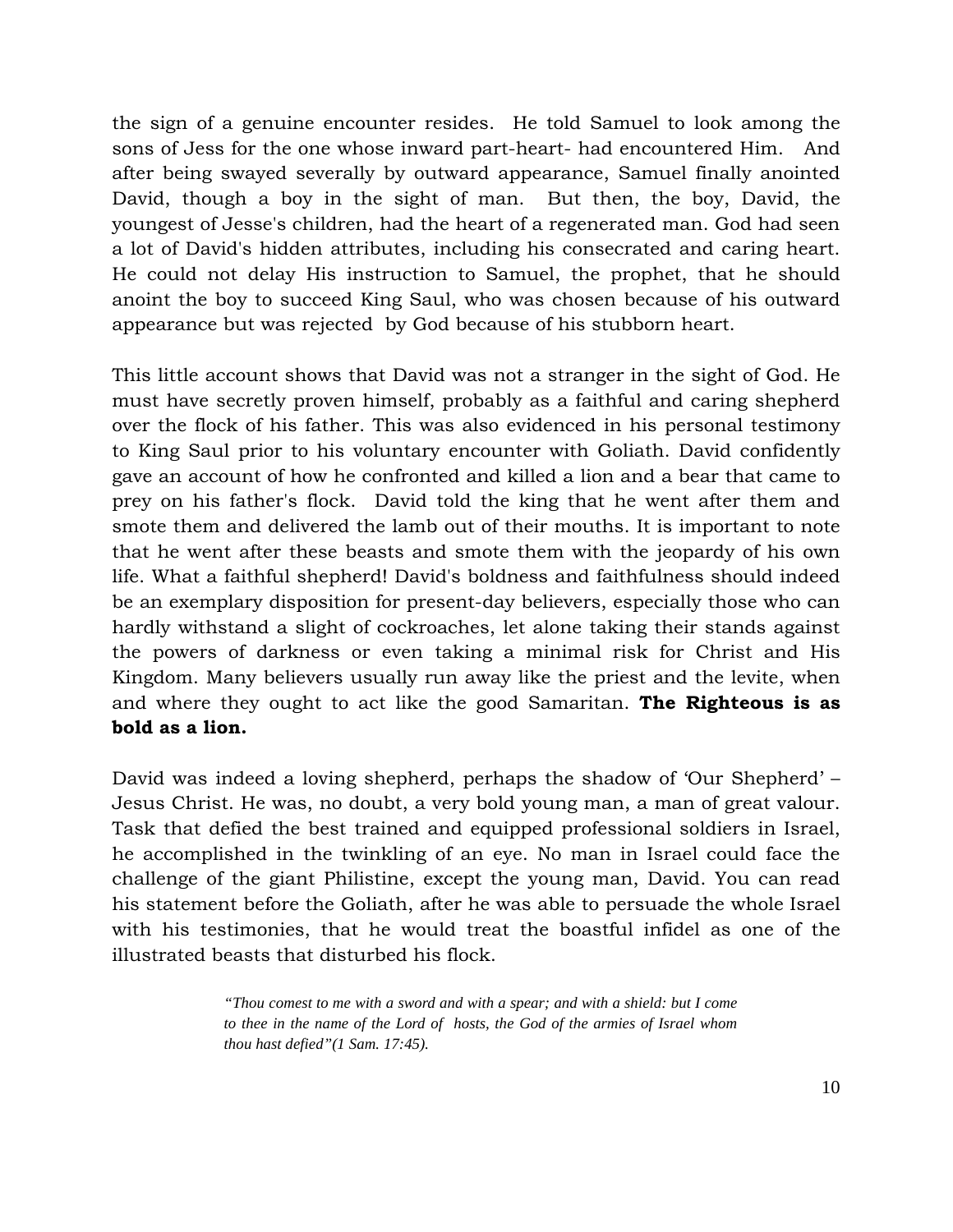You can equally imagine the victory in these powerful words muttered by a small boy. He saw the giant as nothing and he knew quite well the identity of his Heavenly Father. So, he was not ashamed of telling the whole nation about his personal experience with that God. David was sure that the army of Israel has a God which is more powerful than any weapon and ever equaled to any task.

Definitely, David was not the one acting; there was a particular force behind him, pushing him to meet up with the giant's challenges. This is an amazing power. While great men, commanders and even King Saul forgot what the living God had done in Israel, cringed in fears and fled before Goliath, the little David recounted the infallible faithfulness of God and dared the bragging giant. In order to banish fear and faithlessness holding the people of Israel, David told his testimony, locating God as the source of his bravery and success. Certainly, David had great faith, which greatly pleased God. For without faith, it is impossible to please God.

Besides faith in God and bravery, David had a broken and contrite heart, which is one of the indexes of the first work of grace, that is, salvation. This attribute came to the light when he fell into sin. David covetously committed adultery with Uriah's wife and eventually sent Uriah to the grave. His responses when prophet Nathan confronted him with the evidence of his sins, however, laid a sound precept for anyone who desires an intimate relationship with God. David profusely cried:

Have mercy upon me, O God, according to thy loving kindness: according unto the multitude of thy tender mercies blot out my transgressions. Wash me thoroughly from mine iniquity, and cleanse me from my sin. For I acknowledge my transgressions: and my sin *is* ever before me. Against thee, thee only, have I sinned, and done *this* evil in thy sight: that thou mightest be justified when thou speakest, *and* be clear when thou judgest. Behold, I was shapen in iniquity; and in sin did my mother conceive me. Behold, thou desirest truth in the inward parts: and in the hidden *part* thou shalt make me to know wisdom. Purge me with hyssop, and I shall be clean: wash me, and I shall be whiter than snow. Make me to hear joy and gladness; *that* the bones *which* thou hast broken may rejoice. Hide thy face from my sins, and blot out all mine iniquities. Create in me a clean heart, O God; and renew a right spirit within me. Cast me not away from thy presence; and take not thy holy spirit from me. Restore unto me the joy of thy salvation; and uphold me *with thy* free spirit. *Then* will I teach transgressors thy ways; and sinners shall be converted unto thee. Deliver me from blood guiltiness, O God, thou God of my salvation: *and* my tongue shall sing aloud of thy righteousness (Psalm 51: 1- 14)

David, first, acknowledged not only the sins he committed but also the original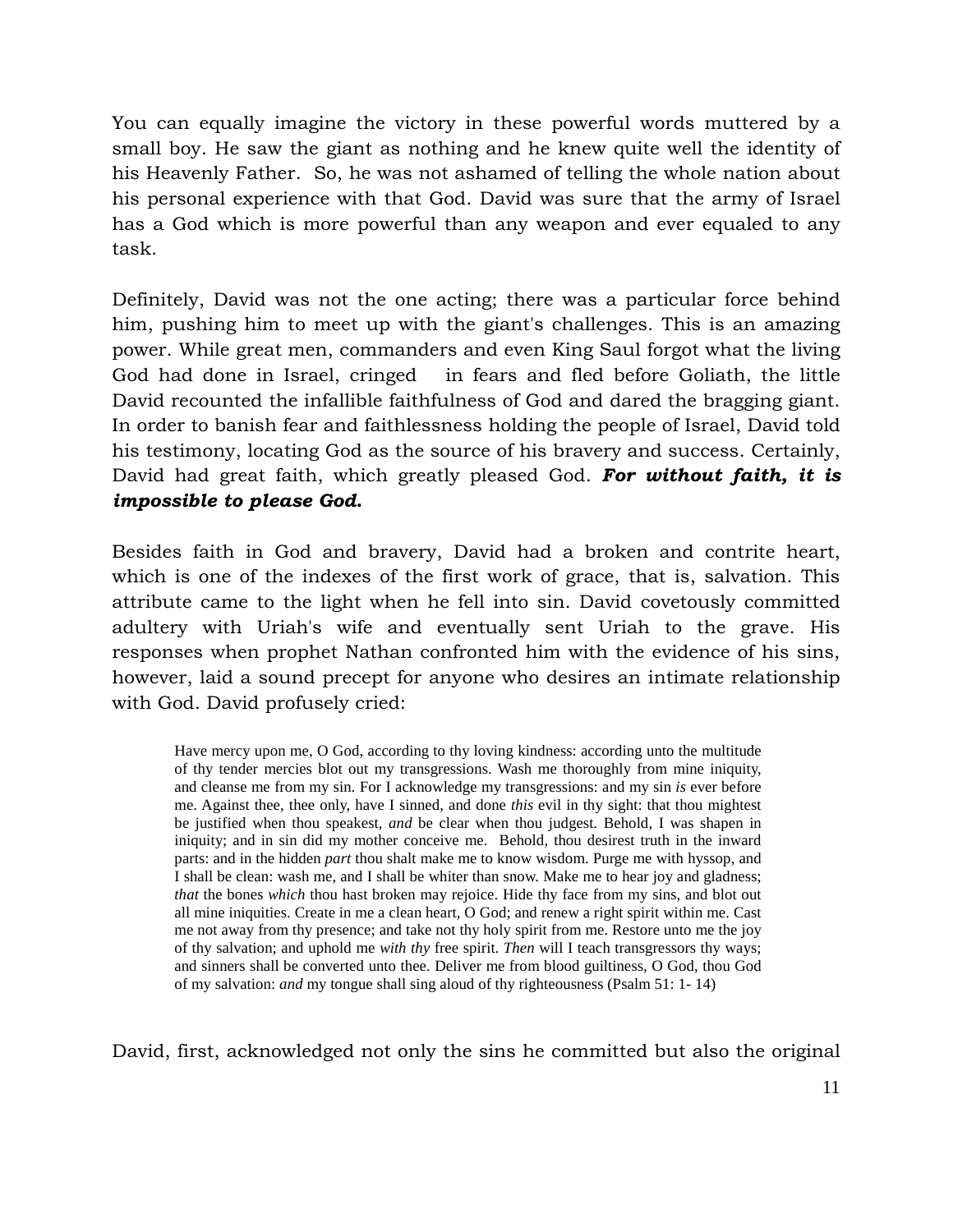sin: **Behold, I was shapen in iniquity; and in sin did my mother conceive me.** And with a repentant heart, he pleaded for God's mercy and God didn't fail to forgive him. David then was able to stand before God as though he had never sinned. This is what the New Testament calls justification, the first work of grace. A heart that craves for God's forgiveness was the treasure God saw in David. This heart distinguished him from others, like King Saul who made excuses for his sins and rationalized his disobedience by accusing his fellow soldiers. David had a godly attitude towards sin: He neither accused the circumstance and situation that led to his action nor renamed his action in order to make light its enormity; rather he wholeheartedly accepted responsibility for his behaviour and described it using befitting terms: ...**I acknowledge my transgressions: and my sin** *is* **ever before me. Against thee, thee only, have I sinned, and done** *this* **evil in thy sight**...**Deliver me from blood guiltiness, O God, thou God of my salvation.** Surely, David's perception of an attitude towards sin indicates that he has had a true encounter with God, an encounter that produced conviction, confession, conversion and justification.

Dear reader, it is important to note that confession alone does not elicit God's forgiveness. In fact, in the Holy Bible, they are five people who said "I have **sinned**", yet only two of the five obtained forgiveness. The first was Pharaoh the King of Egypt (Ex 9:27, 10:16), Saul the first King of Israel was the second (1 Sam 15:24, 30), the third was David the second King of Israel (2King12: 13), Judas Iscariot the betrayer of Jesus (Mat 24:7) and the prodigal son the man who went to a far country (Luke 15:18) were the fourth and the fifth, respectively. From the list above, only David made it to the mercy seat in the Old Testament. He obtained forgiveness while Pharaoh and Saul were rejected. This is because David's confession wasn't a mere hypocritical urbanity or a make to believe stuff. He clearly understood and satisfactorily fulfilled God's requirements for forgiveness. David knew the uncleanness, guiltiness and enormity of sin. More importantly, he knew the source of purification and justification as well as how to draw forgiveness from this source. This is why he declared **Behold, thou desirest truth in the inward parts: and in the hidden** *part* **thou shalt make me to know wisdom. Purge me with hyssop, and I shall be clean: wash me, and I shall be whiter than snow**.

From the foregoing, it is crystal clear that sin, either the original or individual, is diametrically opposed to the blessedness of a blessed man. In fact, David nicely spelt out the conditions underlying the blessedness of a blessed man as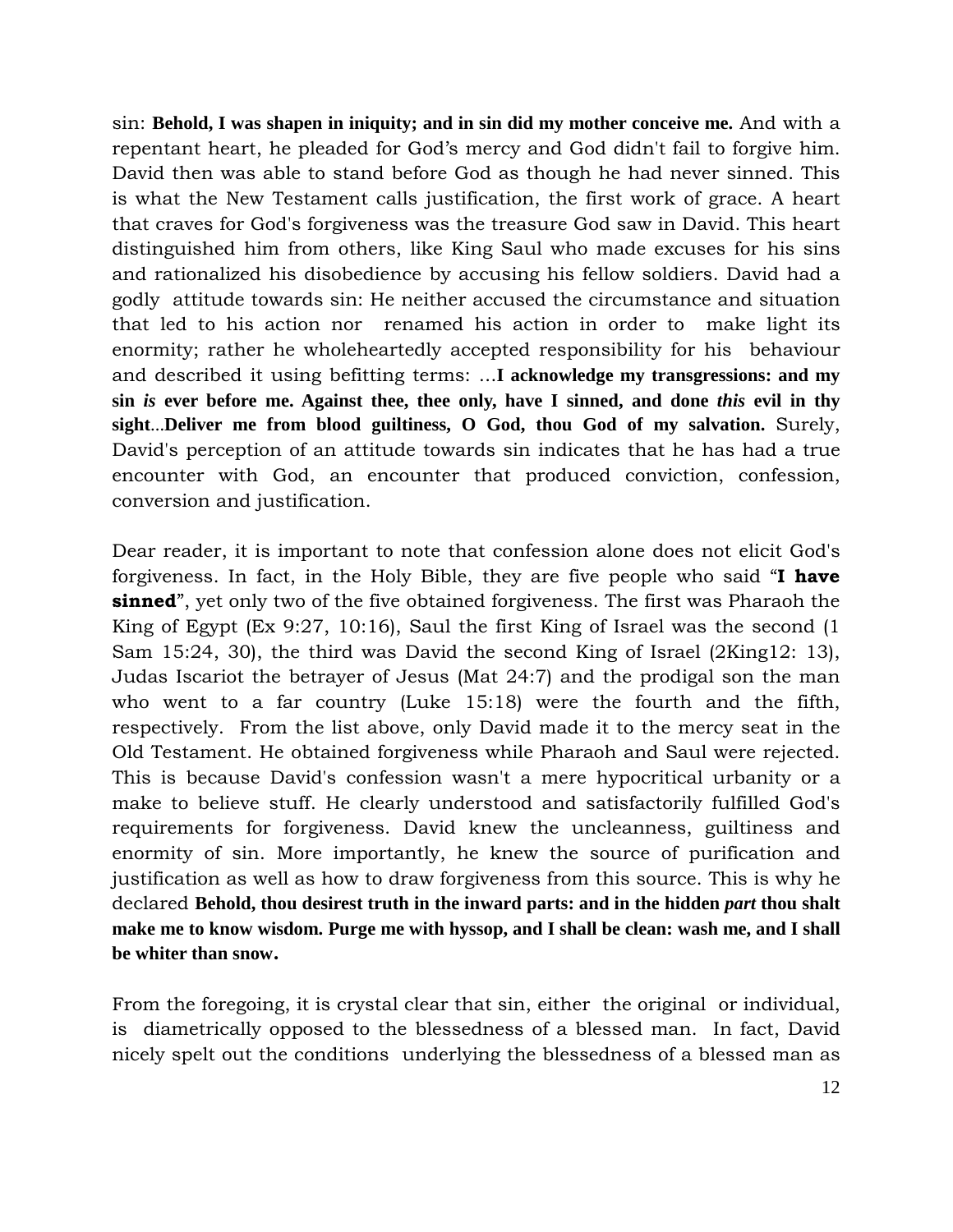follow: Blessed is the man that walketh not in the counsel of the ungodly, nor standeth in the way of sinners, nor sitteth in the seat of the scornful. But his delight is in the law of the LORD; and in his law doth he meditate day and night. And he shall be like a tree planted by the rivers of water, that bringeth forth his fruit in his season; his leaf also shall not wither; and whatsoever he doeth shall prosper. Hence, becoming the blessed man metaphorically described by King David as "a tree planted by the rivers of water" is contingent on possessing right attitude towards sin. One may, therefore, conclude that David's knowledge of God and encounter with God imbued him with the right attitude towards sin, which is the basis of the blessedness of a blessed man. Moreover, the blessedness of a blessed person consists not just of material possession but, more importantly, of justification and peace with God. This is why the Psalmist cried thus, *Create in me a clean heart, O God; and renew a right spirit within me. Cast me not away from thy presence; and take not thy holy spirit from me. Restore unto me the joy of thy salvation; and uphold me with thy free spirit.*

The trajectory of my own life engenders a similar conclusion as David's life. It is evident in my life that sin is at variance with the blessedness of a blessed man and that God, irrespective of the dirtiness of our background, is ready ever to wash and make us blessed whenever we come sincerely before Him. God has made the provision for our cleansing even while we were still sinners. As the great apostle said: ..*God commendeth his love toward us, in that, while we were yet sinners, Christ died for us* **(Roman 5:8).** Looking closely at my life, from childhood to adulthood, I could say like the great Palmist: **Blessed is the man that** walketh not in the counsel of the ungodly, nor standeth in the way of sinners... The next Chapter chronicles my long Journey to the point of an encounter with God, which I believed is the foundation of a blessed man.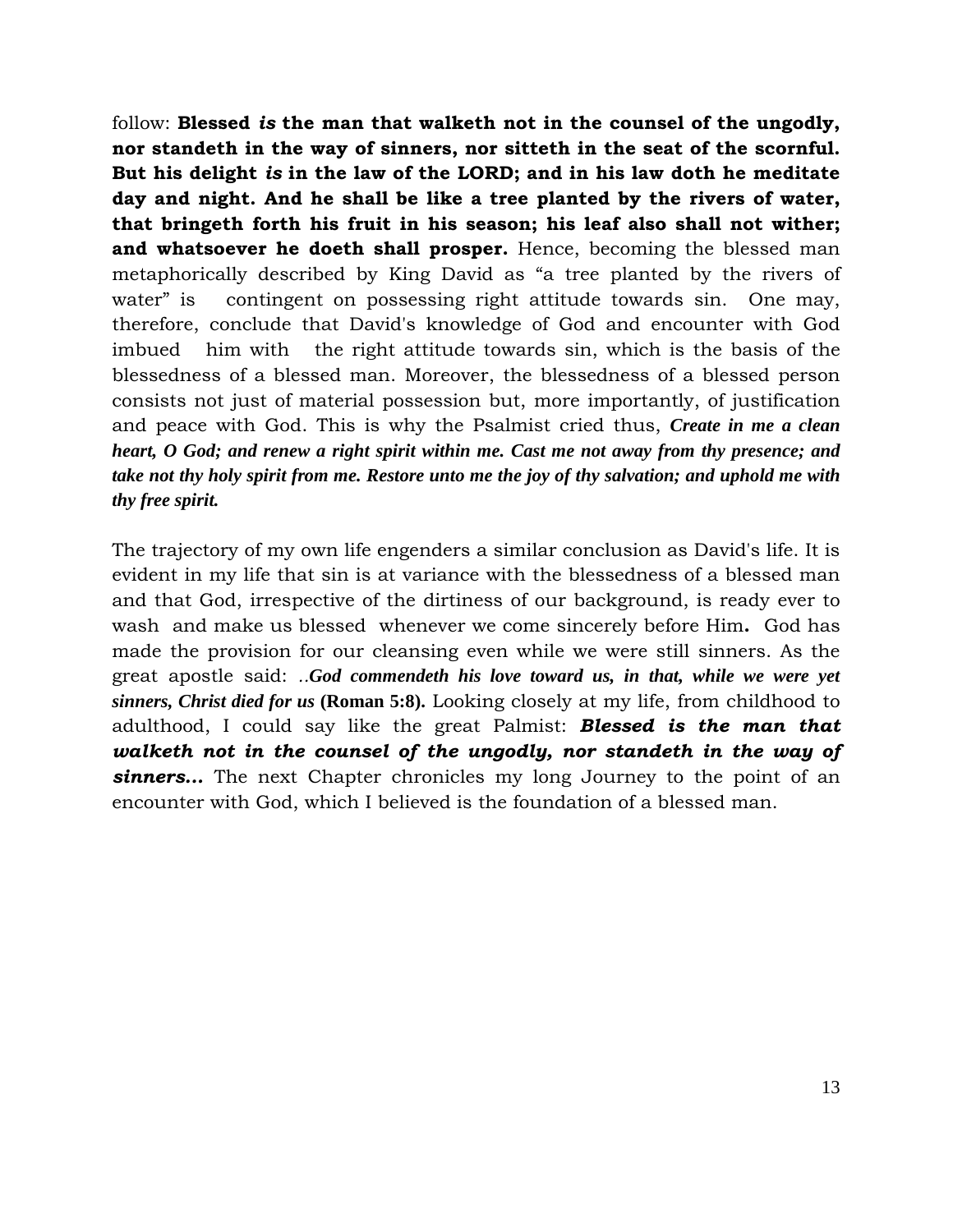# CHAPTER TWO

# CROOKED PAST REVEALED

I was brought up by my aged paternal grandmother who was a nominal Christian. I was baptized right from infancy and got confirmed by a bishop in one of my teenage years and virtually I became a partaker of the Holy Communion. If God was not merciful to me, I should have been afflicted by many sickness and diseases, because of my partaking in the Holy Communion which is meant for the righteous. I was very ignorant of it all anyway, so I took the ordinance very lightly.

My granny always ensured that I followed her to the church every Sunday, against my interest. All I was interested in was to collect money from her for offering which I often spent on sausage rolls. As a small boy, I understood nothing about what I was doing. Although we normally sang a particular Yoruba song during our Sunday School, which forbids us from spending our offering on something else.

The lyrics of the song go thus: "owo Jesu o, ema f'owo re j'epa mo" (2ce), which literarily means: "money meant for Jesus, never you spend in buying groundnut".

This song was not sufficient to stop me from spending the money. Occasionally, I may put half of the money into the collection tray, most especially when my granny increased the amount. My granny did not allow me to mix-up with the young folks in our area, for the fear that I may be influenced by their stubborn and rascal attitudes. I seized this opportunity to isolate myself from them and I arrogantly considered myself more superior than my peers. So I became tough on my peer group, to the extent that I used to ban them from passing through our compound. No one among them dared violate my order

There was a particular girl who wanted to prove stubborn, though she was a little older and taller. Her thought was to push me aside and make a free passage, but I did not allow her to treat me in such a humiliating way. I did not waste much time, just like a ram reversing for a heavy head boot. I attacked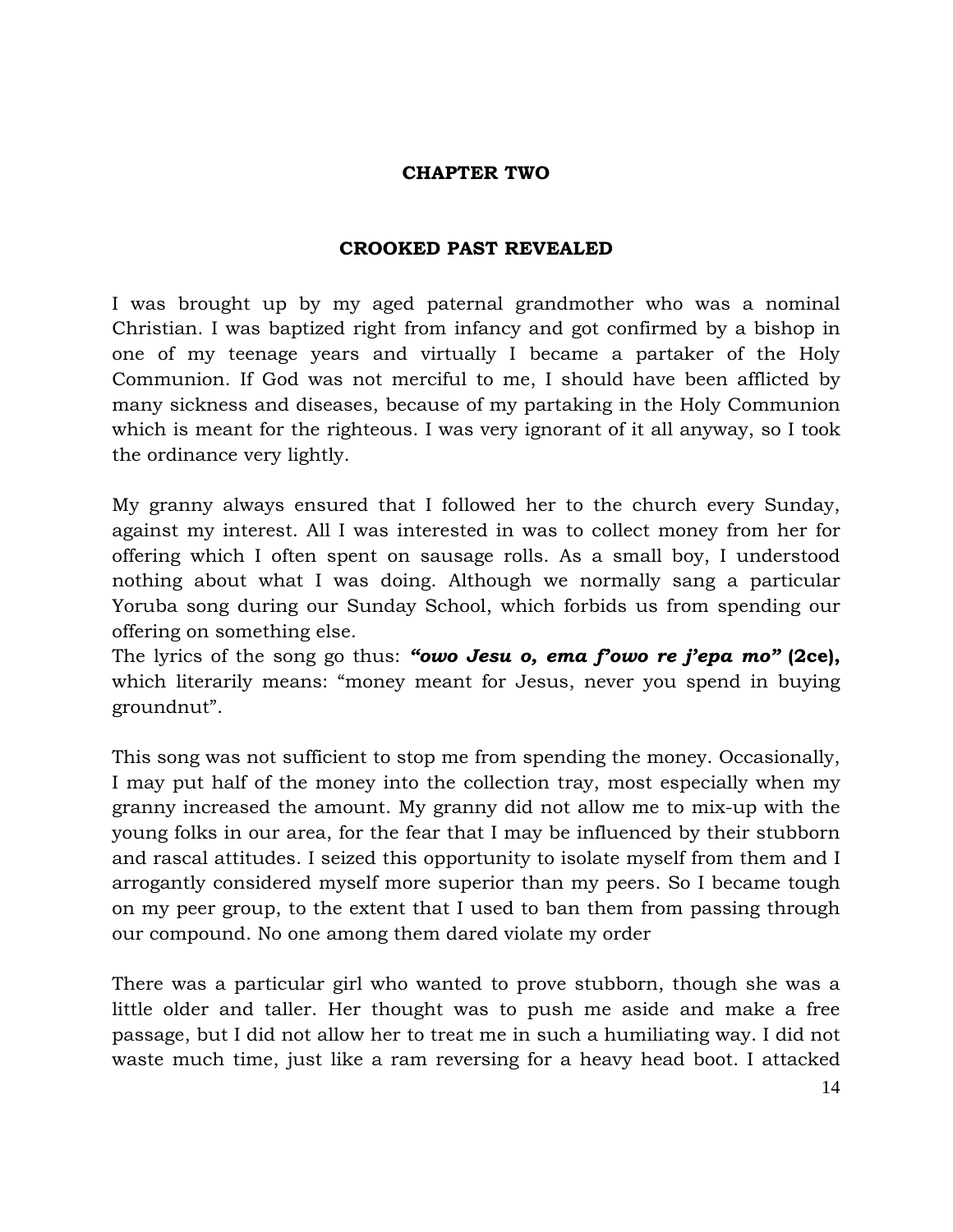and we both engaged in a serious fight. It was not too long she lost her stamina. I quickly stumbled on her, like a professional wrestler I gave her a serious pain fall. Before I knew it, her head and right hand were knocked on to the concrete basement beside our house. I quickly got up from her and watched her rolling on the floor in agony. One of her humerus bones had been broken, while she was struggling to get up, I quickly jumped through the window of my granny's store at the main building. I ran to hide myself at the back of our kitchen behind the house, where no one could ever think of.

Later in the day, the girl reappeared in the company of her aged mother. There was already a Plaster-of-Paris on her right hand hung with a bandage tied across her neck. It all dawn on me this time, when I saw the girl. Just as if the ground should open for me to hide, for at least that moment. My granny was around and she had earlier been told about the entire story by one of our tenants for which I had been given a deserved punishment for my wicked act. One could obviously see the sobriety resulted from the punishment on my face. I felt so bad about the incident and I regretted my hostility on the girl.

My granny did not allow the woman to speak before she started pleading on my behalf. I suspected that the woman initially had a plan to deal with me ruthlessly; this was clearly written on her face. But thank God, she helplessly succumbed to my granny's plea. When I saw the whole situation, most especially the calmness in the atmosphere, as if news of a serious accident had been broken, I could hardly look at the faces of everyone around, I immediately prostrated and apologised to the woman and her daughter. It was then I realized that I realized the enormity of my misdeed. I looked at the girl's hand in pity and I felt like genuinely seeking her friendship. The girl was highly cultured, she knelt down for the elders around in appreciation and the mother held her on the left hand and they took their leave. The whole episode went off just like that, but the guilt of my wickedness persisted in my mind. Since then, each time I saw the girl, I always try to greet her first. In fact if she has ventured to pass through our compound, I would have willingly given her the chance, but she never did again.

As time passed by, after the girl's incident, while I continued in my mischievous deeds, I got caught up in the web of my wickedness. It was on an evening of April 1st, our maids and myself had gone to fetch tap water in a nearby house, located in a street off ours. Usually, such a day is a special day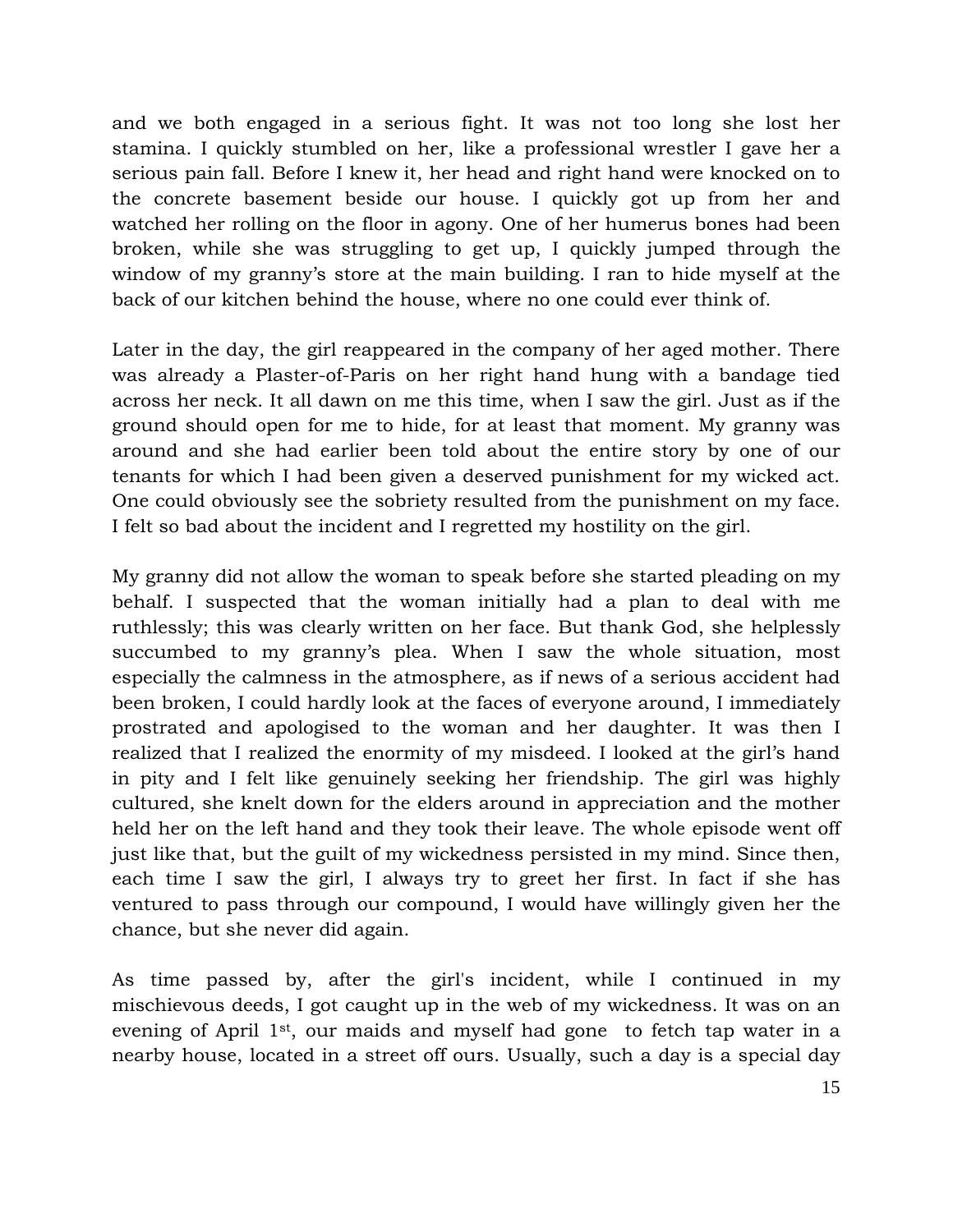in every year, when the young and elderly folks normally make fools of themselves.

On this particular evening, a boy quite older than me came to fetch water, just like us. I did not take time to study his mood if it would be pleasant enough to accommodate my 'April Fool's joke. Immediately he dropped his plastic keg, I quickly put on a serious face, so that the boy might not easily discern my deceit and I told him that his shirt was stained with blood. He could not quickly get the joke and he searchingly looked for the stain that never existed. In the process, I could no more contain the fun and everyone around me began to laugh at the boy. "April fool!!" everyone shouted.

Just as if the boy was mentally demented in reaction to my folly, he at once threw off the rag in his hand. Immediately I perceived that a danger was near. The boy's face was filled with rage and he was infuriated. Like a fiery lion preparing to tear its prey into pieces, his countenance portends danger. Instinct warned me to run for my dear life and I took to my heel. Like an antelope running for its dear life, I swiftly jumped a high fence that stood as an obstacle on my way. But in a twinkle of the eye, the worse had happened: I landed on a concrete floor. Oh! I have even forgotten that someone was after me; I was down there in pain and could not get up. I have already sustained a very severe fracture on my right hand.

People around did not immediately know my predicament. The boy too felt that I was pretending, he pounced on me, like a tiger pouncing on a goat. I hurriedly cried for help. The boy, perhaps, through the agony in my fainting voice, quickly noticed that something has happened to me. He jumped up and found my right hand dangling on the concrete floor. Its bone had been broken and it became bent. In fear, the boy was shivering. It was greatly revealed by his two legs. He did not know what to do.

An elderly woman, the wife of the owner of the tap-water we had come to fetch, quickly intervened. She hastily straightened the crooked hand and set about three to four small ruler like wooden pegs to strengthened the weak bone. These were neatly tied with a big scarf. The first aid treatment administered by this woman gave a little solace to the persisting pain I felt. In pretence, I quickly carried my own pail-full of water as if nothing serious had happened to my hand, while some of my colleagues were still making jest of me, the woman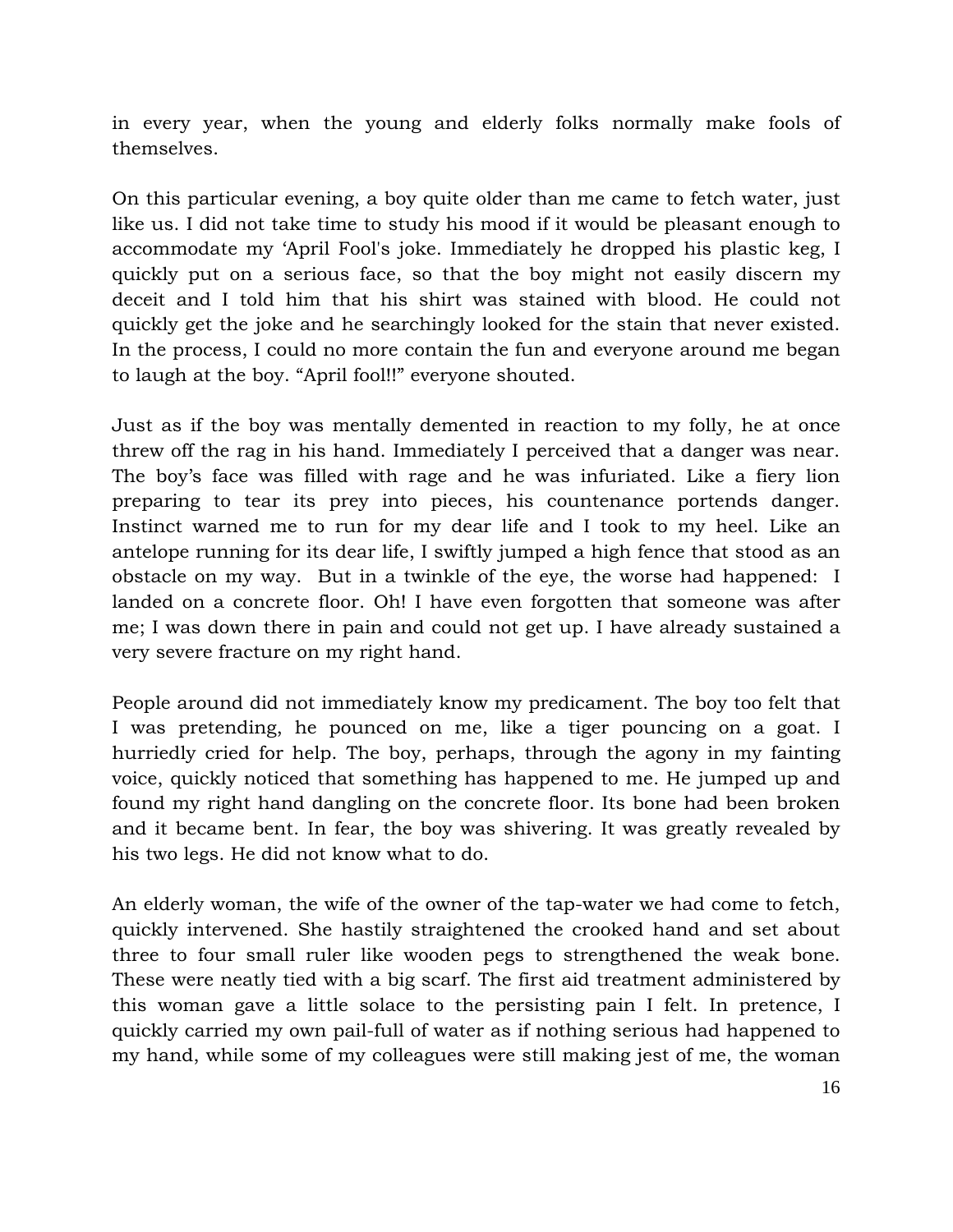quickly cut in and instructed our maids to inform my granny about what had happened to my hand. But immediately we trekked a distant away from the house, before we got home, I pleaded with the maids not to tell my granny anything. And both of them agreed to my plea.

At home, just about one hour later, I started feeling a great pain. The hand was already swollen and seriously aching me. My body temperature had risen. I could no longer bear the pain. I felt like seeing someone who could bail me out of the painful situation. I was afraid; I did not know how to relate the entire story to my granny who was already fast asleep. As if it was a miracle, my eyes could not believe it, when I saw the woman who gave me the first aid treatment. She has come to confirm if the maids have told my granny about my broken hand. What a Good Samaritan. She did not even bother to ask them again, when she saw me outside crying. She quickly held me by my second hand and headed to my granny's room.

My aged granny has already woken up. The tiny voice of the Good Samaritan has disturbed her sleep. She could not believe her eyes for what she saw. I could notice it in her heavy eyes. I knew that we have seriously disturbed the old woman. She gathered herself and attentively listened, while the woman related the whole story to her. She found it very incredible to believe; she opened her mouth for quite some time and did not know what to say. When the woman almost completed the story, she cut in and said, "You this boy would not kill me". She was already fed up with my rascality, for a moment, word failed to come, she felt so much confused and did not know how to show her appreciation to the woman. Alas, she stutteringly thanked the woman for her motherly concern and in haste, she saw her off to the main exit.

The whole episode rolled off like a reel of film. My granny quickly engineered all the necessary action and I was already in the hands of a medical doctor in nearby Orthopedics Hospital. In a brisk of time, I had received a Plaster-of-Paris on my right hand, which reminded me of the of pains I had inflicted on the other girl. It was like a horrible flash back. Deep in my heart, I thought that the incident was from God to teach me a great lesson. But then, I could not change my ways.

The heart of a sinner is full of nothing, but evil. This is often manifested in the thoughts, words and actions. This disposition does not only affect adults, but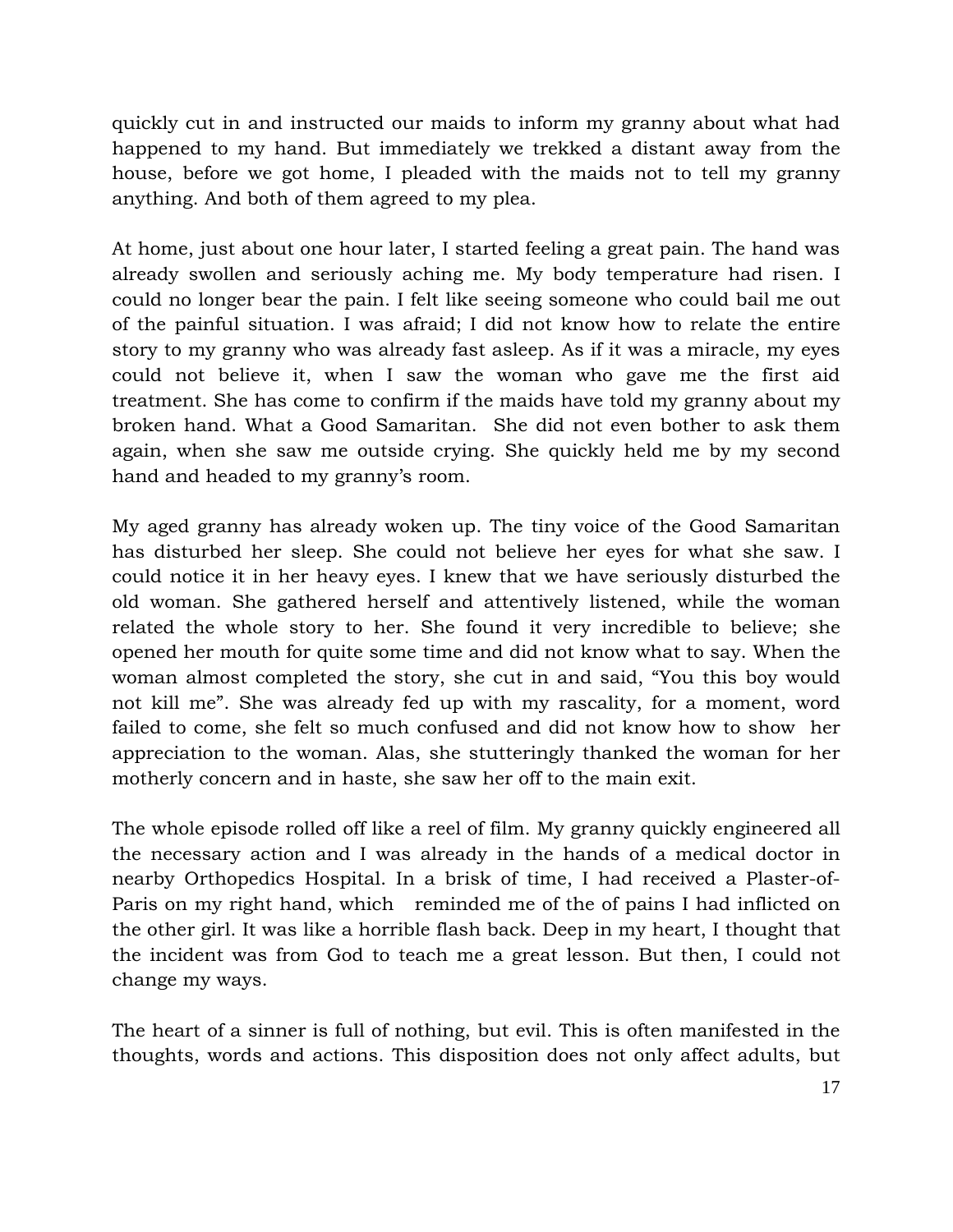also infants; since anybody born of a woman is a sinner. I recalled a particular year preceded my teenage-hood, on one sunny afternoon, when I resolved to commit suicide. I considered this devilish resolution necessary when I could no longer withstand the kinds of disciplinary action inflicted upon me by my granny.

On this particular day, it was very close to the noon, my mother came on a visit to see after my welfare, but immediately one of my aunts heard her voice, I was quickly pushed towards the backyard so that she might not be able to see me. I was eventually locked up in one of the bathrooms until she left. I heard her cheerful voice asking of me, I was sure, that she would be very much eager to see me. But to my dismay, she was told that I have gone on a fish hawking for my granny. I was not happy about the entire situation but there was nothing I could do. Later, when she left, I was shown the toys and biscuits she had brought for me.

This particular scene kept on flashing back almost every day. I was totally fed up and I thought that if I should remain in this kind of a slavery environment, then this world may not be worthy of living. I wanted to see my mother, nothing more. A thought came that, if I could not be allowed to see her, why was I then living. "You should hang yourself and die", a voice suggested to me. Definitely, it could not be from God. But I kept pondering the suicide thought, until I finally succumbed to it, and prepared to terminate my life.

On one of the sunny afternoons, I was very moody and so much unhappy. I was bored with the entire situation. If dead could easily knock, I should have gladly ushered it in at least to have myself excused from this boring world. As I was moving on the concrete basement beside our house, several thoughts overwhelmed me. I have not taken many strides when my head touched a dangling strong twine rope. It was an extension of one of the lines we normally used for spreading our clothes.

The thought came again, "kill yourself"! "Hang yourself"! Do it now! My hands uncontrollably went to the tail end of the rope, before I knew it; I have tightly knotted it round my neck. As if I was being hypnotized. I pushed myself off the supporting wall and the concrete basement. It was really a painful attempt, I found myself struggling in space. But while I was oscillating between life and death, one of my paternal uncles, who came to sundry his towel, saw me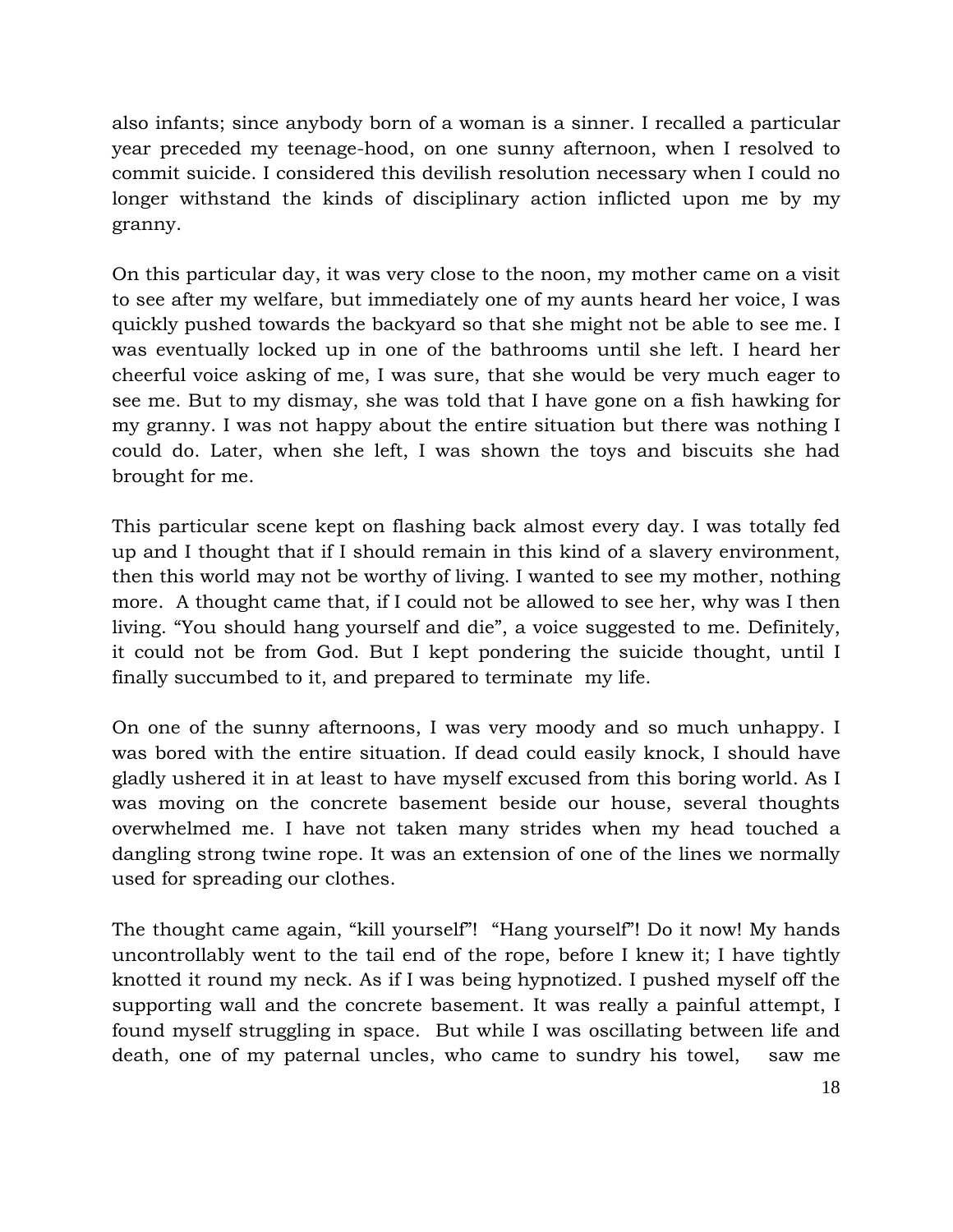swinging loosely with my eyes already bulging out. He quickly came close to me and first carried me to the basement. He could not easily remove the twine rope; it was too overstretched and tightened. In the course of removing the rope, I was already weak and almost unconscious. He used his towel to fan my face and I was completely revived.

"What should have prompted you into this type of suicide action?" the uncle asked me, with a caring and loving voice. "Because I was not allowed to see my mother", I remorsefully replied. In fact, he could not believe that such a serious action could ever be thought of at my age. "But that was not enough for you to hang yourself", he softly said. My uncle failed to agree to the excuses I gave. He rebuked me for such my action and warned me against another time. Hurriedly, he lead me to my granny and sternly briefed her about all my hurdles and asked her to take me to my mother, without any further delay.

Just as if my granny has heeded to such an honest advice given by my uncle, she quickly bathed me and I was extremely happy, while she dressed me in one of my best outfits. But to my dismay, instead of her to take me to my mother's place; she took me to my father's house. Within me, I was highly embittered, but there was nothing I could do any longer at that instant.

My father knew that it was very unusual for his mother to visit him at that time of the day. When he saw me, his first thought was that I have committed a great offence that might warrant him to give me a serious punishment. Mama did not allow this thought to go too far, before she quickly told him all that I had attempted to do. He could simply understand. I could see the passion in his face. He knew my entire predicament. He knew that I was very desperate to see my mother. Without using any force, he caringly pleaded with me and with lots of gift, he advised me to follow his mother. He further promised that he would later come to take me to my mother on visitation. I felt so much relief for that moment, and I reluctantly followed my grandmother home.

Since that day, my granny has to soft-pedal and reduce her disciplinary action against me. Whenever my mother called, I was free to see her. She left me to myself. She allowed all my friends to come in at anytime. Occasionally, I would sneak out to cinema halls without taking permission from anybody. Gradually, I became morally bankrupt.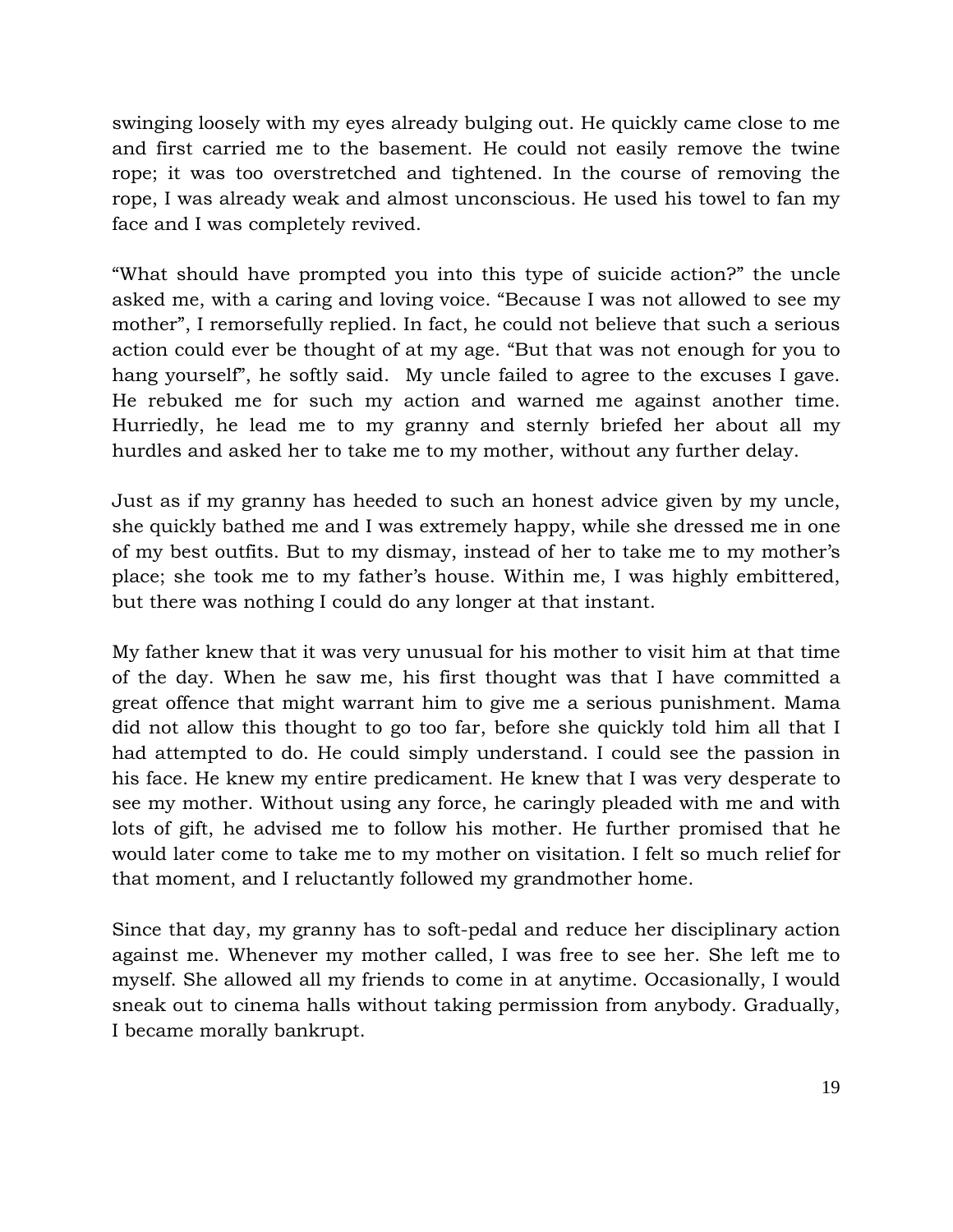My moral bankruptcy was more prominent in my teenage period when I got admission into a boarding secondary school. I became morally loose and learned a lot of bad habits from my peers. My fallen moral standard degenerated further after my secondary school. During this period, I added iniquity to iniquity. I formed a social club. It was more or less a gathering of the corrupts, an assembly of those who live in the wild desert-land of wasted life and spiritual poverty. Wine, women, cigarette and hip-up music figure prominently in the club's agenda.

Experiences and ideas I garnered from the club enabled me to form Reggae International Club when got an admission to pursue a diploma in one of the national agricultural institutes. Although the Club was intended to stand for human right and justice, yet it fell short of God's glory. The club was fashioned after the life-styles and beliefs of late Bob Marley, a popular reggae musician from Jamaica. I mobilized my fellow students, and we quickly contributed money among ourselves to print forms and necessary documents for its establishment. It took us not much campaign to have many financial members. Most of its members constituted the most influential students on the campus. The organization overtook a number of its counterparts and gained a notoriety of a mafia group in the school. I was unanimously elected into the office of Jah Crier, to carry out public relations functions of the club.

 As a Jah Crier, it was not long after I assumed this position of high responsibility, I started going about with the torch of Jah. My brain was packed with reggae music, chiefly, those of late Reggae Maestro. The star musician had become my idol, and there was nothing more than to start living a Rastafarian lifestyle: "I don't care life". The emblems and symbols of Rastafarian include dreadlocks, torn-dirty jeans and faded type with a singlet or 'T'-shirt on top. Their operating colours are red, yellow and green striped. Their regalia were a beret and striped-tag with a pair of canvas on. These items were richly appropriated by the group.

I often remember the last reggae night we staged. The entire hall was filled with the puff of cigarette smoked by most of the members. The noise from the high power musical gadget we used was enough to impair our earring organs. Almost everyone was jumping up and down, 'like a monkey', to the tune of Reggae music. The hall was dark enough to perpetuate any immorality. It was an all night affairs. And sons and daughters of darkness really did what they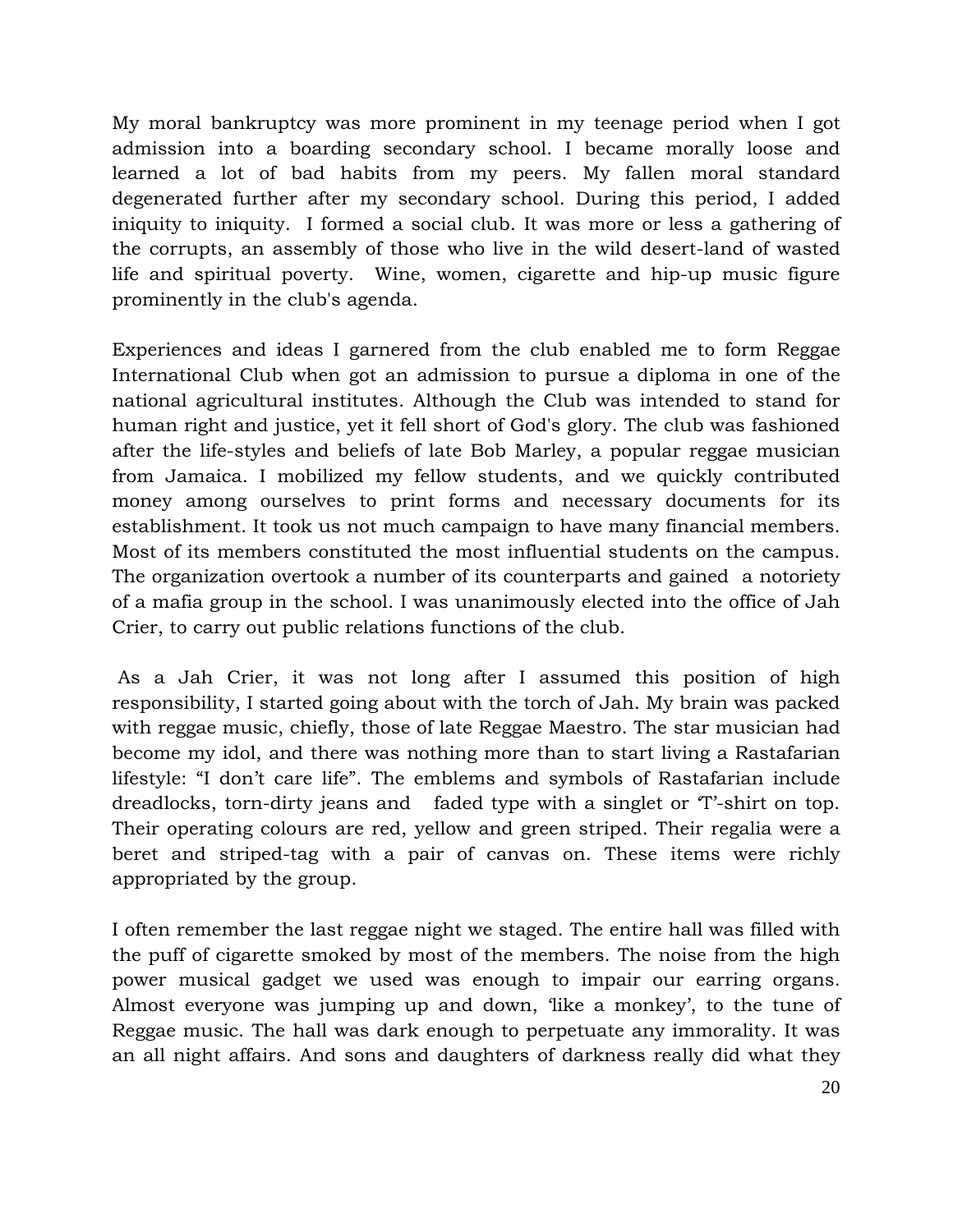know best to do. The whole campus was full of praise for the successful reggae night carnival we staged. "It was first ever, in the history of the institution" almost everyone commented.

As a Jah Crier, I have spread the tentacle of the club to many higher institutions in the South West of Nigeria. A re-known first class Oba in Akure was chosen to be our life Grand Patron. I was delegated to link the club with all Nigerian Reggae Musicians; this has given me the privileged to meet with some of the Reggae stars of the time. The entire members of the club appreciated my effort and I was later conferred with a 'Bob'. I felt so much honourably elated and greatly filled with joy. I so much treasured the certificate I was given than anything else. I thought that was the greatest honour, I could obtain for my service for humanity, mostly among the youth. This motivated my strong belief in the organization and I purposively determined to keep on propagating Rastafarianism, wherever I go.

Eventually, my sociality and out spoken attribute endeared me to many students. During an election into students' representative council, I was nominated and eventually elected as an honourable member of the house. Every meeting I attended brought a number of faults into light, to which I could hardly with stand. Our institution's Central Executive Council usually jeopardized the revolutionary action of our council. The students' union president was too weak for my liking and this has rendered the entire union ineffective. The school authority has mistakenly usurped this opportunity to victimize the students and it became nonchalant to the demands of the students, mostly regarding our welfare. The students shared the same water with N'dama, (a breed of cattle), for drinking and other domestic uses. The water situation was contributory to the death of about two of my colleagues, as post-mortem reports showed. This incident seriously frightened a number of students.

When the institute's political climate was ripped for revolution, I quickly mobilized the students for rituals of rebellion. It began one afternoon when a lecturer asked one of my classmates to kneel down. Perceiving the order as an undignified, the entire class fixed its eye on the student, urging the student to disobey. But to our dismay, the boy obeyed and we watched him kneeling down. I was highly infuriated. "What a glorified secondary school", I thought within myself. A number of my classmates rubbed their shoes against the floor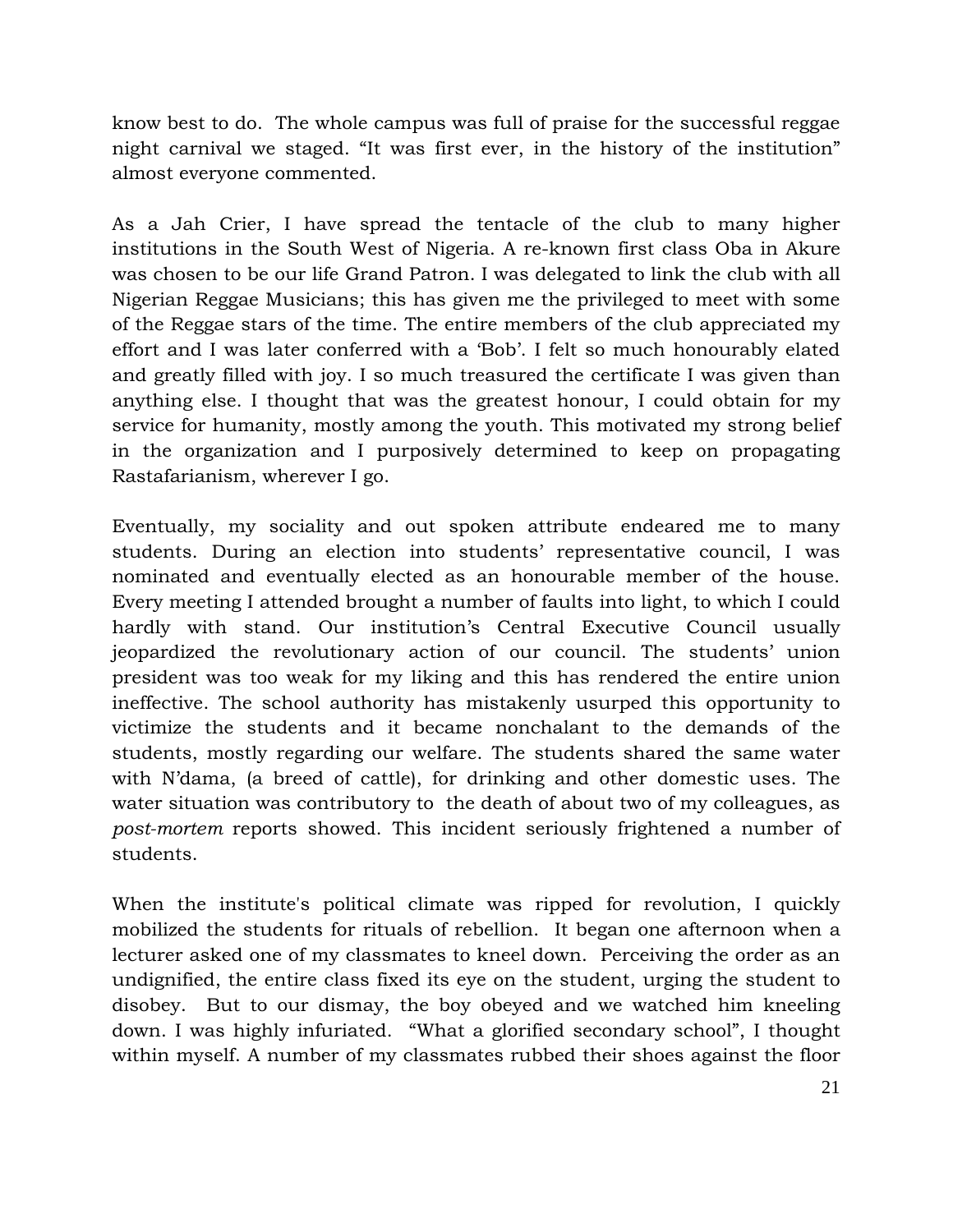in protest. No one was happy about the situation. I felt so much ashamed. My colleagues could hardly wait for the lecturer to complete his lecture, before they started yelling our unprintable comments about the man. It was too much for us to bear.

In the night, at about 11.30pm, I conveyed a meeting with about three other colleagues. I perceived that our reasons and our feelings were almost the same. After the meeting we resolved to strategically instigate other students, during which we would stage a peaceful demonstration to call for a change. Immediately after the meeting, others were assigned to put the students' union president under restriction, so that he might not intervene to sabotage our action. We planned that the security fluorescent light in the corridor of his room should be removed and immediately, two other people should go into the room to cover his face with a big coverlet so that he might not be able to identify them. His room lightening was put-off and total darkness was maintained in the area. No one could bail him out, the three boys have deceitfully changed their voices and they have warned him not to play any prank. More so, he was assured of his perfect self, if he should cooperate. His forceful house arrest became so easy, because he was already asleep and was thus caught aware.

Meanwhile, I have simultaneously rushed to the bell arena, and I continually jingled a vehicle steel realm hung on a wire cable across two wooden posts. It was not long; the entire students on campus have assembled. A great number of them could not say what was happening. I quickly mounted the platform and I began with series of inciting words. Many occurrences that were glaringly known to the students were recalled, after which, I called for a solidarity resolution. Amidst the crowd, a number of the students were shouting "aluta continua" which means, struggle continues. Many were shouting action. Alas, the congress unanimously agreed to stage a peaceful demonstration right from that moment. More so, we resolved to call for an improvement in students' welfare; and my classmates specifically called for the termination of the appointment of the lecturer who humiliated one of our colleagues.

The entire plan was not difficult to execute, it was already very late in the night and no one could recognize who was who. The main light was switch off and darkness engulf the whole campus. There was no going back; the students have started with their normal revolutionary enchantment, "Solidarity forever!!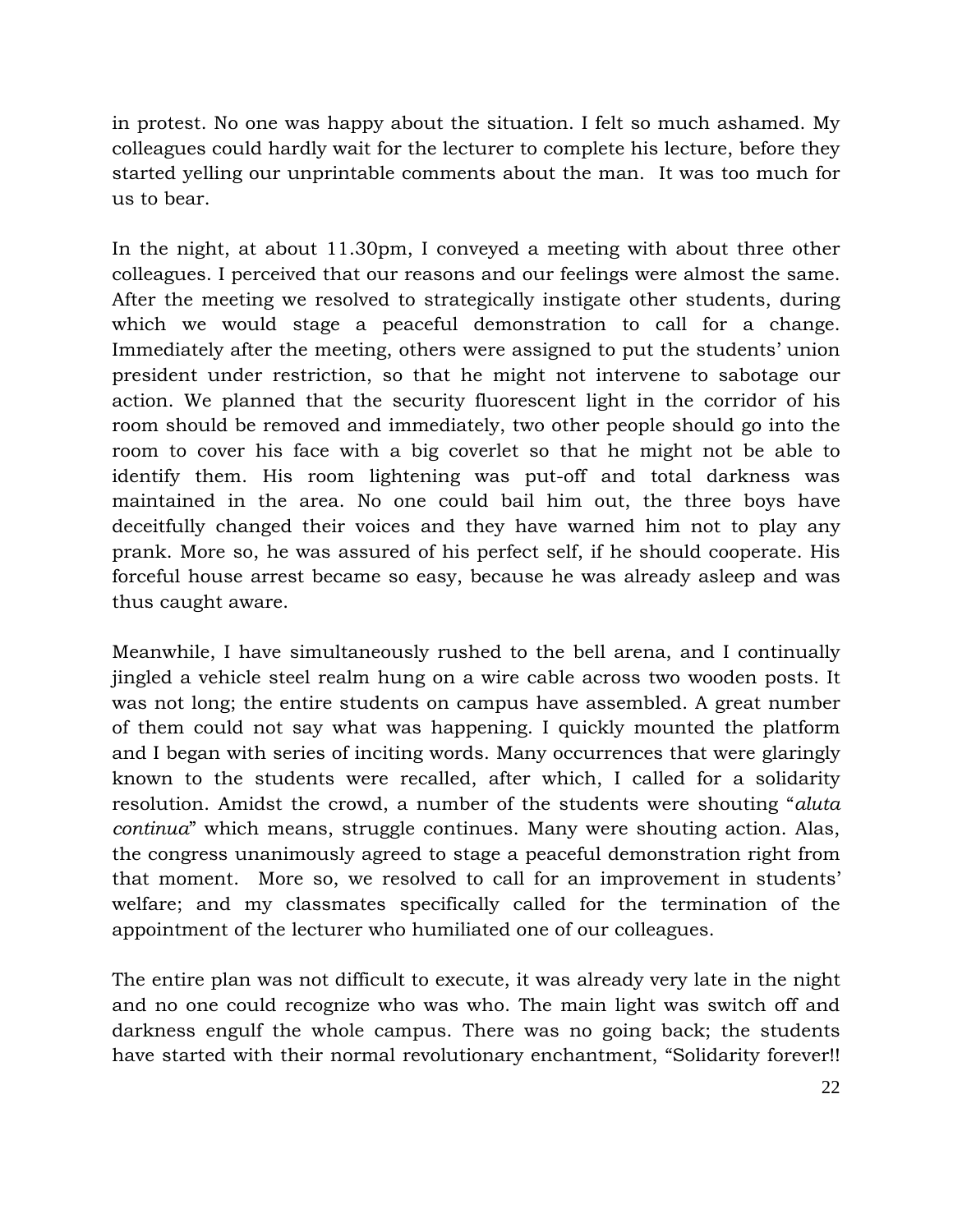And so so we shall win". Almost everyone engaged in singing the song. Those who were not singing was either engaging in a serious discussion concerning the issue or expressing their dissatisfaction with the way the students' union president has sold the students into the hands of authority. I was very close to the back. I was very cautious of my action, I was no more acting as their leader. I believed that I had greatly done the best which the students needed; they have known the reasons for their action and I left the entire situation for a new leader to emerge as a speaker.

The whole students moved to the staff quarters. Many lecturers who could not withstand the angry students quickly took to their heels. The courageous ones confidently stayed to pacify the outrageous students. The students first moved to the principal's quarter. The students stood there for some minutes persistently singing different types of revolutionary songs. A lot of Fela music were features, prominently, "ITT." The principal was called a thief and all sorts of bad names. His wife was the first person to appear, and no one was ready to listen to her. They made jest of her and she was asked to go in and bring out her husband. Some of the students felt somehow offended and immediately echoed that the principal's main door should be broken. Many students were strongly against this opinion while the argument on this was still on, the principal himself appeared. The poor man was already tired; perhaps, it was not long that he fell asleep.

The outrageous students called for apology from him before anything, for sending his wife to them. I pitifully watched the man dancing to their tune. He could not afford any unnecessary dialogue over such an issue. He was quite a simple man. Ordinarily, if any of his colleagues was around, he would not have been able to render such an undignified apology. Despite our rudeness he still addressed us as his children. Many students cried against him for using such an affectionate address, when we were not being treated like his children. Amidst that a student angrily threw a small stone at the man. There was nothing he could do. He tried as much as he could to pick his words in order not to arouse anybody's anger again. I watched the man in pity and my conscience pricked me against my action.

The entire dialogue went on smoothly until we later come to a resolving end. He successfully met almost every need of the students in his capacity. Although, he could not promise termination of any lecturer's appointment, but he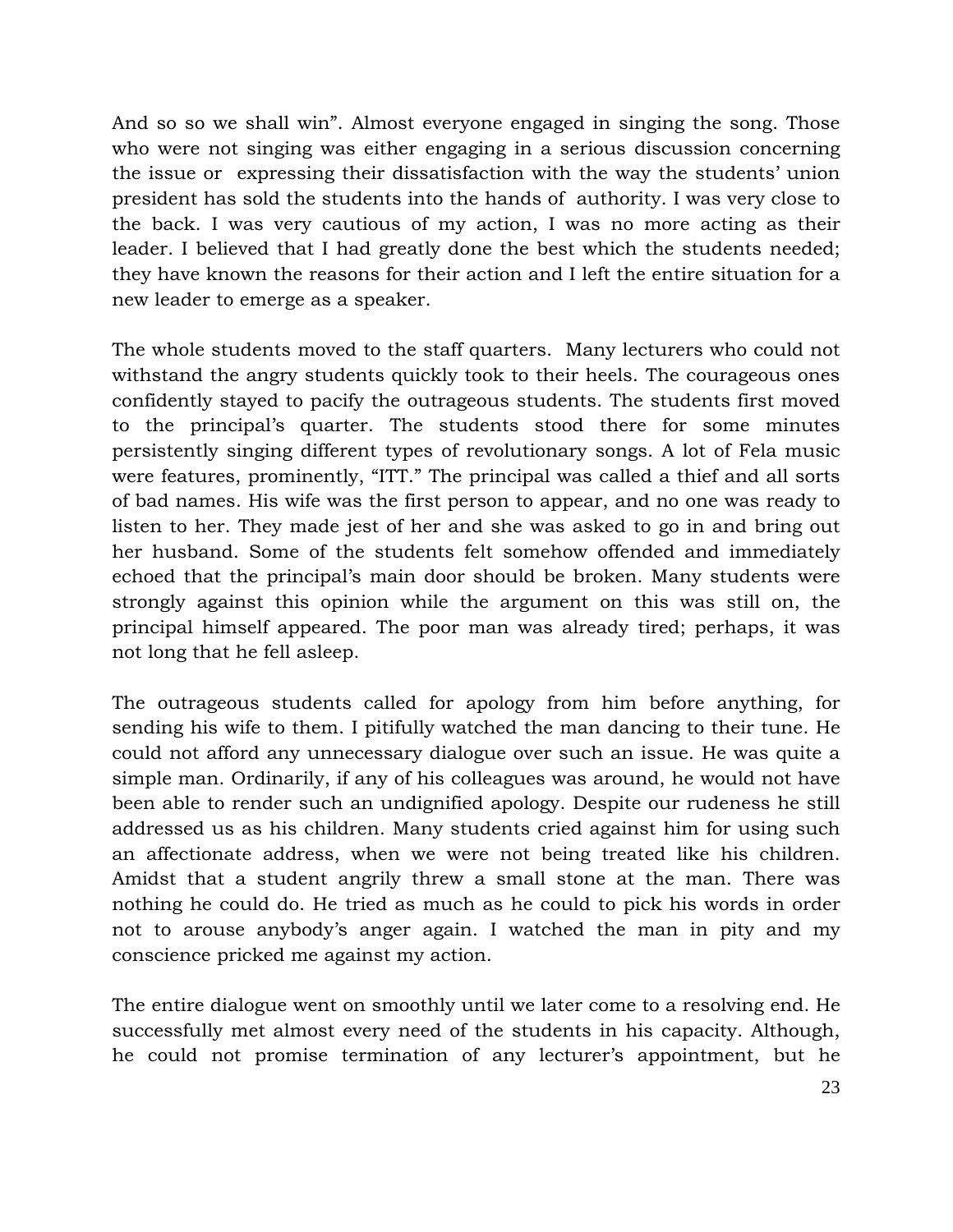assured us that act of victimization and unnecessary humiliation ended that day. He enquired the members of the executive council to come and see him on the issue of students' welfare on campus. We really won on that evening, but within me, there was guilt. It was then I realized the chaos I have caused on the campus.

Later, as usual, the disciplinary committee was set on motion to enquire into the students who engineered the action. No one could be held responsible for it, since the students' union governmental bodies were not involved and the usual consultation and consolidation steps that should precede the confrontational action were not followed. The action was too abrupt and no document of any solidarity agreement could be traced for evidence. So the committee winded-up its sitting without any tangible report. Even though, the committee could not find out the engineer of the chaotic action, but God saw it all.

Dear reader, it is important to state that while I indulged in these vain pursuits and was hailed by my peers, that hell was indeed at my feet, yet I knew it not. For the scripture says: There is a way that seemeth right unto  $a$  man, but the end thereof are the ways of death (Prob 14:12). Deluded and blinded by the prince of power of air, the spirit that is at work in the children of disobedient, I kept gallivanting in the wild-desert land of wasted life and spiritual poverty, adding iniquities to iniquities. My dear reader, I was actually walking down the broad way to hell when Jesus accosted me and opened my sinned blinded eyes. Specifically, I chased a lady not to a social club but to the house of God. My encounter with Jesus while on this downward journey to hell forms the basis of next Chapter.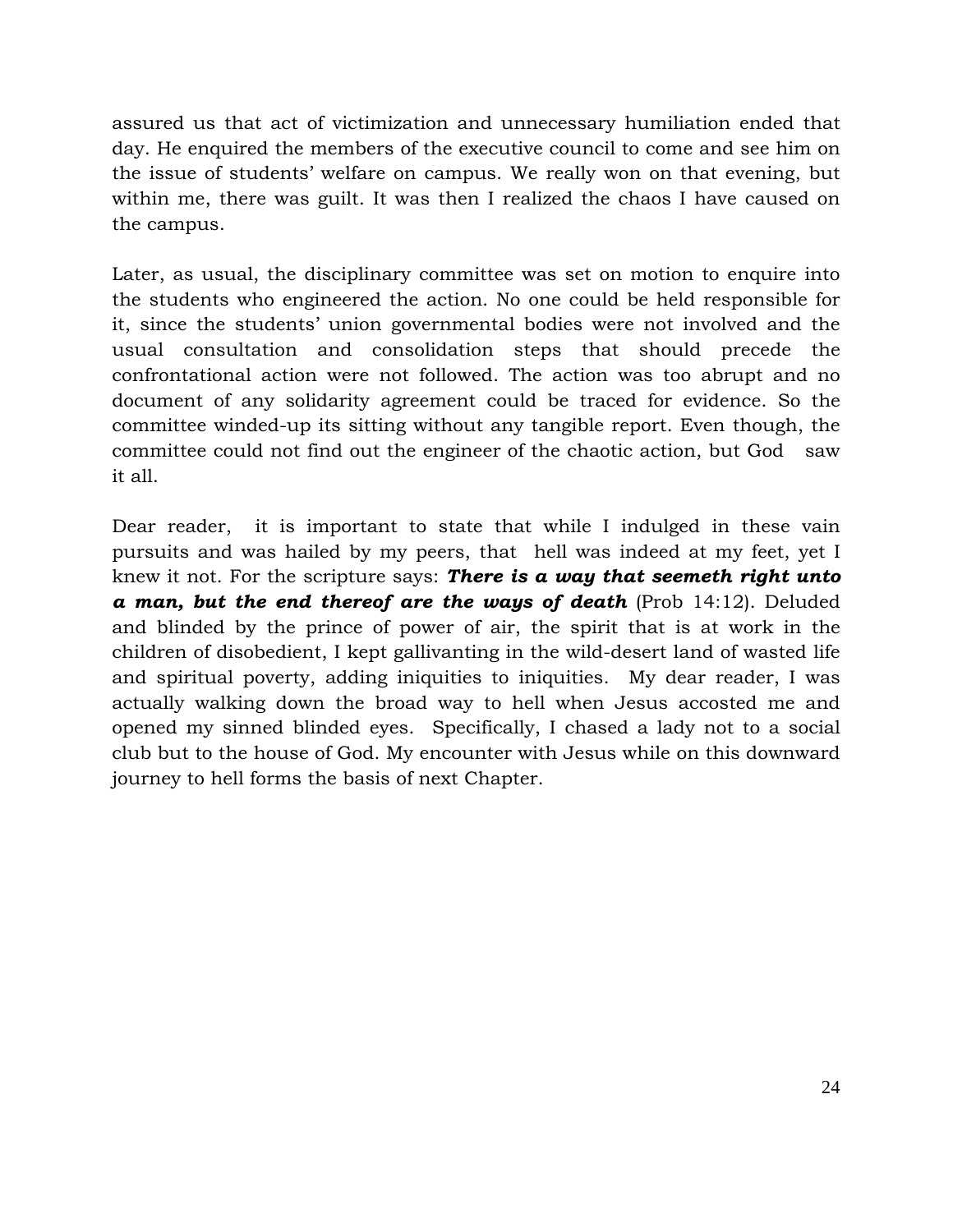# CHAPTER THREE

# AN UNFORGETTABLE EXPERIENCE

I will never forget the glorious moment, when the whole heavens came down to testify with my poor spirit that I was free to tell the whole world that I am a child of God. Alleluia! The first work of grace has been wrought in my life. The story started when I deeply fell in love with a course mate. The lady was tender in nature with a very small and slim stature and pretty face. Her physique was more or less like that of my mother. It was the type I cherished most as a sinner.

I desperately declared my true love for this lady, through a series of emotional plea, coupled with many love poems. It was not too long before the lady appreciated my admiration and she too extended her hands of sincere friendship to me. Spiritually, she was not better off; she too was a member of a social club and still gambling with the affections of many young men. She used to dance like a cone tossed on a flat ground to any slight rhythm of music. Just like me, she too had already been entangled in unrighteous courtship with a man.

I was so much engulfed in a lustful love tango with this lady to the extent that I developed insomnia. I could not recall a number of dreams I have had in favour of my companionship with the lady. In fact, I was very much ready to give her all my unconditional love. On one particular weekend, I declared to her, that I would prefer her for my wife. More so, I vowed to her that I was ready to do away with my former girlfriend just because of her. She did not know how to reply, but she invited me to follow her to a church she newly discovered.

I knew that she was not a Christian, though she was kind and very jovial. If any other person had given me such an invitation, even a Christian, I would not have honoured it. But I thought in my heart, if it would only cost me to become a seasonal church goer, at least for her sake, I would go. I was very sure that the invitation was courteously made. Perhaps, she thought that I would turn it down, her countenance said it all.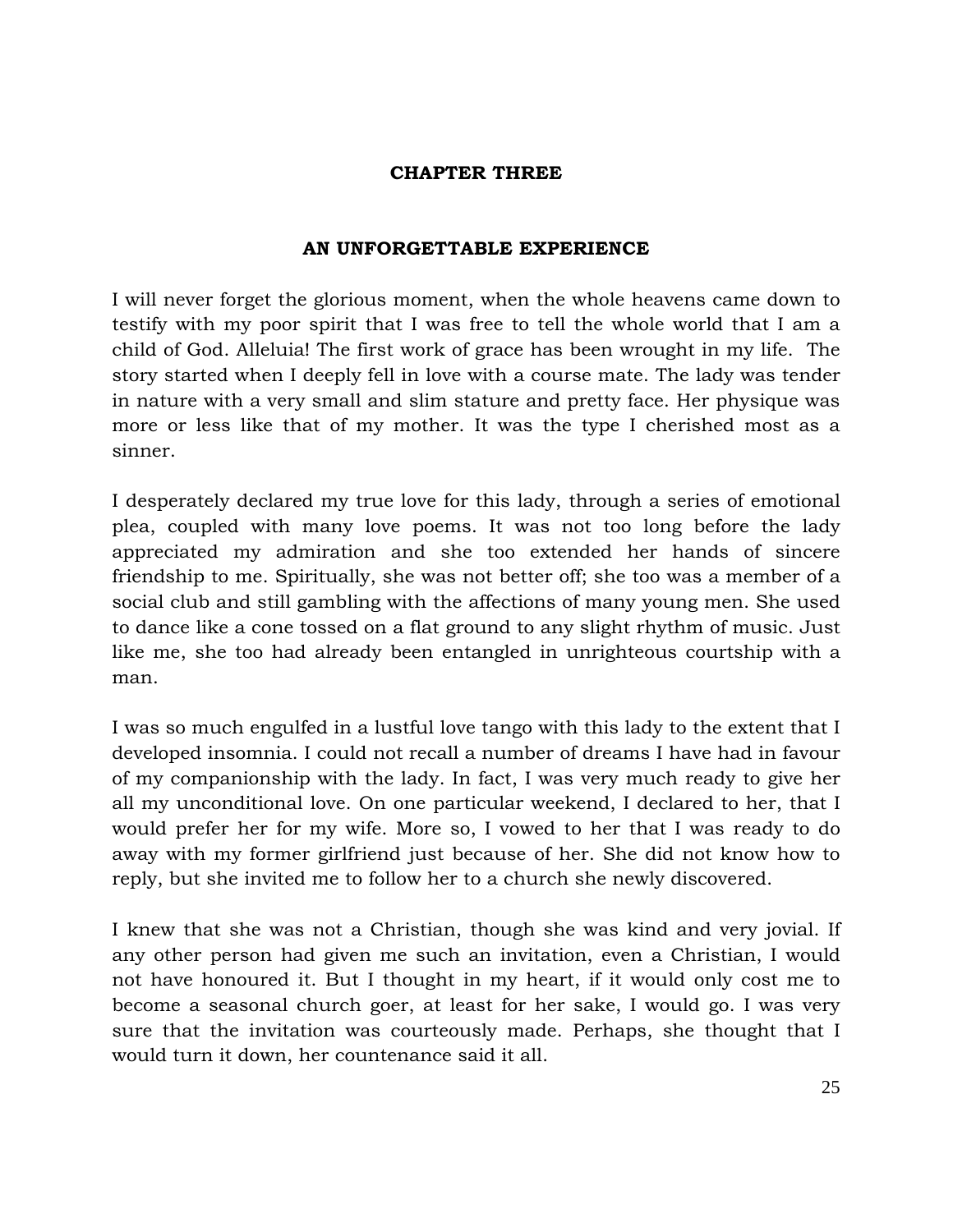The lady had a Muslim background. Before, my invitation, a Christian brother had already taken her to the church once or twice. Possibly, she has resolved to continue attending the church. On a Sunday that followed the weekend, I had woken up very early in order to join them for the morning service. But I was so much occupied to the extent that I could not make it. As God would have it, one of my neighbours who happened to be a member of the church intervened and promised me that a bus would come in the evening to convey me for the evening revival and evangelistic service. I quickly re-ordered my programme towards it.

The church was an uncompleted storey building, with a congregation of far less than one hundred people. In the company of others, I was ushered in to a seat, very close to the front row. I had attended many big extravagant churches, but the mode of worship and the orderliness maintain in this small church was far beyond what I had seen in those churches. The glory of God was truly revealed in the countenances of workers on the platform. I did not need anybody to tell me before I knew that the Spirit of God was genuinely there. The music from the members of choir and orchestra was Spirit- filled and highly inspiring. I have never witness such in my life. Testimonies of a few people who testified to the power in the blood of Christ was very thrilling. Then, the work of my own salvation started when a soloist sang a challenging song of redemption, which the last line of its last stanza read thus: "Go and wash in the blood of the lamb."

It was at that point that God opened my spiritual eyes and I knew that I needed to bathe in the blood of Jesus. I could hardly wait for the pastor to round off his sermon before I repentantly went on my kneels with my face placed on the 'mourners' bench. I wept bitterly for my sinful past which was revealed to me like a reel of film, amidst the seekers' assistants who knelt on my both sides, I hastily confessed my sins to God and I promised Him that I would never venture going into such sins again if He could forgive me. Most of the assistants were seriously pleading with me to be earnest in my prayers; I could see a number of them crying, just because of my wretched self.

It was a night of business and I quickly understood that salvation was more than mental perception. I seriously desired for it. My cloth was soaked with my sweat and tears, while some of the altar workers engaged in fanning me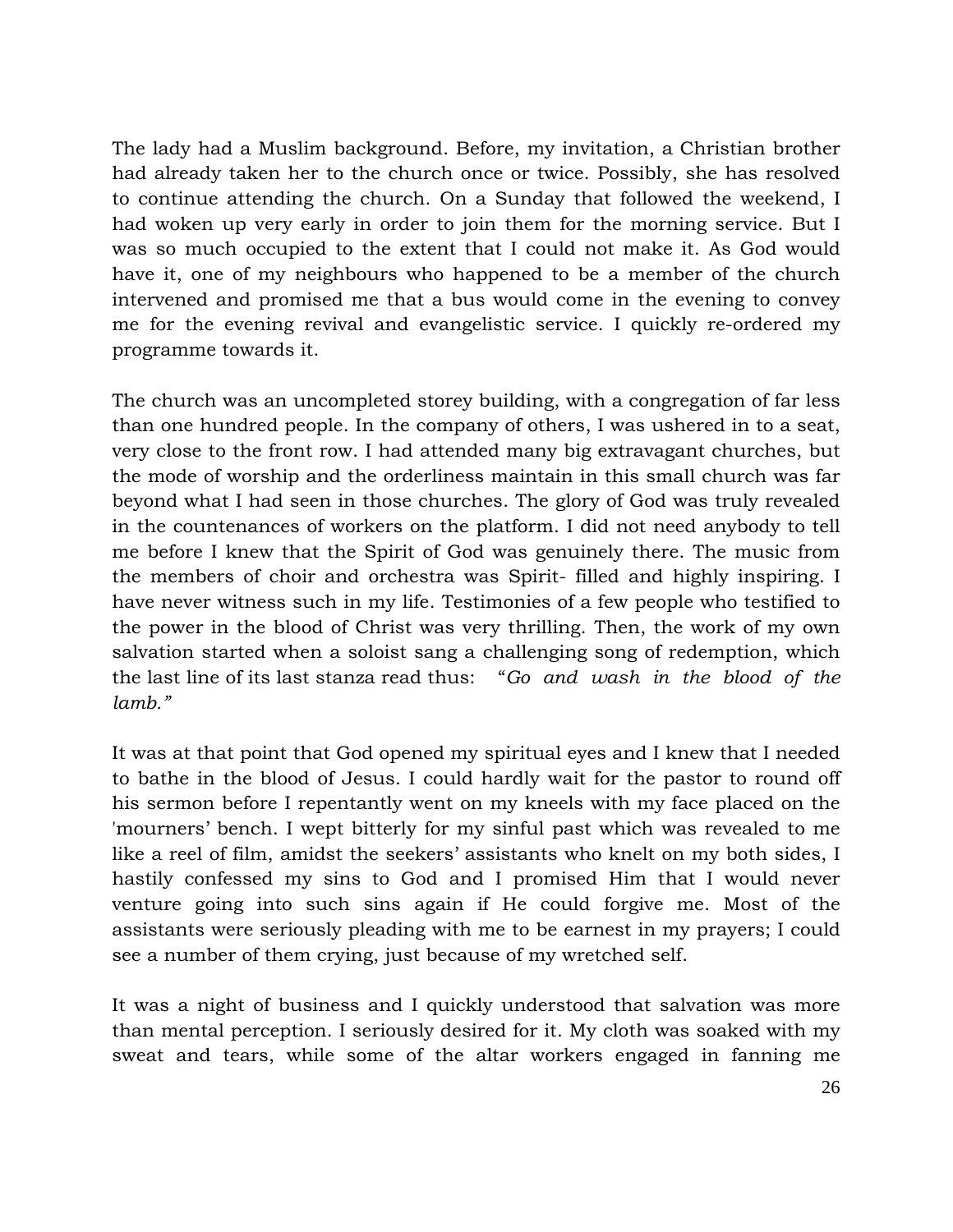manually. It was not too long, bliss of peace descended from heaven on me: my heart was filled with heavenly joy and my face beamed with blessedness and peace. When I could not contain the surpassing peace and joy that surged through my body, I jumped up. Then the brethren around knew that something spectacular has happened to me. It was indescribable. It was really beyond any human imagination, except for someone who had really experienced it.

"Jesus has saved my soul! I am saved! Thank Jesus! I am saved!" were the words on my lips. Eventually, tears roll down my cheeks. It was not tears of sorrow but of joy. The heavenly joy bubbling in my heart! Almost everyone in the church shared the joy with me. My pastor was very glad, I could distinctly hear his prayer, "God who has started this work, shall keep you to the end." He also asked of my name and later, he said "Bro. Dixon, congratulations! But you should not stop praying for your other two experiences." For the first time in my life, I understand the meaning of a brother. Just like Jacob who called the place where he victoriously wrestled with God and won his Bethel, the Church where I had this indelible experience is my own Bethel.

On getting back to my school, my friends and other roommates could glaringly read the change that had taken place in my life. I quickly told them how God extended His mercy to me. Most of them could not believe my testimony; they thought that I would soon backslide. In fact some of my friends and associates made mockery of me and my faith. They deliberately created temptations in order to silence my proclamation of faith. Also my own flesh pulled hard on me with the intent to detach me from Christ. Of course Satan, the arch enemy of my soul, opposed my staying saved. My fights with the world, the flesh and Satan and my victories through Christ are the bases of subsequent chapters.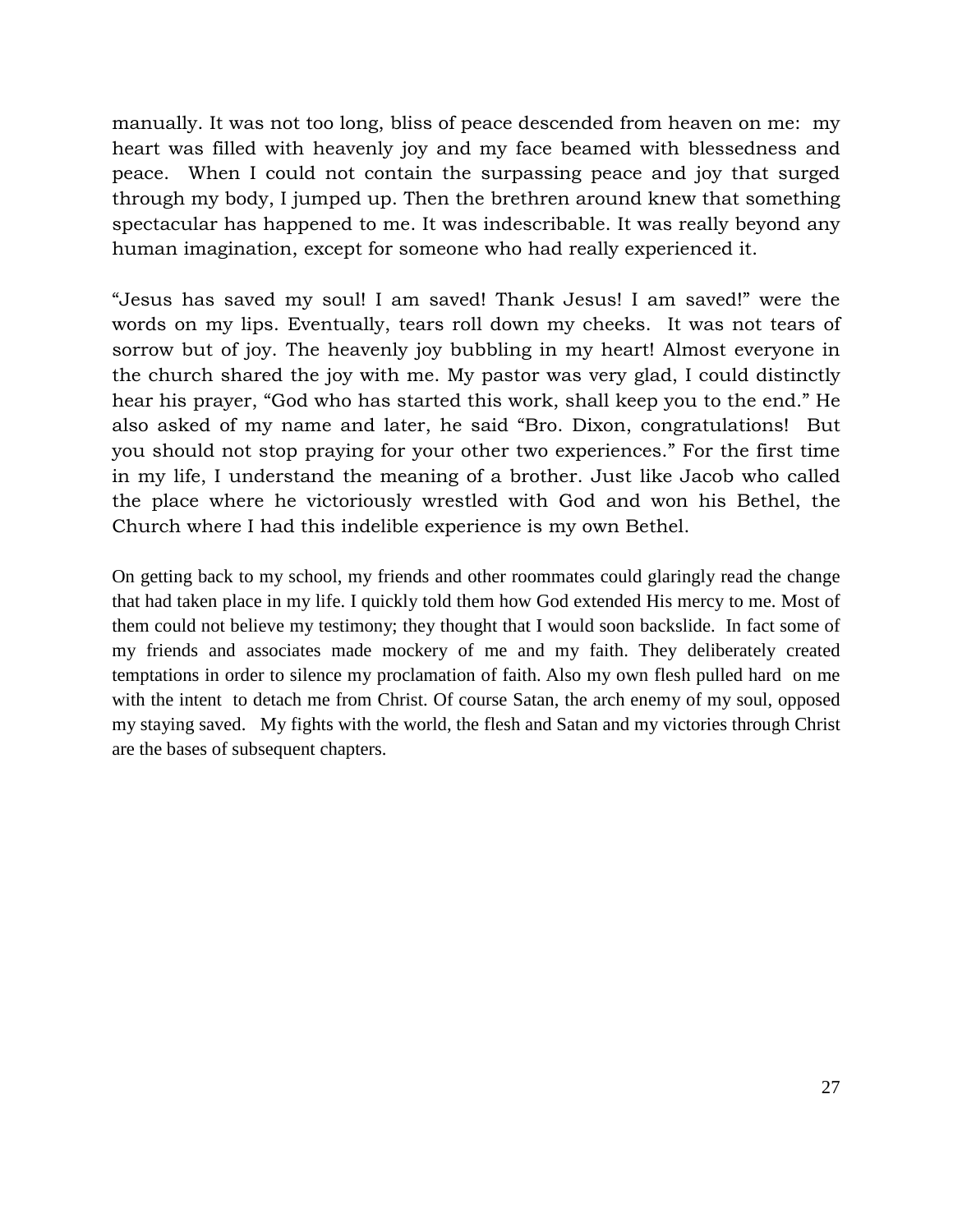### CHAPTER FOUR

### KEEPING THE TREASURE: STAYING BLESSED

It is one thing to be saved and another to stay saved. A great number of people ignorantly feel that once someone is saved, the individual is saved forever, and cannot lose the salvation. Once saved forever saved is false. Salvation can be lost. No wonder, Jesus said to the Jews who had believed in Him, If you continue in my word then you are my disciples indeed (John8:31). "Once saved forever saved" is the most dangerous heresy, which Satan is using to rob many people of their Christian experiences. Staying saved daily is the only guarantee for eternal life.

 Salvation is the most precious treasure any human-being can possess. Keeping it takes more than claiming it each day; it should be experienced overtly and covertly in everyday life, till the end of one's life. It demands our daily perseverance in the face of adversities prompted by the world, the flesh and the devil. The old task master is unrelentingly seeking to dispossess believers of their priceless treasure. The great apostle Peter, whose salvation the devil almost took away, sternly warned believers: **Be sober, be vigilant;** because your adversary the devil, as a roaring lion, walketh about, seeking whom he may devour. Similarly, Apostle Paul, who was buffeted by agent of Satan, humbly admonished Christians: Be circumspect, redeeming the time for the days are evil, never give Satan a foothold. And finally our Lord Jesus, whose incarnation and mission were vehemently challenged by Satan the prince of corrupt world, nicely alerted his followers: **Be ye as gentle as** the dove but as wise as the serpent. These cannon warnings from our Lord and His apostles are meant to awake believers who pay less attention to staying saved and oftentimes drift away from the faith.

Dear reader, things that sway us from staying saved may not necessarily assume threatening and dreadful forms; they may even come to us with a kiss, like Judas did, or as a piece of advice from a respected beloved one. Also they could be blasts from our past lives. Irrespective of their forms and shapes, my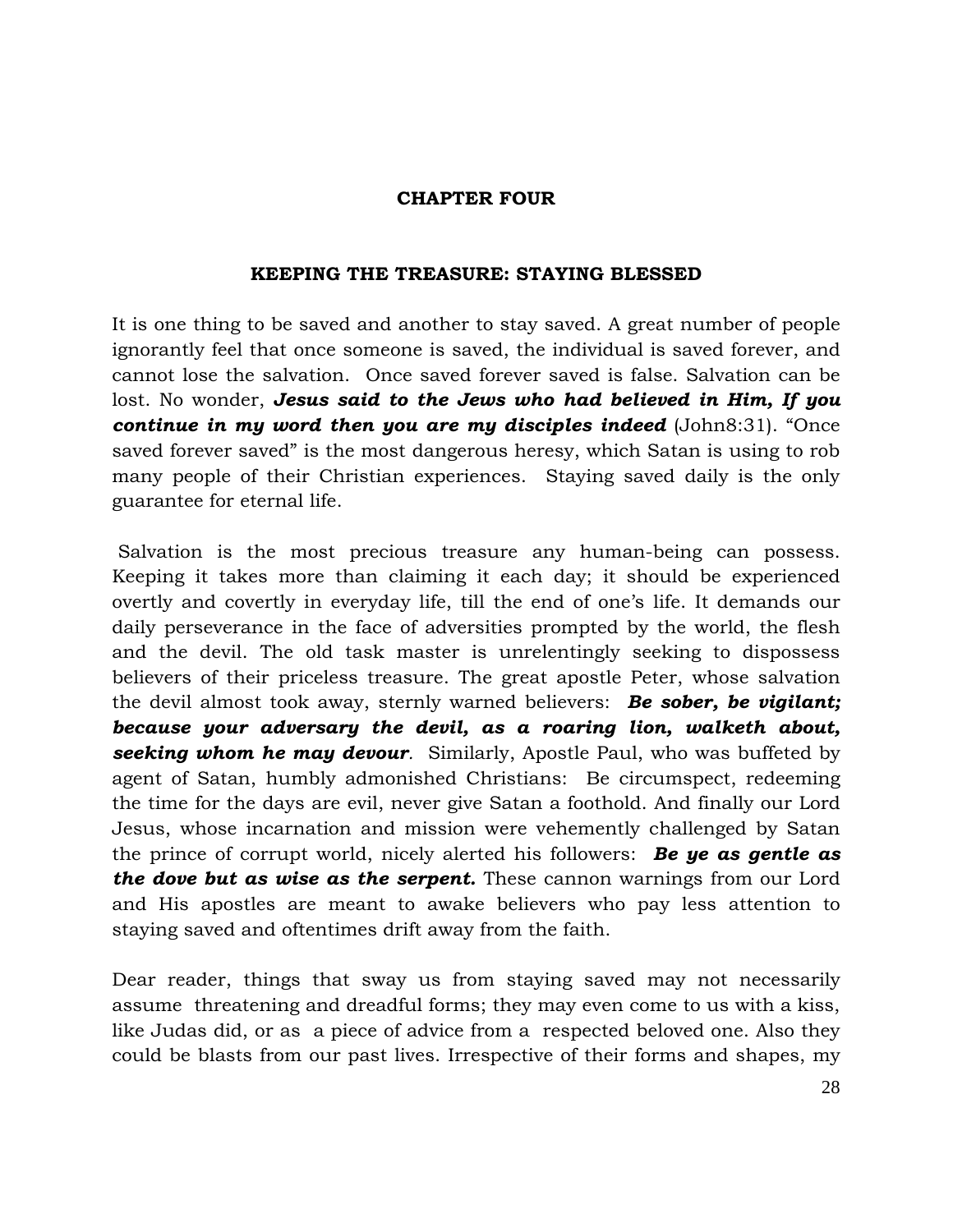dear reader, their aim is to rob you of your joy of salvation, although your carnal stroking and ego may be aroused in some instances. My experiences after salvation, like those of some other believers, appositely bear record to this fact.

I remembered the first encounter I had with my mother when I was newly saved from my life of sins. It was a particular Friday evening; I traveled home from my university campus to collect my monthly allowance from my stepfather who was the sponsor of my University education. Nobody at home could quickly notice a change in my life. So they thought that I was still my old self. They all love me for my funny behaviour. Immediately I arrived home, everybody was filled with joy. The climate of the whole house has changed; people were rejoicing and calling me by my various names.

Amidst this ovation, my mother called me into her room. "Tunde, God has rightly brought you. Please, quickly help me falsify a letter, as if you had written it from school, to demand for money, so that I may have a concrete excuse to collect my money from 'Baba-Alajo'. She spoke seductively. I knew that complying with her instruction means committing sin, which displeases God. As I dangled between obeying God or sinning against Him by obeying my mom, I heard an audible voice saying: "don't tell lie, it is time for you to make your stand known. Don't do evil, my child". I quickly recognized the persistent silent voice of God. "Don't tell a lie; don't ever do it". The voice still whispered from within. Just immediately, courage came from nowhere but from God. I humbly told my mother, "I have not come home to collect any money from you, and if I should write such a letter, that would amount to a lie, which is against my spirit". What a courageous reply!

The message obviously was beyond my mother's comprehension. She took it for disobedience and felt so bad. "So you cannot run a simple errand for me", was all she could say. It really pained her to the marrow. She angrily left me in the room. Though, initially, I was emotionally affected, as if, I have done something wrong. But the spirit of God renewed the joy in my heart. I was sure that I have taken the right decision. The whole scene went off like that that night. Nobody knew what had transpired between the two us. I quickly had my supper and retired to bed.

On the following day, she called me once again, perhaps, she has bitterly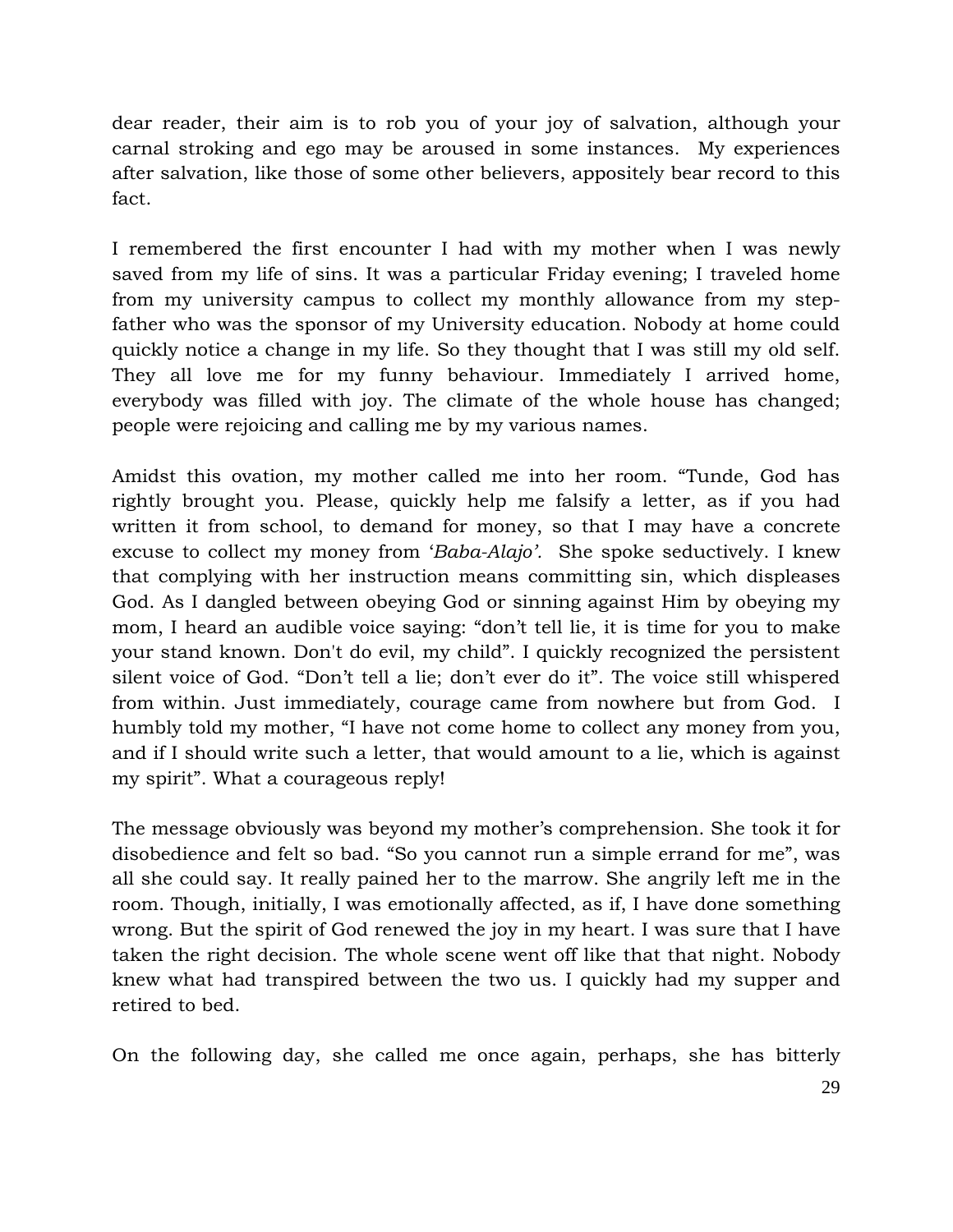pondered on the whole episode overnight and still not convinced on why I should take such a drastic action. "Tunde, I asked you to do something for me and you refused, is it good?" she said with a very soft and persuasive voice. I could notice the tremour in her voice, as if she wanted to cry. It almost worked on my emotion, I could hardly bear it. I did not look at her face, so that I may not be sentimental in my reply. "Mother, don't you know that it is better for me to obey God rather than human". With this reply, she gave-up on her request. And without being rude to my mother, I still obeyed God.

Oftentimes, blasts from the past of a believer may become a strong hindrance to the believer's staying saved. Allurements and trappings of power and pleasure may subtly be manipulated to entangle believers, especially those whose past lives, like mine, revolved around politics and pleasure. I could remember vividly a scene in my undergraduate days wherein the old serpent craftily and seriously sought to re-awake the old man that was put to death the day I gave my life to Christ. It was indeed a test that confirmed that **if any** man is Christ he is new creature old things have passed away. The situation demanded me to either stand with God or join the multitude, including my old political ideologists and activists. It kept me dangling between worldly mounds-operandi and Christian principles.

Dear reader as I have stated earlier on, my past was heavily embedded in campus political struggle driven solely by worldly ideology. Due to my revolutionary and radical approach to solving students'-management relationship problems, I was voted into the post of general secretary of my College's Students' Association- the position I was occupying till the time I got saved. Before my conversion, I have had several confrontations with the school authority, one of which led to a two week boycott of lectures by the students. My notoriety for revolutionary-oriented struggle made me a strong powerbroker in the school. Even when I left the office of the general secretary, my influence on the school's political landscape did not wane. Many students' leaders kept consulting me for advice.

However, it was not quite long I got saved, that God, through His word warned me, let every soul be subject unto the higher powers. For there is no power but of God; the powers that be are ordained of God. Whosoever therefore resisteth the power? Resisteth the ordinance of God: and they that resist shall receive to themselves damnation (Rome  $13: 1-2$ ) I quickly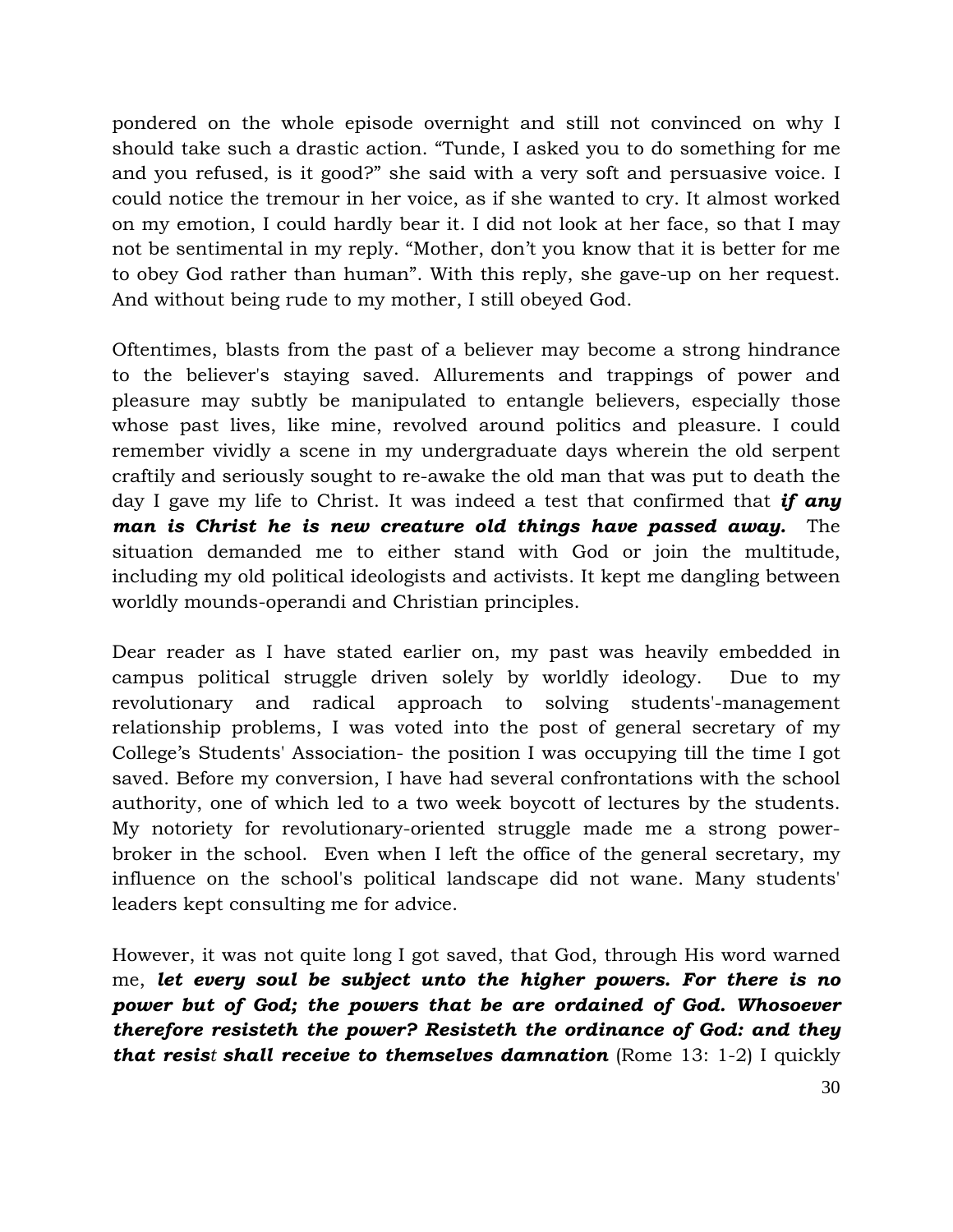heeded to the warning and I determined not to embark on any confrontational act again. But then, Satan would never desist from tempting a Christian with those things he loved most while he was still under his control, but experience has shown that any victory over such a temptation is always a victory won forever. He would never come with the same type of temptation again. He knows that if he does, the testimony of the previous victory would form powerful armour for another victory.

Later after my tenure, a very serious issue cropped up to which my co-students were anxiously awaiting my opinion as an ex-leader. They had not really understood the type of Christianity I have embraced; they wanted to hear my arrogant and forceful voice directing them to confront the authority. Just immediately, they asked of my opinion about the situation, God quickly intervened and reminded me of the warning. You must be obediently submissive to the people in authority, a voice from within reiterated. Like an inflated tyre, I stood very firm and said, "Fellow students, let us be patient and perseverance in presenting our just case before the college authority, I am sure that without any confrontation, God can still fight for us". With these words, I tried to pacify the students.

With this these pacifying words, a great number of the students began to make jest of me. "He too has become a brother", they yelled. But thank God for oneness in the spirit of God, a few Christians in the group could reason with me. This assertive statement was another bright paint to my Christian life. All the lecturers in our school heard about the incident and were marveled by my being born again; they began to accord to me an indescribable honour.

My dear reader, after I had overcome temptations of gold and glamour, the devil left me for awhile and later he appear with a temptation of a girl. The third temptation coincided with the period when I was anxiously looking unto God for a life partner. I felt that I was due for it age wise. That cunning task master wanted to use this privilege to rob me of my grace. Before this period, I was very fervent in my prayer and I felt as if I have reached the peak of my Christian race, unknowingly, my prayer zeal was already gone. Then Satan brought a lady into my life. She was fair in completion with a pretty face. She was very kind and her smile could easily hold a man spell-bound.

She was a colleague during my post-graduate programme. She looked so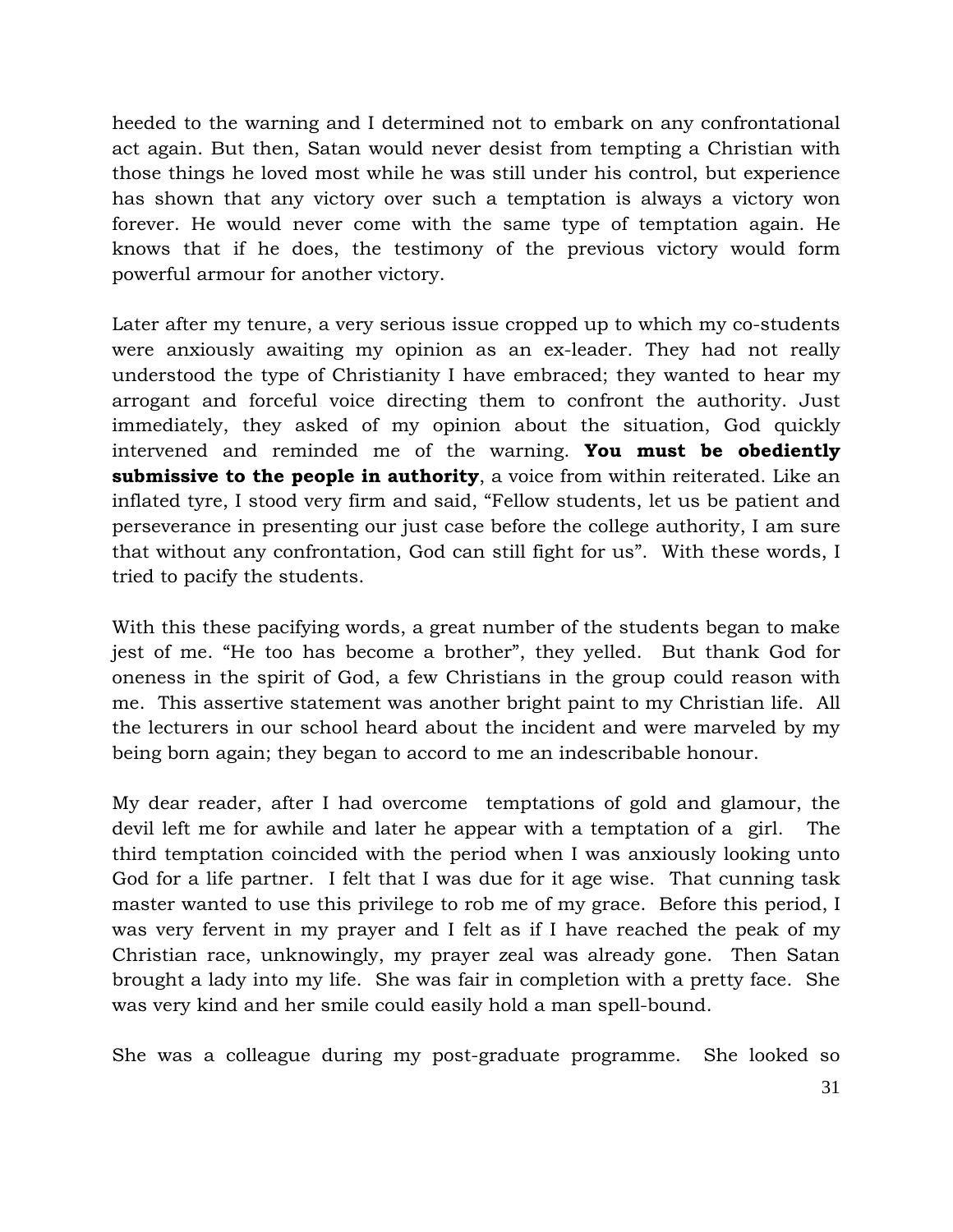friendly and she quickly gave me her room number. That was her sixth year in the University and she was virtually more accustomed to the institution's environment. She was more familiar with the Library system, and this motivated me to seek her assistance for my personal orientation. We spent almost every time together and we carried out most of the academic assignment together. Not so long after I got so much used to her; it has become an affair of stigmas and the pollen grain sticking together. She too was very much in fond of me and she preferred my companionship to anyone else.

As it has become my custom to always testify to anybody that comes my way, I invited the lady to the library for a short discussion. She never kept beyond the meeting schedule, and again she appeared putting on her smiling face. I did not understand exactly, what made me to have a special affinity for her. Immediately she sat down I asked about her background, parents and past life. She joyfully disclosed almost everything to me. I also used that opportunity to tell her about my wayward past, and I testified on how God has saved my soul. I testified to her about many changes Christ has wrought in my life. As if I have known that this testimony would be my safety gadget in days that were to come.

My testimony was very strange to her. Though, she has heard of the word salvation, but the experience seemed very much unfamiliar to her. In pretense, she too told me that she has been saved from her life of sins. Though, her mode of dressing was greatly unchristian and the manner of her utterances was far from that of a believer. While we were still discussing, one of her friends was passing bye, and she quickly told me some ills of her and vowed never to greet her again. This brief incident made me to confirm that she was never a Christian.

Her testimony proved that she was a victim of such gathering where people are deceitfully asked to raise up their hands to be saved. Possibly, after their emotions might have been worked upon, such a mental acceptance of Christ without any repentance was, perhaps, what she had mistaken for salvation. She has no testimony of her personal encounter with God. The most obvious of it all, was her whole life which was greatly in contrary to the conduct of her profession.

At the end of my testimony, she felt condemned, and asked me if she was not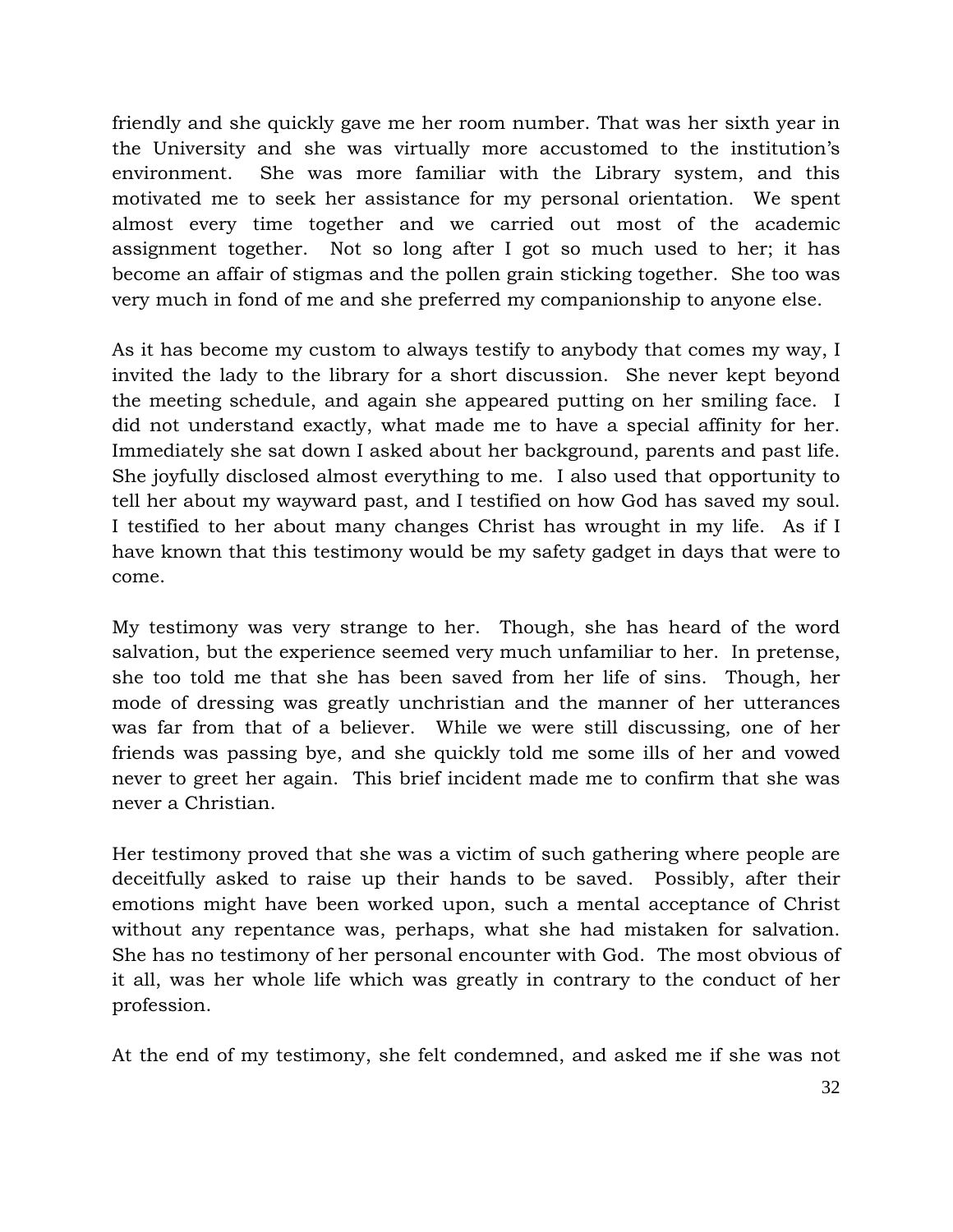saved, "who am I to judge you"? I quickly replied. I used this privilege to stepwisely underscore what the salvation really entails. As I was discussing, a thought came, which I later knew that it was from Satan. It suggested that I should invite her to my church, so that I may later have her as my partner. It was not long, I felt flat to this gesture, and with this motive I invited her for the next service in my church. Perhaps, if I have genuinely invited her without this motive, she would have honoured it, but to my dismay, she turned down the invitation. "Why don't you follow me to my own church''. She replied with a mockery tone. Even if I was dead in spirit, I would never accept such an invitation to her church, because I have known the difference between a sleep and death.

After this discussion, I still found it very much difficult to flee from this snare set by Satan. Our relationship became so strong, until it came to a particular time when I found myself in a great entanglement. It was like Samson on the lap of a Delilah; if not for God's mercy my spiritual eyes were already blinded. It was a brush with a dead trap set by Satan. As if God spoke through the lady's mouth, she called me by my common name and said, "Dixon, is this your salvation"? The statement was more than a sermon. It brought a great revival into my soul. It was then I remembered that a Christian under no circumstance should have anything to do with an unbeliever. Like an antelope fleeing from a lion, I sprang up and fled from her.

My severance from her was not any easy one. It invoked a lot of persecution from her end, despite my personal restitution to her. She called me by many unprintable names and made me centre of ridicule. If that would pay it all, it would not have bothered me much, but it takes me a very long hour of prayers before I could settle the whole issue with God. I suffered a great deal. I was physically and spiritually sick; more so, I lost a number of brighter opportunities which should have been easily acquired by me. Oh, it was a period of devastation I would never forget in my Christian journey!

Having overcome challenges of faith imposed by wealth, wisdom of the world and woman, the devil left me for awhile and later appeared with the aim of destroying my biological life . But thanks be to God who delivered my soul from the hands of the evil one. The next chapter chronicles my encounter with agent of the serpent who bruised my heel and I crushed its head, as the Bible said: And I will put enmity between thee and the woman, and between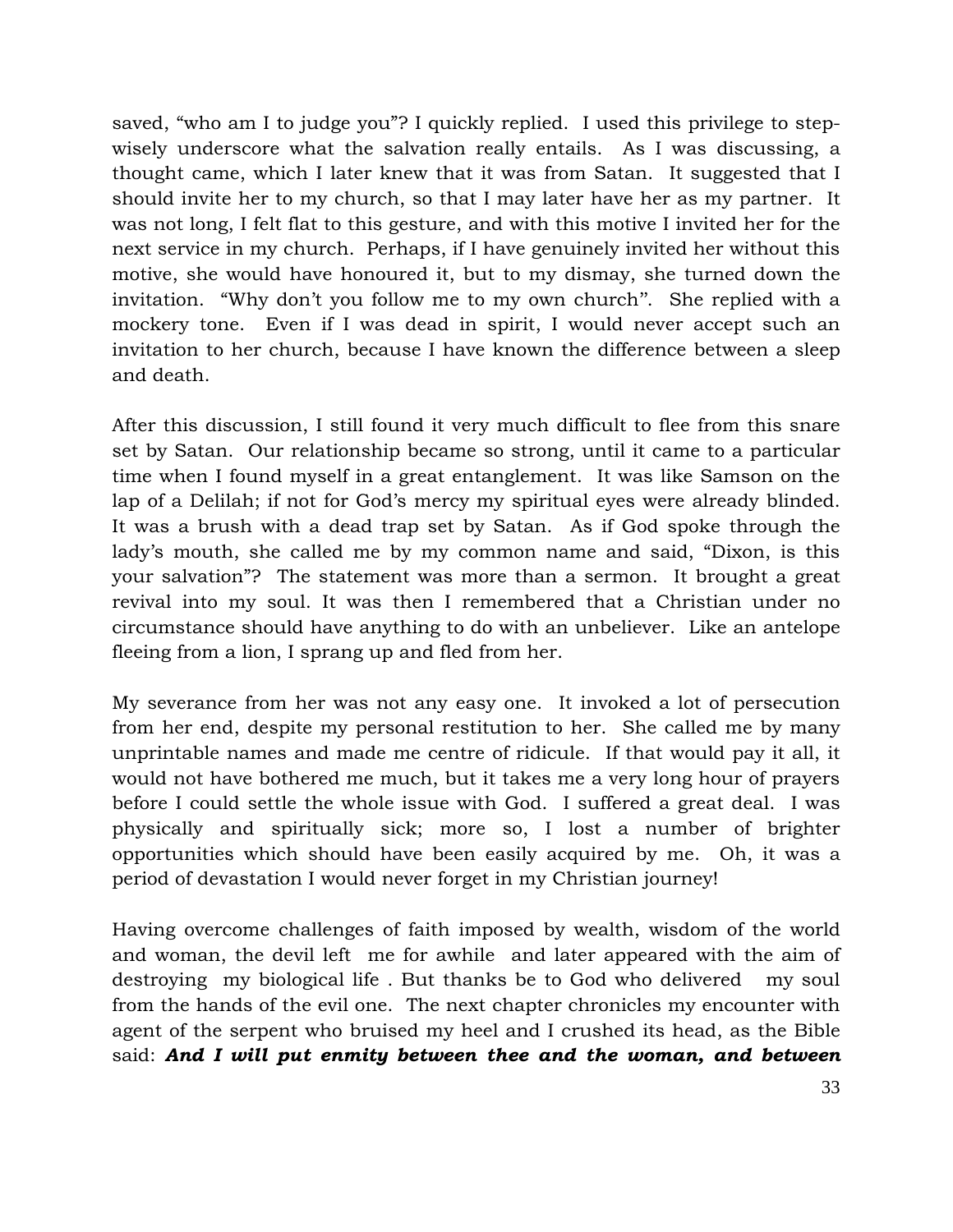thy seed and her seed; it shall bruise thy head, and thou shalt bruise his heel (Gen 3:15).

### CHAPTER FIVE

### AN ENCOUNTER WITH SATAN

There was a particular day I had a visitor from home who passed a night with me. In the night when I was about to sleep, I invited a very close friend for a joint prayer. Then we were three in the room, the friend led the prayer, after which, he went back to his room. I noticed that during the prayer session, that visitor could hardly say, 'Amen'. Later, I spread a mat on the floor to rest my body, while the bed was prepared for the visitor. I wanted to close the window, but my visitor pleaded against it, with an excuse that the room might be too hot, but I left the light on. Just at about 3.00a.m. in the night, a creature like a giant entered the room and I was woken up. I strove to turn my head to look at the creature, but it stretched its hand across my head and restricted and resisted the movement of my head. Its hand was like a human hand covered with claws of a black wild animal.

This was indeed a real encounter with Satan: it was not a dream or a figment of imagination; it was a real encounter. My whole body became heavy. As I struggled by my physical strength, but the iron grip of the devil grew stronger. When all my physical strength was completely sapped away, a small still voice spoke from within me saying: "**do you know that the name of the name of** the LORD is a strong tower: the righteous runneth into it, and is safe?". Dear reader, It was after the encounter, that I found out that what the **small still voice said is a verse in the Holy Bible** (Prov.8:10). While I was pondering the quote, the Devil responded, "Who was the righteous?" Already within the short moment that I pondered the quote, I had gotten a little strength so I quickly answered the Devil: "the Children of God are the righteous". Then the beast threatened to destroy me if I mention any name.

With this threat of destruction came an indescribable torment of fear that sapped away the little energy I garnered when the small still voice spoke. As my strength was ebbing, I was almost giving-up when suddenly I remembered bible verses that say: "Wherefore God also hath highly exalted him, and given him a name which is above every name: That at the name of Jesus every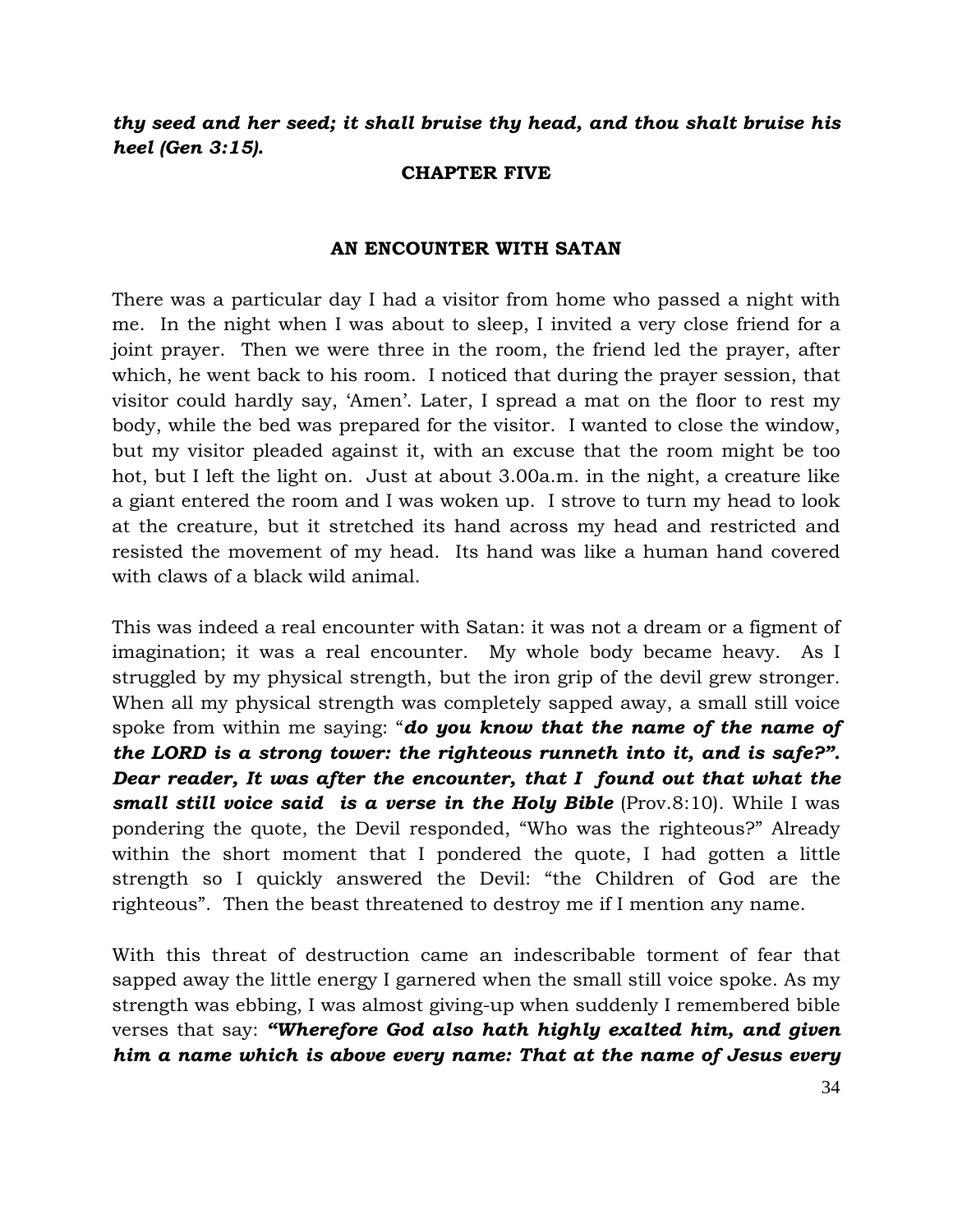knee should bow, of things in heaven, and things in earth, and things under the earth; And that every tongue should confess that Jesus Christ is Lord, to the glory of God the Father". (Phi  $2:9-10$ ). I then decided to shout "In the name of Jesus", but there was no strength left in me to shout.

At this moment I thought the end has come, since the strength to shout the name of Jesus was already gone. As I was waiting for the eventuality, however, my mind move away from the threats of death , which the evil creature has muttered, and focused a bit on the name of Jesus. At this point I noticed that my strength was coming back, so I quickly wanted to shout the name of Jesus, yet it seemed as if something had blocked my throat; hence it was only my heart that was shouting Jesus as my tongue and throat could not move.

But then, as the shout of the name of Jesus within me saturate my mind, my throat and tongue began to respond gradually, though my body was sweating profusely. At this time the evil creature stood still. As I persisted in the shouting, gradually, with all my power, I managed to call "in the name of Jesus! In the name of Jesus!.....!", but it could not go beyond my throat. Nonetheless, I remembered that there was no other solution- the name of Jesus is my last card. So I continued until the shout, all of a sudden, came out forcefully "In the name of Jesus". The echo of my voice could be heard at a very far distant. And immediately, the room was filled with a perfect tranquility, after the disappearance of the creature.

As the creature vanished, the visitor on my bed sighed like someone just arriving from a spiritual journey and called my names. Then, she immediately slept-off again. As for me, I could no more stay in the room; I quickly picked my coverlet and ran for my dear life and joined my friends who were sleeping up stairs. My friends were surprised as I stood before them, breathing heavily like an amateur who had competed in a one hundred metres race . They enquired for what had happened, but I could not speak; they asked after my visitor; but I remained silent. I later asked them to pray for me and I slept off till morning. Later before dawn, my visitor also came up, but she could not actually tell my friends what had happened to me.

The following morning was a Sunday, as I was seeing the visitor off to the motor park; she mockingly asked me, "why did you run in the night; why didn't you wait?" There was nothing I could say, I knew that she was possessed of evil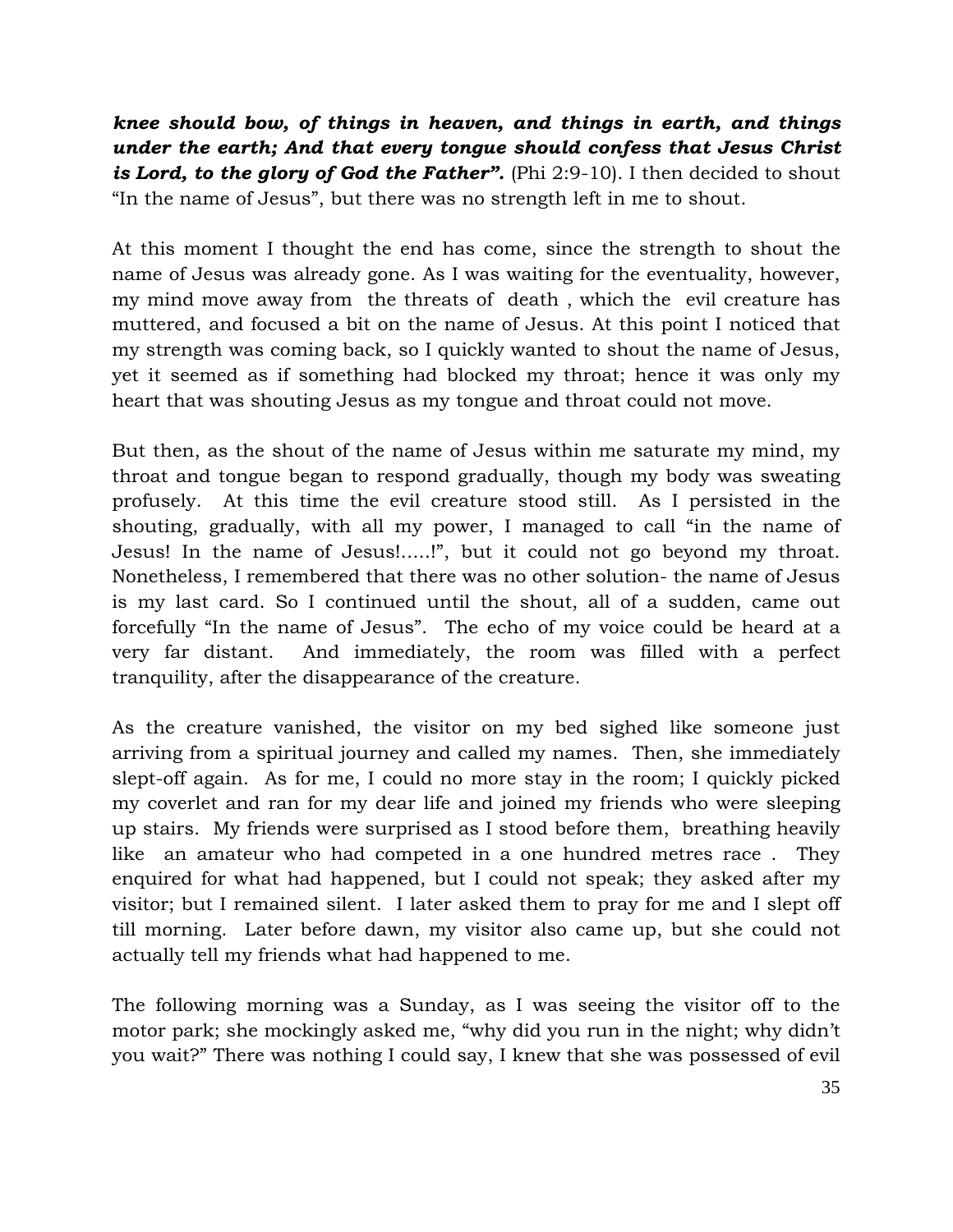spirit. I only took pain to make my intention known to her that if I was not filled with the spirit of God, I would have been dead. This very brief experience took me almost a year of sickness, before I could be completely healed by God.

Dear reader, my encounters with temptations emanating from gold, glamour, girl and ultimately with the god of this world suggest that every Christian should be cautious on how s/he led her/his life. As believers, we should realize that the fight between light and darkness is perpetual and that the utmost desire of the devil is to destroy the believer both physically and spiritually. As a result, no believer should ever think that he has arrived because such feeling would ultimately make one to lose his/her salvation and the blessedness or even his or her physical life. Rather, a believer should learn to resist the devil through both the personal and corporate prayers. In my case, personal and corporate prayers as well as daily encounter with God via the instrumentality of His word were fundamental to my survival, even till today.

Dear reader, as you could see from these encounters, I was challenged when I thought that I had arrived. Complacency subtly makes a believer to see the way to heaven as smooth and broad. However, a Christian way is always narrow; it is not always a smooth. A times, it maybe valley and on another time, it may be mountain. When it appears as a plain, one needs to be extra-careful so that a little bliss of comfort may not put one into an unnecessary slumber. Such may be deadly or dangerous for one's spiritual progress. Woe to those who are at ease in Zion (Amos 6:1). Therefore, the believer must be on the guard. And one sure way of keeping a glow in the spirit is to share one's testimony always. The power and victory of testimony in my life forms the basis of the next chapter.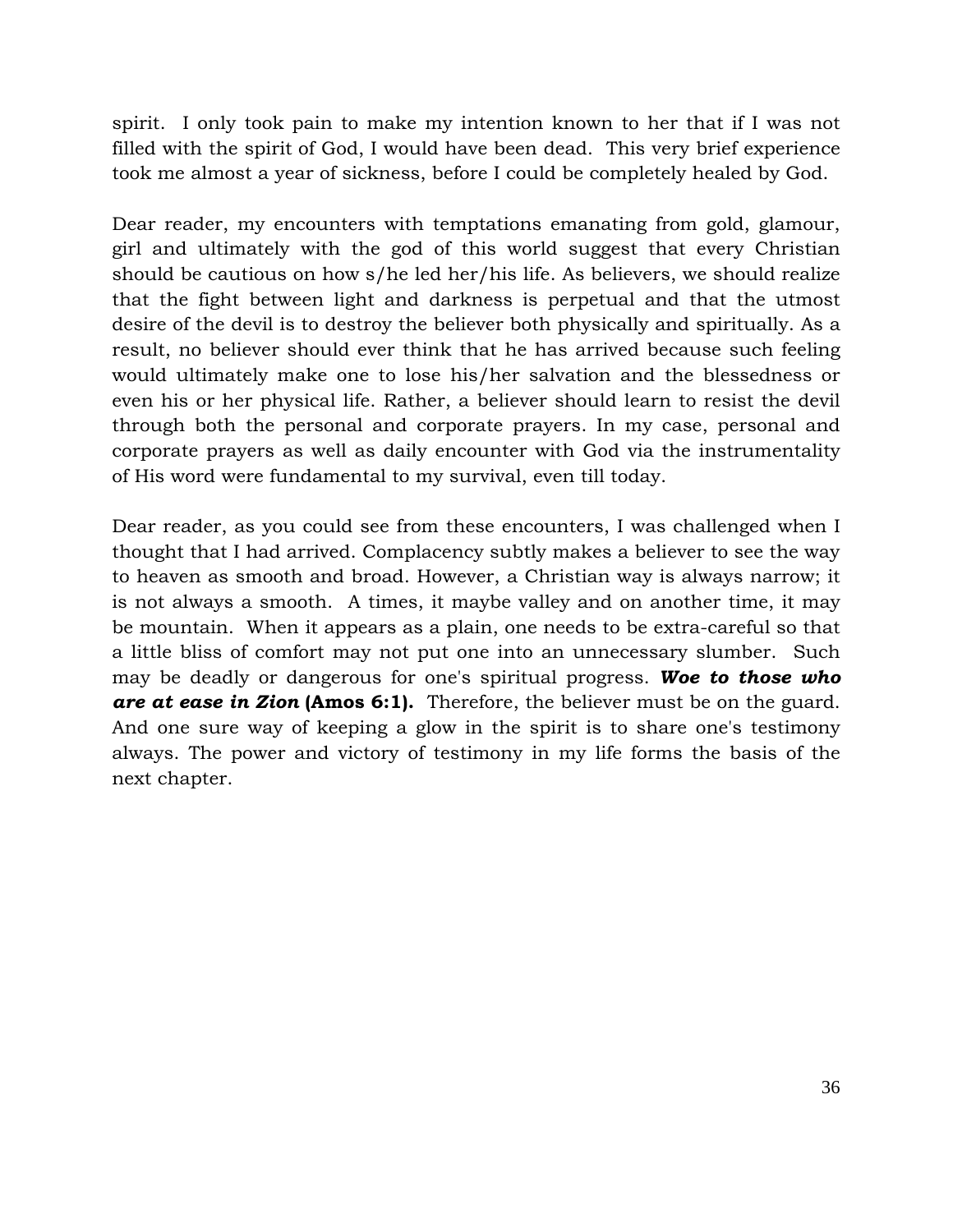### CHAPTER SIX

# VICTORY THROUGH TESTIMONY

To keep the treasure, overcome temptations, a believer needs to testify always concerning the work of salvation God has wrought in her/his life. The testimony of a believer scares the devil and generates faith for victory. The Bible says: they overcome him by the blood of the lamb and by the word of their testimony; and they loved not their lives unto death  $(Rev. 12:11)$ . In other words, testimony is God's provision for a Christian survival on his heavenly pilgrimage.

Immediately someone is born again through the blood of Jesus Christ, s/he needs to quickly tell almost everyone who crosses her/his way about the change Christ has made in her/his life. Though, there is always an after effect to this kind of action: people who have heard the testimony of a believer may start watching the life of that professing Christian to see if s/he lives by what s/he professes. On some occasion, it may become a matter of life and death. In such instance, a professing Christian should not count his/her life as something for heaven sake. My experience aptly illustrates this assertion.

Immediately after I rejected my mother's suggestion concerning falsifying a document, my mother kept on watching my daily activities, words and actions. Her aim, as she later told me, was to see if I would live in contrary to my Christian profession. All my siblings too followed suit. What I always observed was that throughout that period, God never failed to supply the grace that would keep me for each day. Though, I was a very young believer, but God granted me an absolute victory over sin daily. There were on several occasions when my encounters with my siblings would be very much unpleasant, sometimes they were very annoying, a times very embarrassing. But within me I have resolved that whatsoever may happen, I would not denounce my profession. Each day, my heart kept on panting after God in prayer for His abiding grace.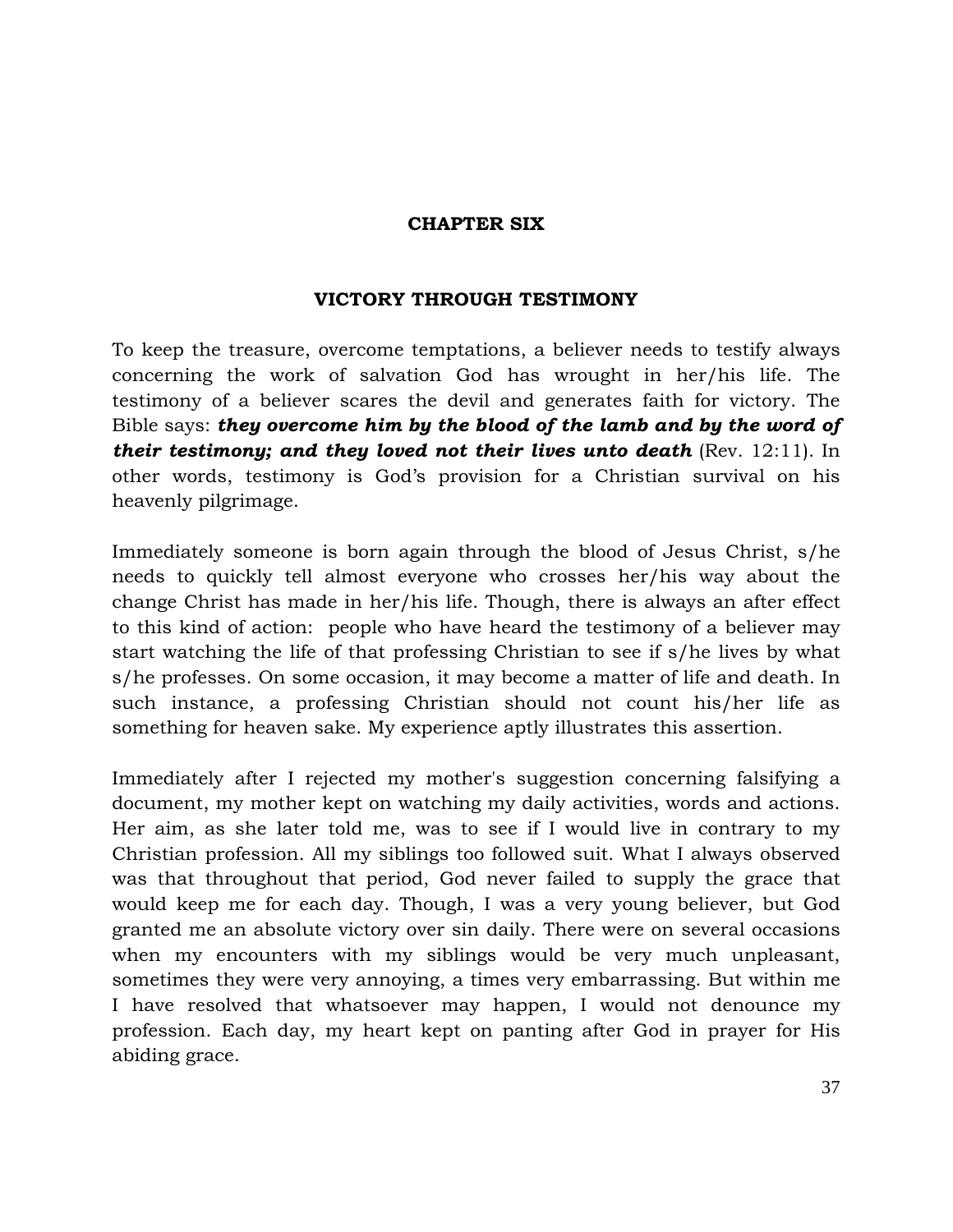Oh, there is power in testimony! Dear reader, it was about a year after I rejected my mother's suggestion that I should lie that my mother began to yearn for the same gracious work, I had experience: she too became thirsty and hungry after the Lord's righteousness.

Before this time, she has weathered through a lot of vicissitudes of life. She could see sand and called it money. She would work like a workaholic from Sunday to Saturday but she had nothing to show for it. Her wretchedness and miseries were instead on the increase. On many occasions, I would intentionally pay her a visit on Sunday in order to share the words of God with her, but she would be so much occupied with her fruitless labour. Many times, I would almost cry in the course of telling her the importance of accepting Jesus and joining a bible- believing church. But, in protest, she would give excuse that without working everyday she would not be able to feed herself and her Children.

However one day her eye was opened and she beheld the emptiness of life without Christ.

"Tunde, where is that your church? Please, care to come and take me to the place on the following Sunday", she requested with a great seriousness. I did not need to contest it or have any iota of doubt in my mind. Who knew since when she has been contemplating on such a bold decision? The day she has requested for was a boxing day – a December 26. I knew that many unpleasant events since the beginning of the year must have necessitated such a resolution. She had tried a lot of shamans, divination, Juju and many other mystical assistance from both Islamic and non-Islamic practitioners, but then her situations never improved. She had gone from one prophet to the other, but her sorrows were multiplied, perhaps, she has purposed the following year for 'Tunde's Church. I, therefore guessed, her quest to go church must be a trial survey. More so, I knew that it was an answer to my prayers, because on several occasions, before this time, I had many vigils amidst friends for this purpose.

Though, the request was very much unexpected, because I had already lost hope about her salvation. On getting home, that day, I quickly knelt in prayers, to thank God for answering my prayers. It was in fact, my Christmas package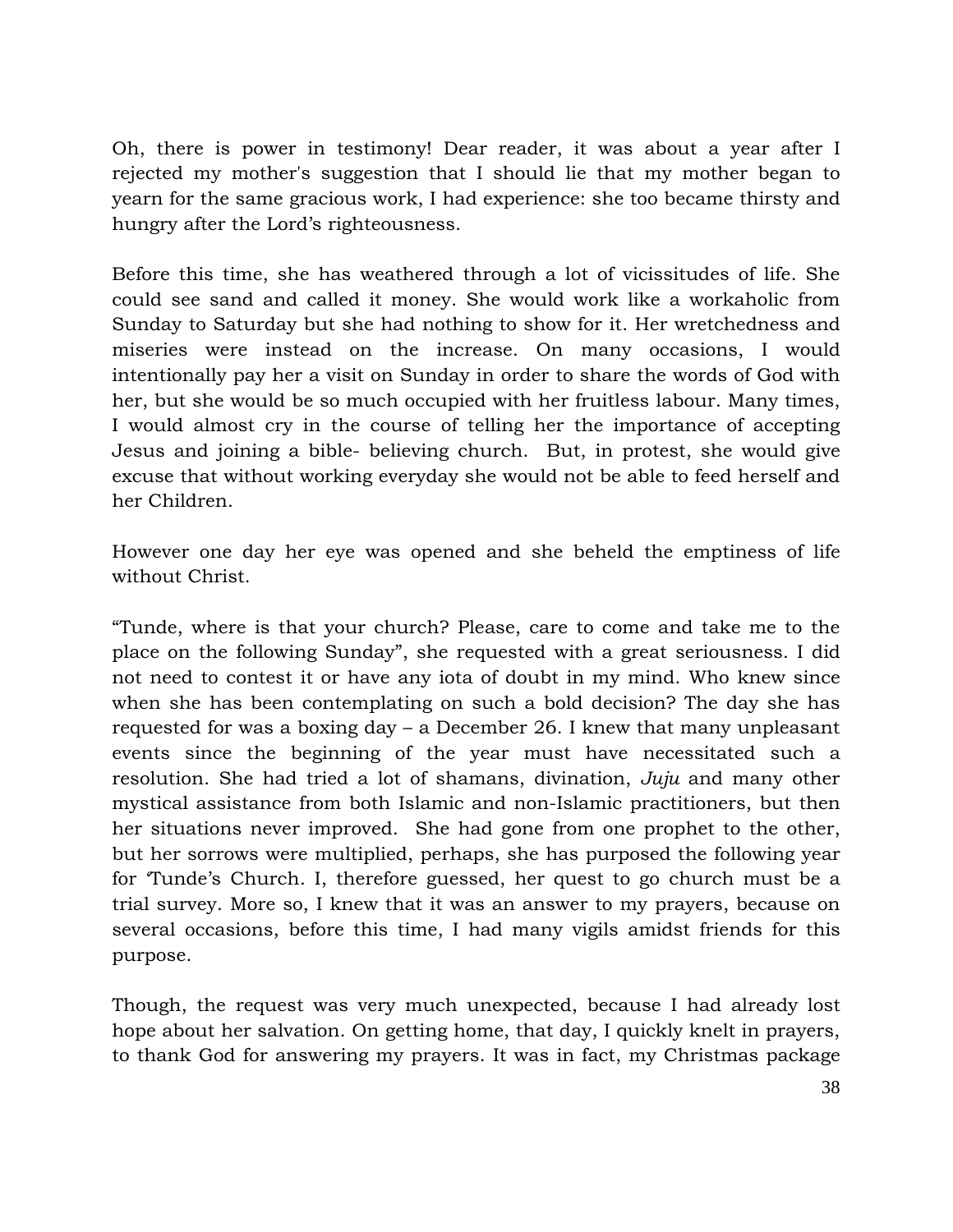for that year, it was highly surprising. I was very optimistic that God would surely meet with her heart.

On the Sunday following the Boxing Day, I woke up and dressed up early, thinking that my mother would still be in bed, I left immediately for her place hoping to wake her up and to get ready for the Sunday service. However, on getting to her house, I saw that she was already dressed up waiting for me. My heart leaped with joy. We exchanged greetings and left for the service.

After the service on that boxing Sunday I had not even asked before she declared to me that she has discovered a place of true worship her heart had since desired. God has spoken to her in many ways. Without any human intervention, she surrendered her life to Christ: she was convicted of her sins and converted to Christ. Like the Zacchaeus of the Bible, my mother made a number of restitution.

Dear reader, think about the pains of that moment when I was faced with either compromising my faith by telling lies for her sake or obeying Christ by sharing my testimony of salvation. Compare the pains with the joy that surged through my mother's heart and mine after the Sunday service. Certainly, the joy of salvation surpasses the excitement of sin, just as the eternal reward of salvation surpasses the ephemeral pleasure of sin. Also the crown of glory exceeds the thorns of the cross. My dear reader never back off the path of salvation because your trial will soon become your testimony. And your testimony and godly confession in the midst of your trial can win many souls for Christ. Beloved, remember that trial is actually the process through which testimony is produced. And your testimony is an antidote against the venom of the old serpent.

 As a very powerful weapon, testimony must be zealously guarded. Someone proclaiming righteousness in an unrighteous world must definitely know that s/he is proclaiming enmity for himself. A Christian stand will definitely be a sight of offence to an unbeliever, since the views of the two are diametrically opposed to each other. Certainly, a believer needs power to be able to keep her /his testimony. Keeping your testimony through the power of the Holy Ghost is the very concern of the next chapter.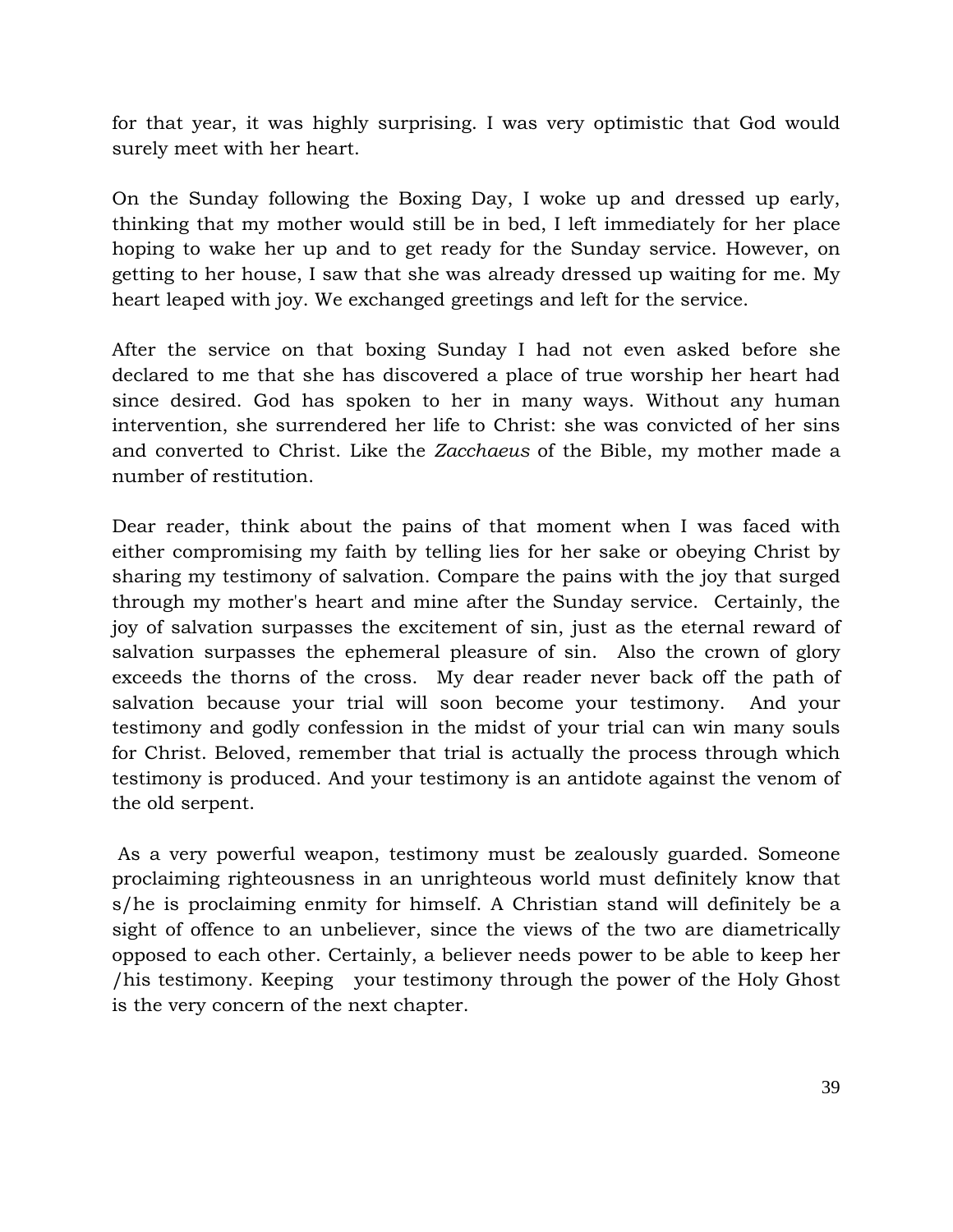### CHAPTER SEVEN

# HOLY GHOST FOR SUSTENANCE

Keeping the treasure, takes more than a theoretical precept and a mental acquaintance with biblical verses and characters, it requires an uncompromising partnership with the Holy Ghost. According the Holy Bible, it is ... Not by might, nor by power, but by my spirit, saith the LORD of **hosts** (Zech4:6). A born-again Christian must realise the place and role of the Holy Spirit in his or her pilgrimage. Paul, the great apostle, knew and experienced the priceless sustenance of the Spirit in his life and ministry. Little wonder, when all odds seemed to be against his life and ministry, he declared unequivocally: "...For I know whom I have believed, and am persuaded that he is able to keep that which I have committed unto him against **that day**" (2Timothy 1:12). Also, when he was writing to the Christians in Ephesus where the temple of Diana, the great goddess of darkness, was located, Paul admonished: be not filled with wine, but be ye filled with the Holy Ghost.

Dearly beloved, the earlier a believer realises the place of the Holy Spirit the better. Because the Holy Spirit is the believer's ever present helper. In fact, becoming a born-again Christian and leading the life of a believer wouldn't be possible without the Holy Spirit. In other words, new birth happens via the power of the Spirit and worshiping God in the spirit and in the truth is only possible through the power of the Spirit. Hence, a believer cannot offer an acceptable sacrifice without the power of the Spirit.

A believer encounters the Holy Spirit in two-folds: First at the new birth, the Spirit brings about conviction. Jesus said: "Nevertheless I tell you the truth; it is expedient for you that I go away: for if I go not away, the Comforter will not come unto you; but if I depart, I will send him unto you. And when he is come, he will reprove the world of sin, and of righteousness, and of judgment: Of sin, because they believe not on me; Of righteousness, because I go to my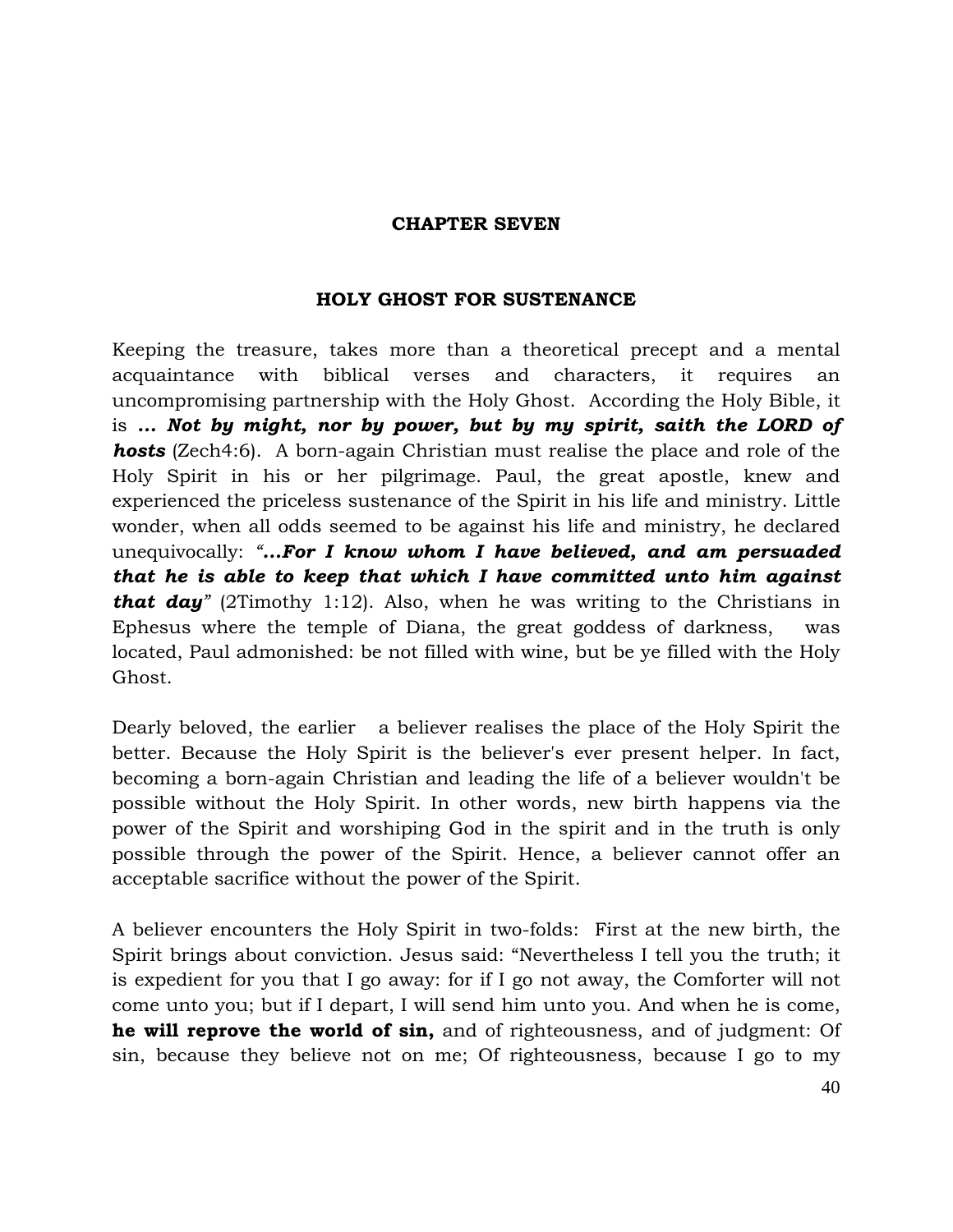Father, and ye see me no more; Of judgment, because the prince of this world is judged" (John16:7-9). Dearly beloved, my conviction and conversion which you had read in the earlier chapters is basically the work of the Spirit. I was not convicted by human philosophy nor any human law court; rather the efficacious power of the Holy-Spirit opened my sin blinded eyes, and I wept for and turned away from my wretchedness.

At the new birth, the Holy-Spirit quickens human-spirit which died when the first rebellion occurred in the garden of Eden *:And you hath he quickened, who were dead in trespasses and sins; Wherein in time past ye walked according to the course of this world, according to the prince of the power of the air, the spirit that now worketh in the children of disobedience (Eph.2:1).* It is this work of the Spirit that Jesus referred to "being born of the Spirit". No man can say that Jesus is the Lord, but by the **Holy Ghost** (1Cor 12:3). This is the first encounter every believer had with the Holy Spirit. This is the indwelling presence of the Holy Spirit in the life of a believer. This is also known as the "Spirit within you". Prophet Ezekiel described this transformation and indwelling presence of the Spirit in the following terms: "A new heart also will I give you, and a new spirit will I put within you: and I will take away the stony heart out of your flesh, and I will give you a heart of flesh. And I will put my spirit within you, and cause you to walk in my statutes, and ye shall keep my judgments, and do them" **(Ezekiel**) 36:27). In the same vein, Jesus said, "And I will pray the Father, and he shall give you another Comforter, that he may abide with you forever; Even the Spirit of truth; whom the world cannot receive, because it seeth him not, neither knoweth him: but ye know him; for he dwelleth with you, and shall be in **you"** John 14: 16). This is the promise of the gracious indwelling of the Holy Spirit so that each believer will be constituted the temple of the living God.

Secondly, the Holy Spirit comes upon a believer to prepare him/her for effective service in the Kingdom. This is often referred to as the Baptism of the Holy Spirit or the Spirit upon you. Prophet Joel nicely captured the experience thus: And it shall come to pass afterward, that I will pour out my spirit upon all flesh (Joel2:28). Similarly Jesus said "And, behold, I send the **promise of my Father upon you**: but tarry ye in the city of Jerusalem, until ye be endued with power from on high" (Luke 24:49).

Beloved, it may be amazing to read that our Lord Jesus, though God in human flesh, had experiences that aptly illustrate these twofold encounters with the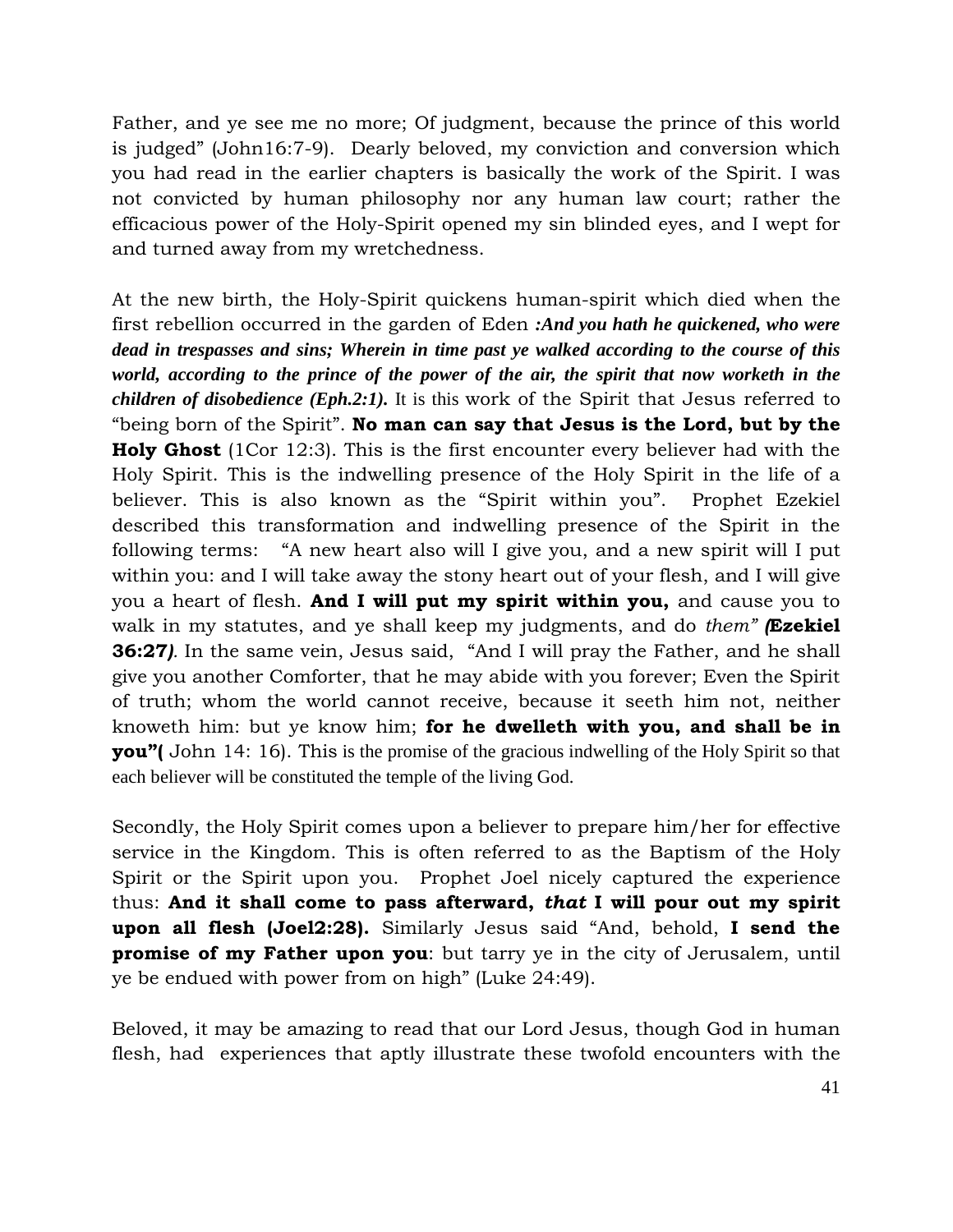Spirit: Jesus was born of the Spirit, for the Holy Bible said "And the angel answered and said unto her, The Holy Ghost shall come upon thee, and the power of the "Highest shall overshadow thee: therefore also that holy thing which shall be born of thee shall be called the Son of God". Again, the spirit came upon Jesus at the River Jordan: "And Jesus, when he was baptized, went up straightway out of the water: and, lo, the heavens were opened unto him, and he saw the Spirit of God descending like a dove, and lighting upon him: And lo a voice from heaven, saying, This is my beloved Son, in whom I am well pleased" (Matt3:16). Dear reader, it was after these encounters that Jesus came saying: "The Spirit of the Lord is upon me, because he hath anointed me to preach the gospel to the poor; he hath sent me to heal the brokenhearted, to preach deliverance to the captives, and recovering of sight to the blind, to set at liberty them that are bruised. To preach the acceptable year of the Lord" (Luke 4:18-19).

My dearly beloved, it may be highly rewarding to purse and ponder the immeasurable power of the Holy Spirit that works in the life of a believer. Because Jesus at the point of his departure from this world said, but ye shall receive power, after that the Holy Ghost is come upon you: and ye shall be witnesses unto me both in Jerusalem, and in all Judea, and in Samaria, and unto the uttermost part of the earth" (Acts 1:8). This is the enduement with power from on high upon the clean, sanctified life, and is evidenced by speaking in tongues as the spirit gives utterance. This power enables the believer to flow in the supernatural. It enables the believer to keep the treasure and stay blessed despite flaming darts of the devil.

In my Christian pilgrimage, I have seen the twofold manifestation of the Holy Spirit: Of course, my conviction and conversion from sin were wrought by the Spirit within and the same Spirit came upon me afterward during one of our Church meetings. The latter is known as the baptism of the Holy Spirit. It is the same experience the apostles had in the upper room. It is an amazing experience. This encounter worth waiting and praying for as the apostles did in the upper room. I recall when the Spirit came upon me in August 1988, I felt such an indescribable awesome power and peace rippling through my whole being, and I was speaking in a new language. This experience persisted for some period of time, after which I kept on praising God and speaking in tongue as the Spirit gives utterance.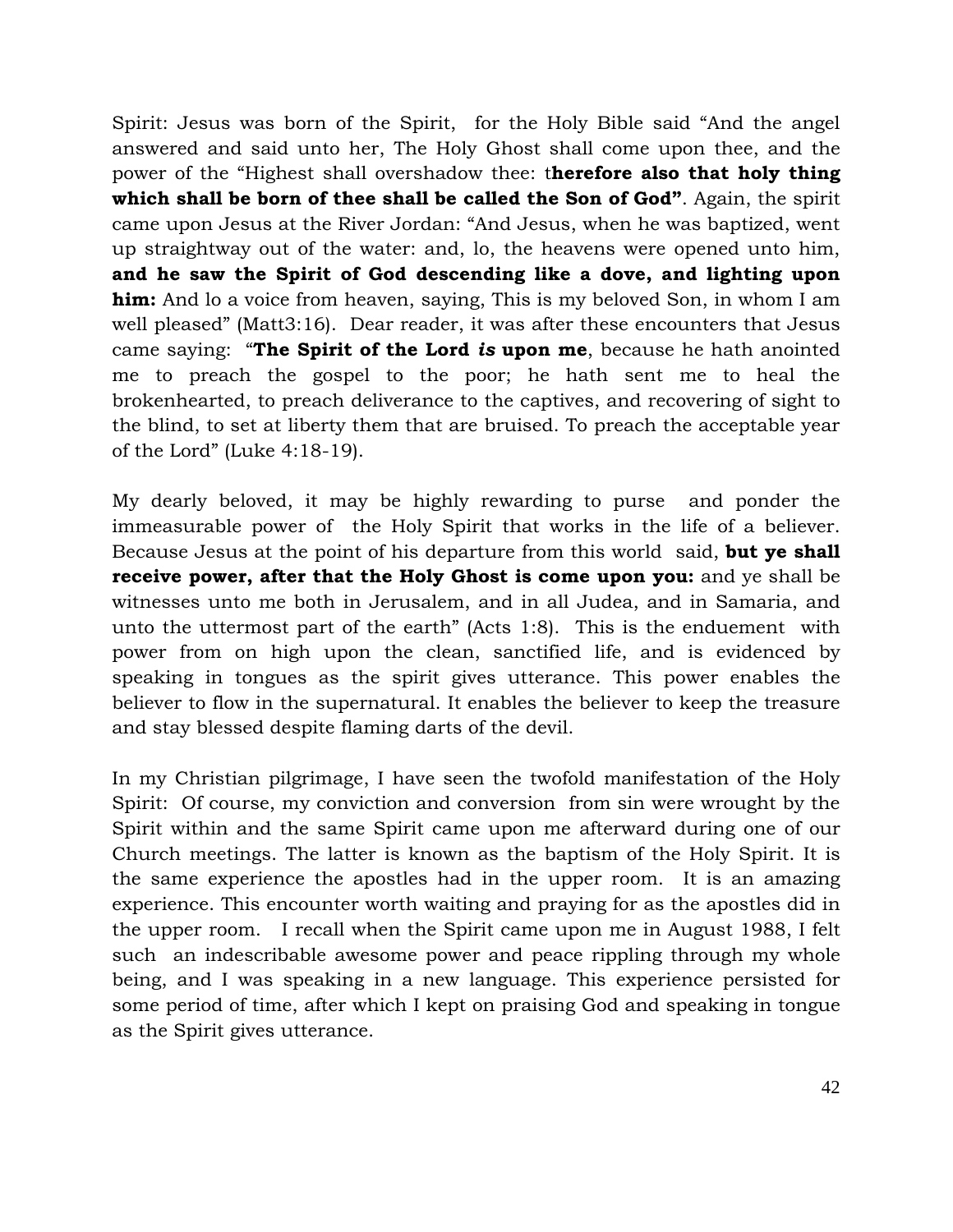Dearly beloved, It is important to note that the Baptism of the Holy Spirit, as my encounter with the Holy Spirit in 1988 has shown , is not a mere religious ecstasy. It is the coming of the same Spirit that came upon Jesus at the River Jordan that came upon the apostles on the day of Pentecost, which raised Jesus from the dead at the resurrection. It is this same Spirit that quickened me when agent of Satan buffeted me and put thorns in my flesh in early 1990s.

Dear reader, the incident you read under the caption "encounter with Satan" is incomplete if I fail to mention how the Holy Spirit who spoke as a small still voice during the encounter eventually quickened me when the enemy struck me with infirmity, two weeks after the strange visitation. In accordance with the Holy Bible -... if the Spirit of him that raised up Jesus from the dead dwell in you, he that raised up Christ from the dead shall also quicken your mortal bodies by his Spirit that dwelleth in you (Rom 8:13), the power of the of Holy Spirit attended to me when it seemed that the devil had gotten an upper hand as well as the last say in my life.

Two weeks after the strange visitation, I became sick to the point death. Yet the name of the illness could not be ascertained; except that I emaciated and lost weight and occasionally collapsed and passed out and was revived through prayers. Worse still, this period coincided with my final year examination period and the National Youth Service Corps (NYSC).

 About a month after the inception of the strange illness, the probability of taking the next breath became slimmer every passing moment. My roommates, sensing the immanency of the eventuality, rushed me to my mother in Lagos. My mother then took me to our Church headquarters in Lagos. The Church in line with the injunction in the book of James Chapter 4, called on the elders and prayers were made for me. I recovered miraculously and went back to Ogun State University and completed my first degree education. After the completion of first degree I was posted to Akwa-Ibom for the NYSC, but then, my health deteriorated again. And when solution could not be found anywhere, I was taken to Lagos, and I got redeployment letter to our Church headquarters. It was in the headquarters that I continued my NYSC, though in sickness and infirmity. However, during this period, I grew in intimacy with the Holy Spirit. I noticed that my rate of convalescing is in proportion to my intimacy with the Spirit. To the glory of God before the service was over, I had regained my health. Thus, the service I began in sickness, I finished it in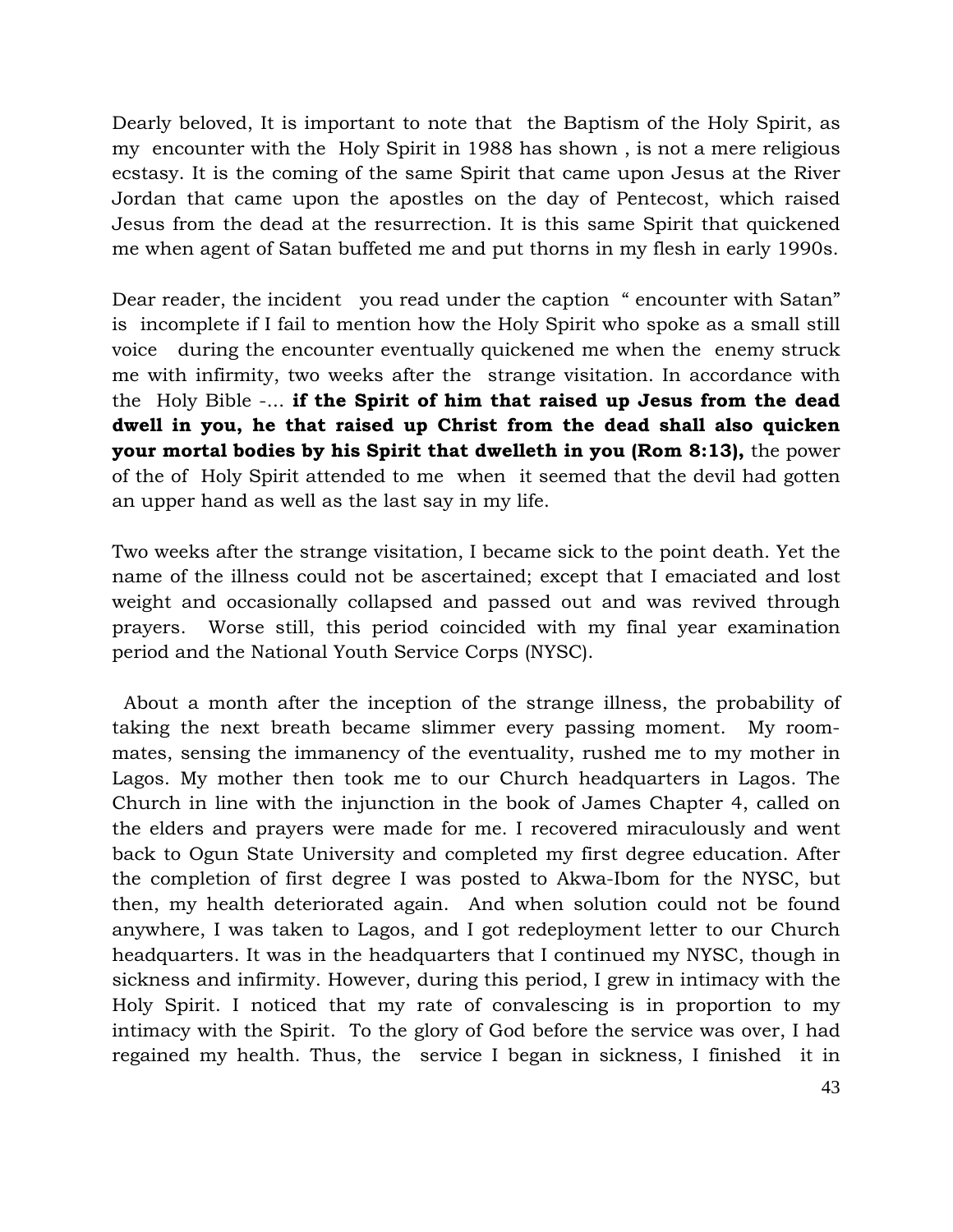sound health. Praise God! The Spirit of Him that raised Jesus from the dead has quickened my mortal body, without any medical or the so-called scientific intervention.

I have also witnessed the power of the Holy Spirit healing people. I know a great number of old people who have received divine healing. They have testified that they have never been to hospital nor tasted a single pill since they were born. More so, I am one of the several living testimonies to the healing power of God. A number of testimonies have further proved that God can heal all ailments, and cure all diseases. No matter the forms, the names or how deadly or terrible it may be. Tuberculosis, insomnia, various forms of cancer, epilepsy, Lunatic, leprosy and several others, God alone can heal all. My beloved, is any of your family members or friends oscillating between life and death? Do you know that even now your loved one can be healed?

Beloved, it is important to note that the importance of the Holy Spirit in the life of a believer can never be over emphasized. The role of the Holy Spirit is not limited to divine healing; He often reminds me of many promises of God and victories won for me by God, mostly, when I am confronted with any distasteful experience. He is my comforter; when I come across any cross road, and He is my ever faithful guidance. He is my dependable prayer partner, the very one praying according to the will of God. On several occasions, I would love to pray without knowing what to say, it is this same Spirit that would pray with me, with an unspeakable burden. For the bible said though, the enduement is to witness about the goodness of Christ; but I can testify that He is also the power against any evil spirit that may want to befall any Christian. Has a spell been sent against you or your beloved one, my dear reader? Behold the power to undo the works of the wicked ones is available to you today. Acquaint now yourself with the Holy Spirit, and the rest will become a history.

Furthermore, the Holy Spirit plays a crucial role with reference to entrenchment of peace in the families. I recall how the Spirit enabled my mother to reconcile with her brother's wife. Before my mother had an encounter with the Holy Spirit via new-birth, she had vowed never to have anything to do with her sister-in-law, due to a misunderstanding that occurred between them. Both had been keeping malice for over a decade. There was no peace between them, and this was virtually extended to their children, in fact, if not for God intervention, it would have been inherited by several generations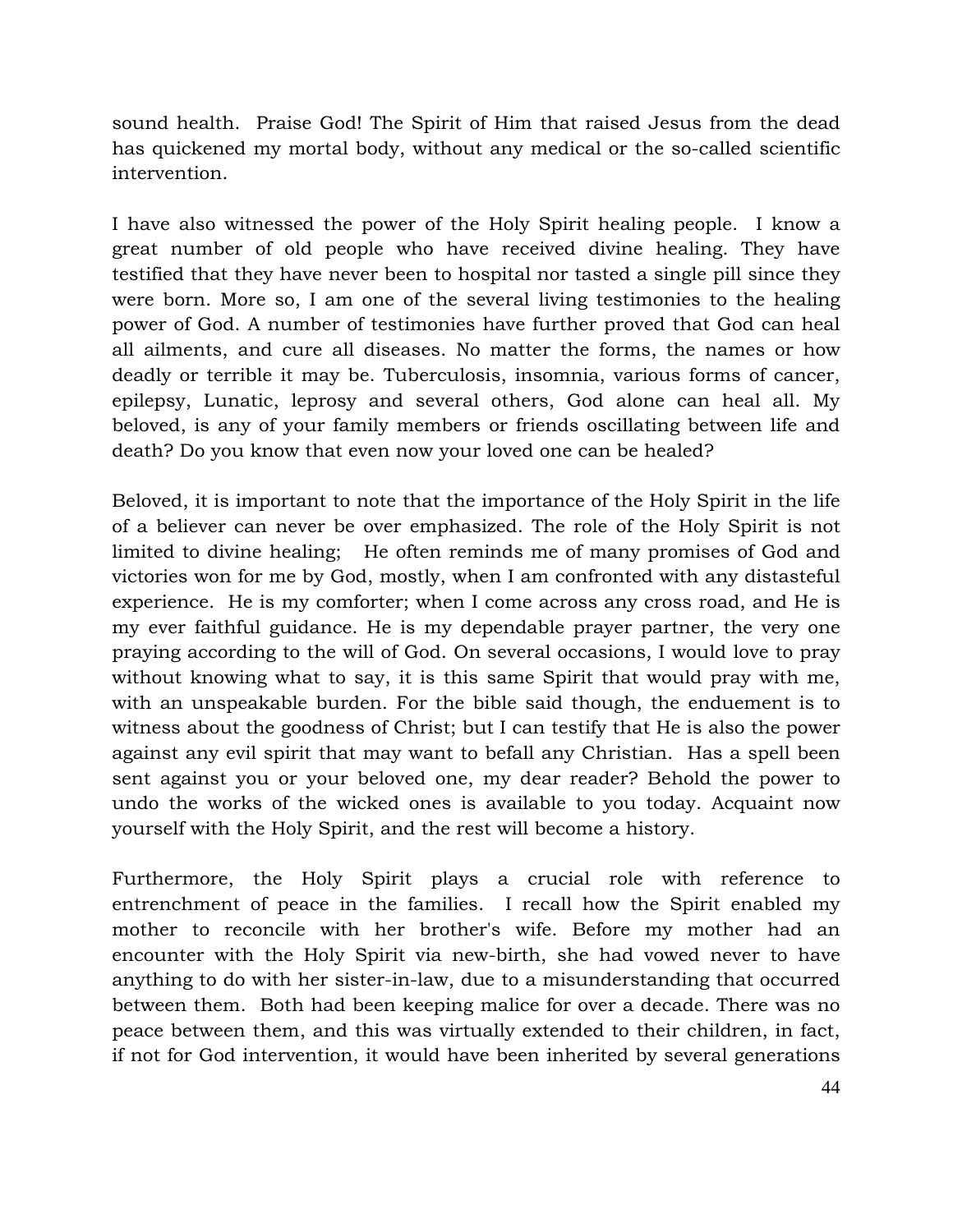of posterity and it would have been kept till eternal hell.

Immediately my mother came in contact with that Prince of Peace, the first thing the Spirit of God reminded her was to go and reconcile herself with the sister-in-law. This simple requirement took her almost a whole year of a futile effort. She saw it as humiliation on her part and she could hardly see the necessity of her reconciliation with her offender before she could be granted pardon for her sin. It is in fact a basic godly injunction that a profession of Christianity must follow peace with all men. It will be very ungodly for God to have any association with anyone who harbours malice for his fellow human. So anyone who sincerely desires peace must think of peace and he must seek peace from the right source.

To my mother, the feud between her and the sister-in-law was like a fight between an elephant and hippopotamus, both of them were filled with pride and it would take chances for anyone of them to willingly bow out. It would amount to a great humiliation! But there was more to her than that, she could no more resist the promptings of the Holy Spirit. On several occasions, she would weep on the mourner's bench to no avail. Her tears could not change the injunction of God. After several promptings by the Spirit, she eventually surrendered and went to put her way straight with her offender. "The God I am serving has sent me to you", she opened her speech before the woman and the woman watched her speaking with the greatest surprise. Her entire voice was filled with all seriousness and full of sober reflection. "Our long feud has been obstacle to my salvation, please; forgive me all my wrongs against you. I have come for nothing but peace among us". She spoke with an unconscious emotionality. Her eyes were bulged out and red with tears. As she yet spoke, the convincing power of the Holy Spirit came upon her sister in-law. In fact, it became as if the sister-in-law had been anxiously waiting for this moment. She too quickly rendered her own apology and accepted my mother's. And all of a sudden, the two ex-enemies found themselves in a warmth embrace with tears of joy, peace and reconciliation rolled down their cheeks.

Dear reader has the enemy sown strike and enmity in your house-hold? Even now, you can recover peace! Just yield to the Spirit, pray and take a step towards reconciliation, and you will be amazed how the Spirit will turn things around to the glory of God the Father.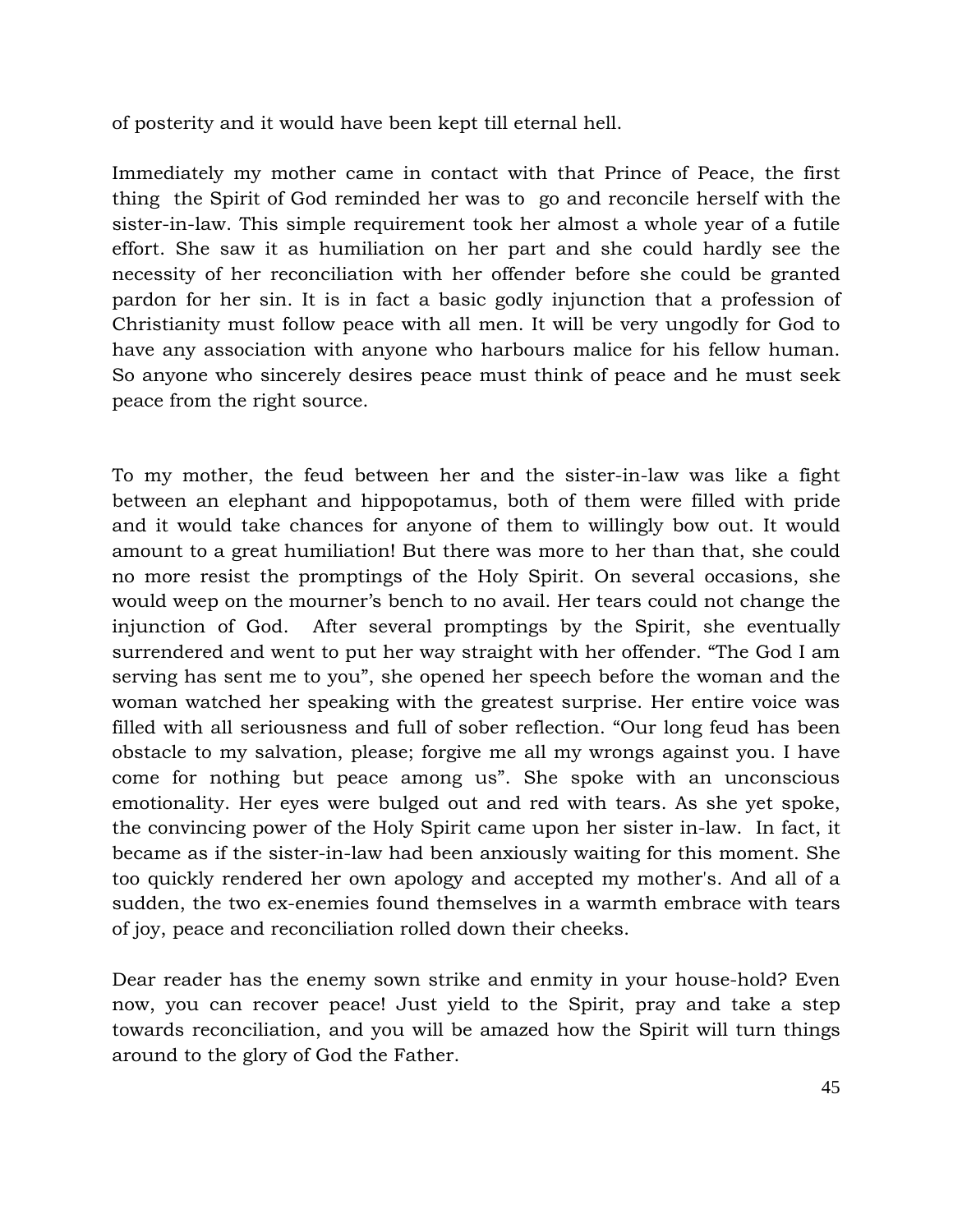There is an exercise for you in the next page.

# CHALLENGE NO 1

- 1. Do you really want to be identified as a blessed man of God?
- 2. Would you want to have such a Bitter crooked past life experienced by the author before you attain the status?
- 3. Why not seek your Salvation now?
- 4. List four attributes of King David which proved that he was really saved.
- 5. List at least seven things that the Holy-spirit does in the life of a believer.

# WHAT YOU MUST DO

- 1. Acknowledge that you are a sinner; Romans 3:23; Luke 18:13
- 2. Repent of your sin; Luke 13:3; Acts 3:19
- 3. Confess your sin to God; I John 1:9
- 4. Forsake your sin; Isaiah 55:7
- 5. Believe in God's only begotten son; John 3:16

# CHALLENGE NO 2

- 1. Are you prepared to keep the treasure you have got through the experience of salvation?
- 2. Now, that you have read about the importance of sanctification and Holy Ghost Baptism. Would you pray to have these experiences?
- 3. If you have not been given your testimonies, the experience of the author in this chapter should be an inspiration to you.
- 4. Ponder on the number of souls you have won for Christ.
- 5. What do you know about restitution?
- 6. Who are your friends and which associations do you keep?
- 7. Anything you achieve without prayer can never stand. Do you always pray?
- 8. How often do you meditate in the word of God?

# WHAT YOU MUST DO

- 1. Kneel down and ask Jesus Christ to sanctify you with His precious blood.
- 2. If you are convinced of your sanctification, pray further for power for service, that is, enduement of the Holy Ghost. You are not to compel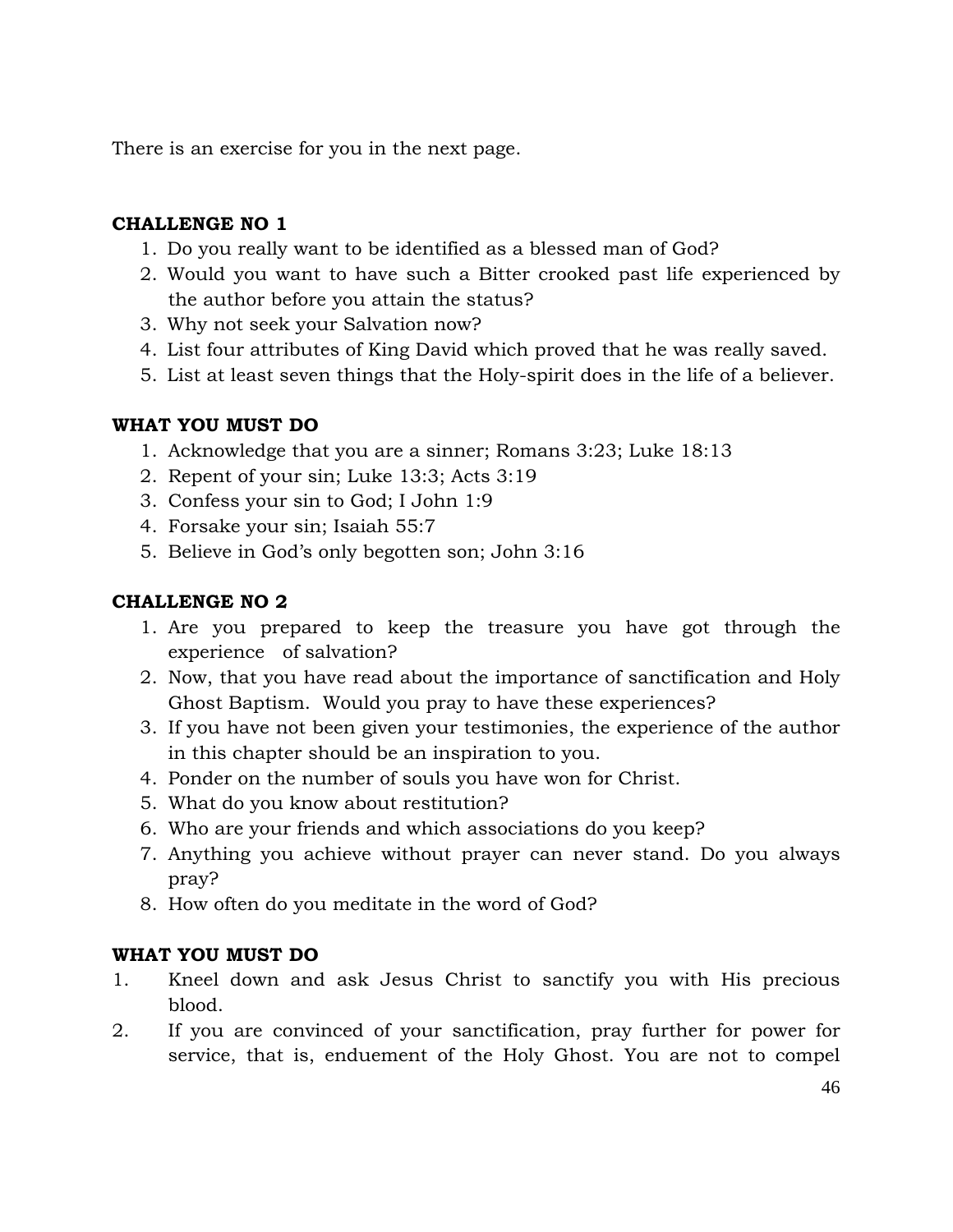yourself to speak in tongue; the spirit will give you the utterance. Beware of counterfeit of the spirit!

- 3. Don't stop giving your testimony when you find yourself in a new environment. You may win a soul for Christ!
- 4. Always pray and read your bible every day. Through these two, you speak to God and God speaks to you, for a smooth running two-way communication.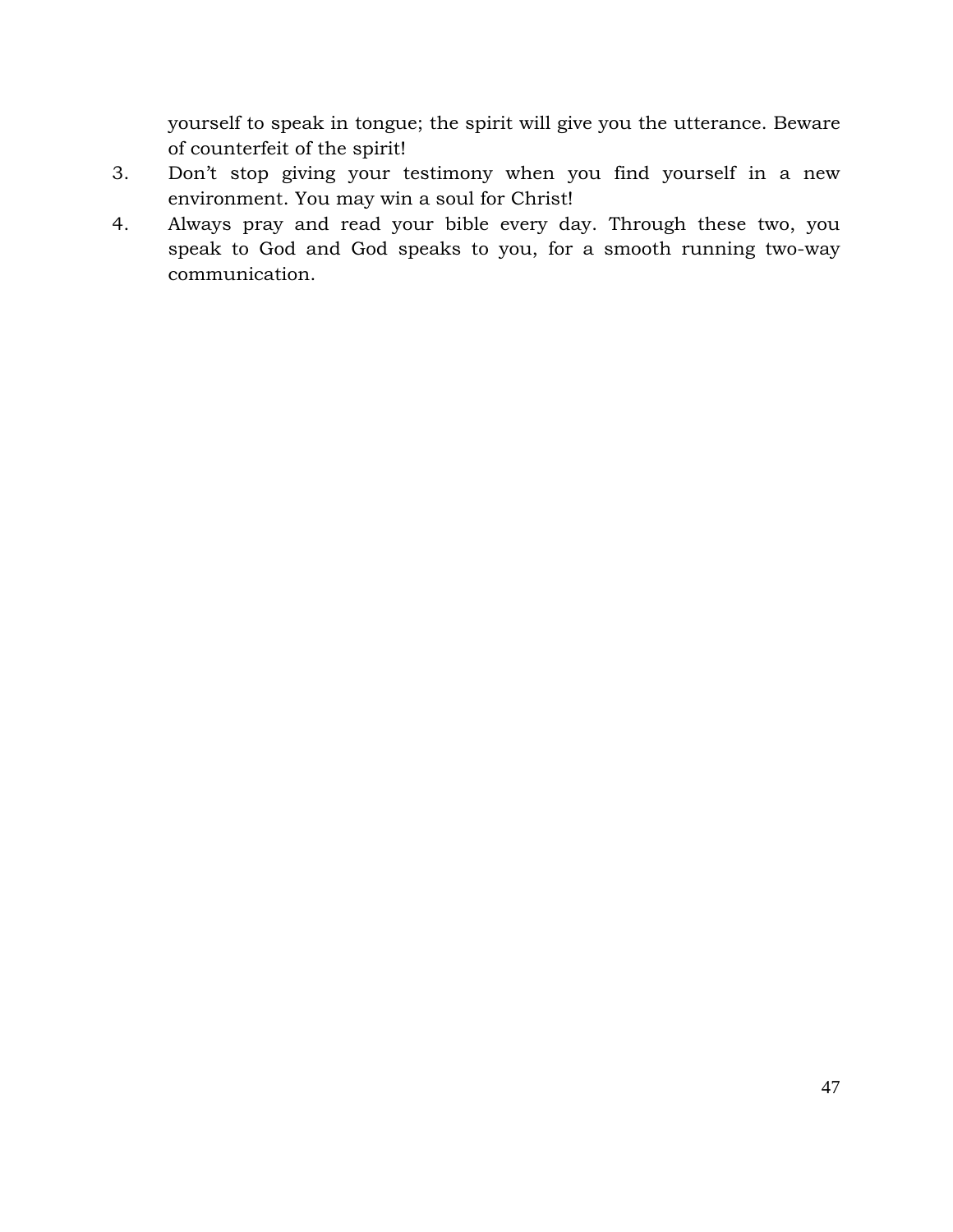# INSPIRING POEMS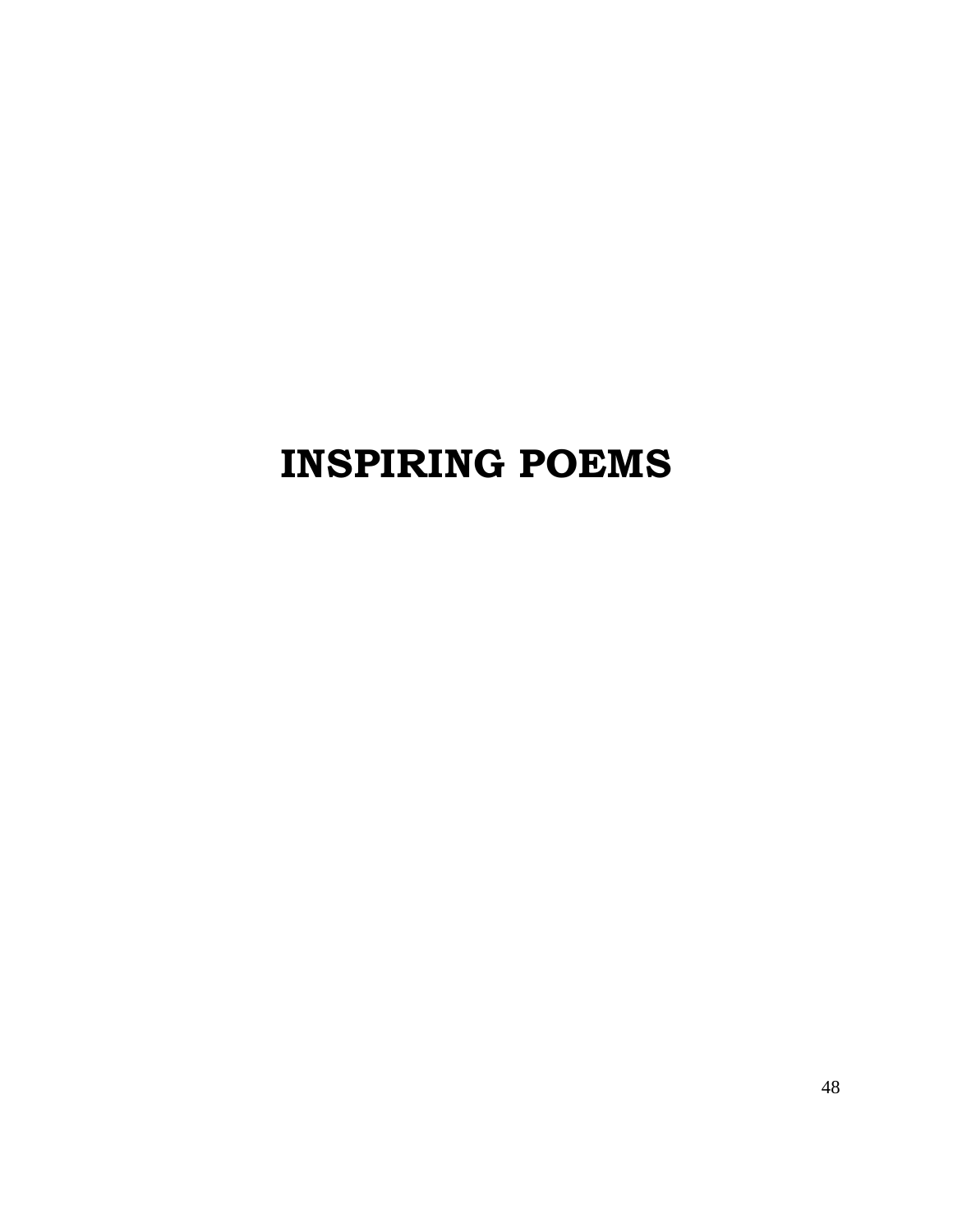# The World of Vanity

The world is just a marketplace, with vain products on racks displayed.

The surviving patrons briskly pass, with moment like dream in a slumber.

The prize is sure in the life beyond, with audit of life in celestial shore.

The exit gate will soon be opened, for us to end and leave for home.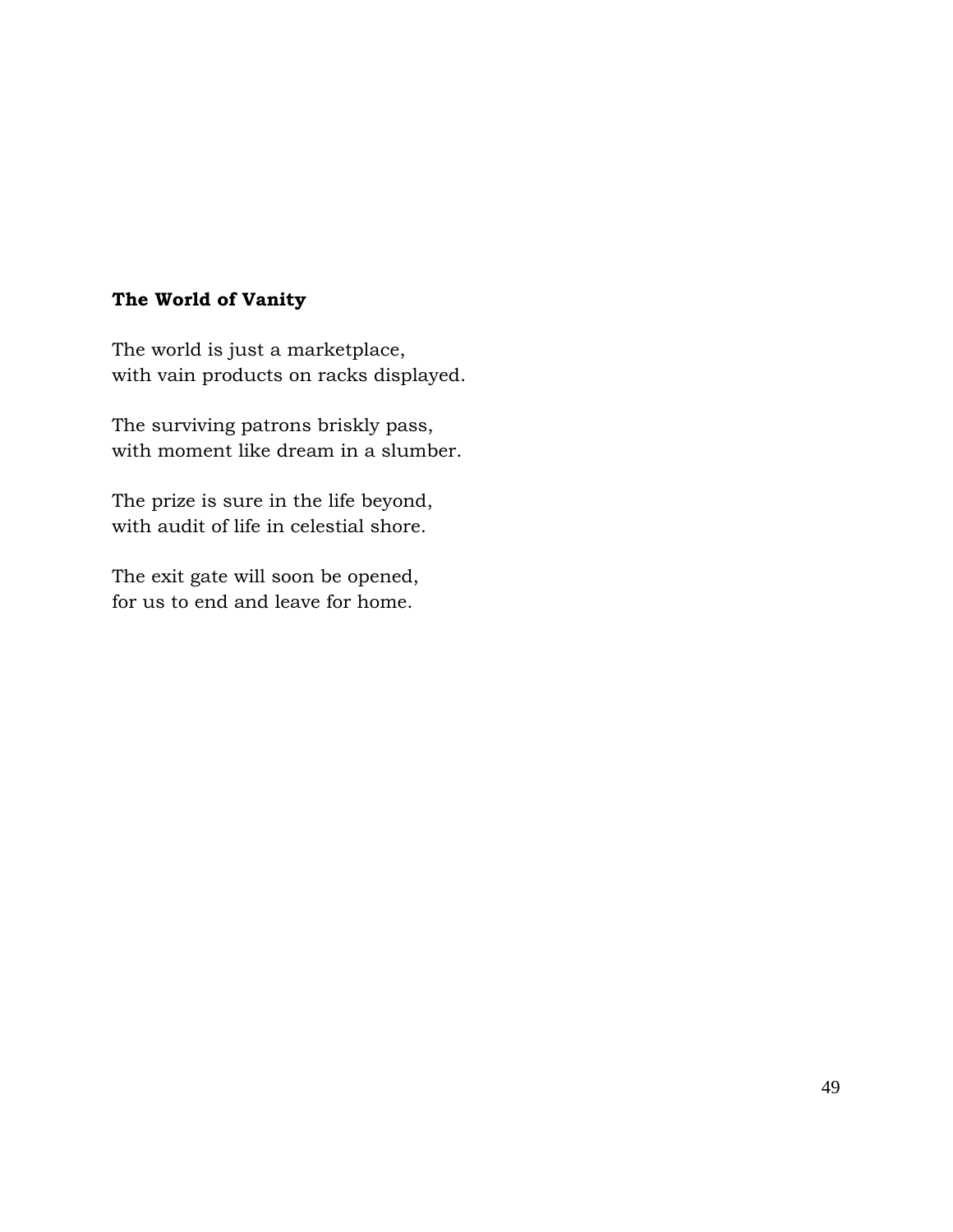# Would you join me?

I have heard of the land, In the far away strand, 'Tis the land flow' with milk and honey, There, my heart desire, I'm tired of being here, would you join me? 2ce to go.

'Tis in the Holy book, no sin shall enter in. in the land, holiness is the key. There, Christ is the king and the saints from below, would you join me? 2ce to go.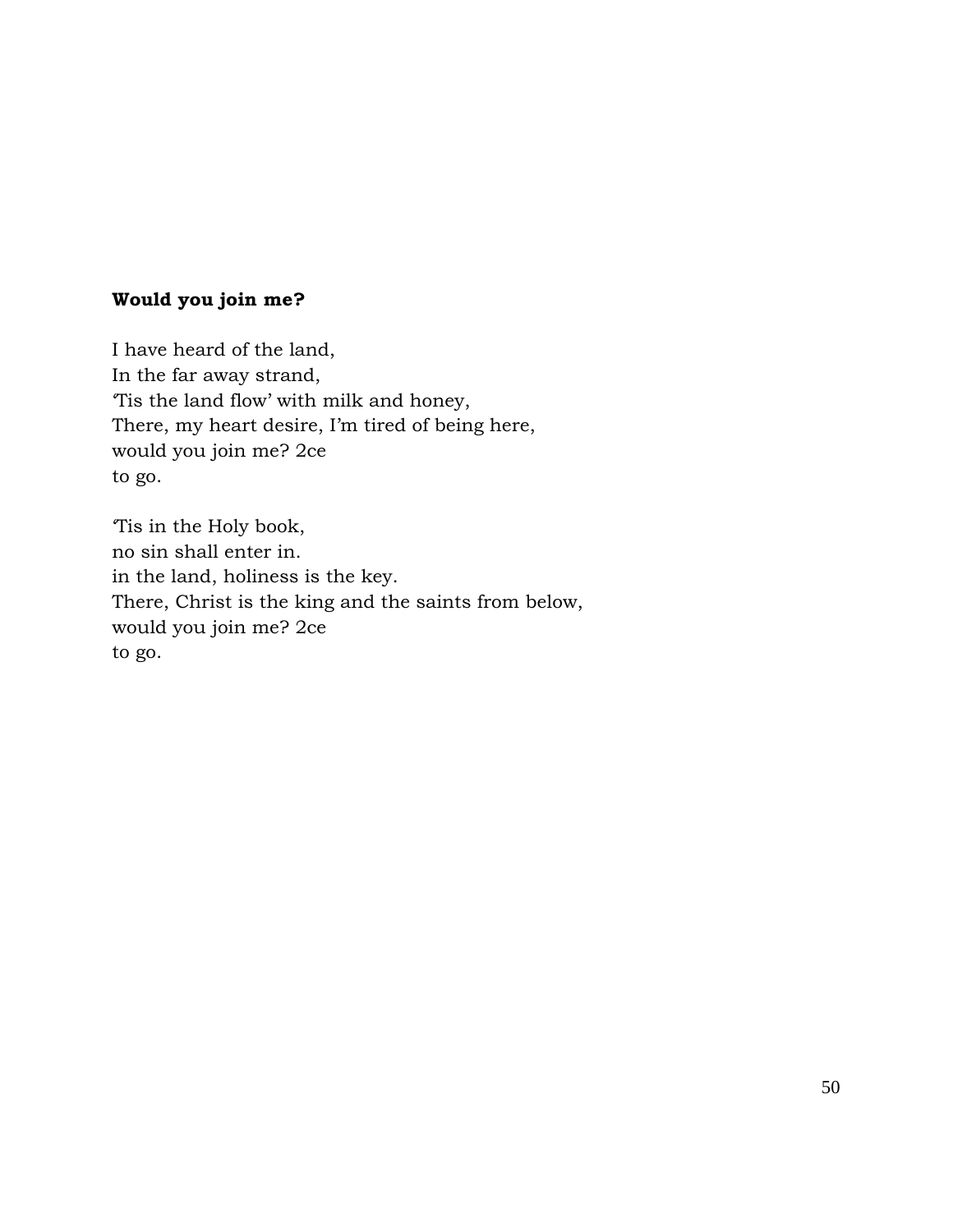### Oh, What a Glorious Day!

When my soul is found, amidst the dirt of sin. My redeemer through His bountiful grace strength forth, His mighty hand, with blood to wash me whole, Oh, His glory first revealed! What a glorious day! What a glorious day! My Saviour makes me whole, Oh, what a glorious day!

When my soul is saved, amidst the sting of death, my Saviour through His divine book, shine on, His powerful light with truth to lead me on, Oh, His doctrines first understand! What a glorious day! What a glorious day! My Saviour lead me on, Oh, what a glorious day!

When my soul is ripped, amidst the Church of saints, my Lord through His mighty trump, catch up, to azure above, with Groom in the cloud to meet, Oh His Lordship first shown! What a glorious day! What a glorious day!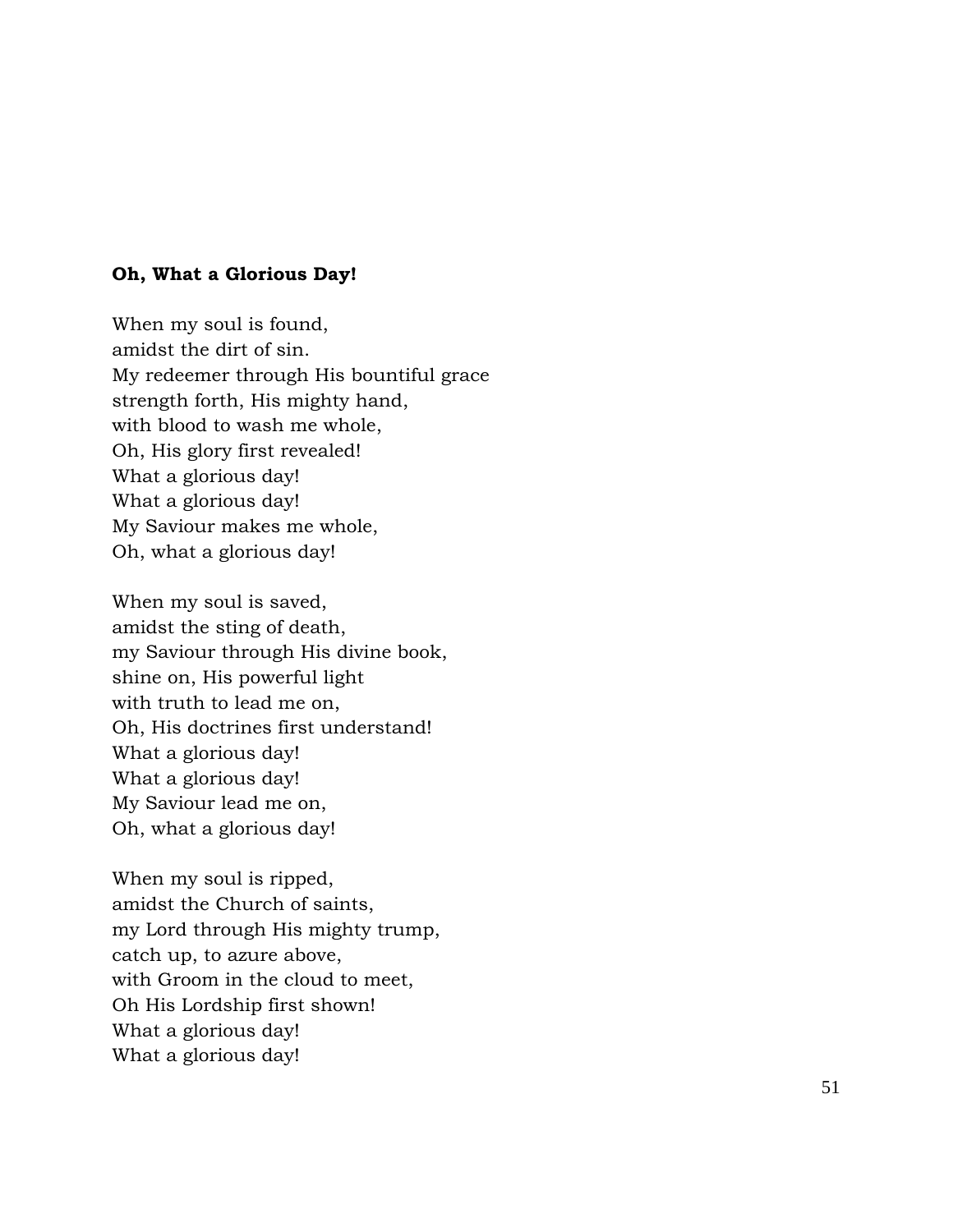My Saviour in the cloud to meet, Oh, what a glorious day!

# Over, over, our work on Earth

Soon, our warfare will be – over, On this lan-d which man con - trols, The to - ll of death will say it all, Over o'er, your work on earth.

Chorus: Over, our – toiling of days, Over, our – watching of nights, Over, over, hour of pray – ers, Over, over, our work on earth.

Soon, our orientation will be on, At the feast on the azure above, The trumpet sound will say it all, Over o'er, your work on earth.

Soon, our king-dom will be ours, Establish here for peace and justice, The milli-neal reign will say it all, Ours, ours, the governing of earth.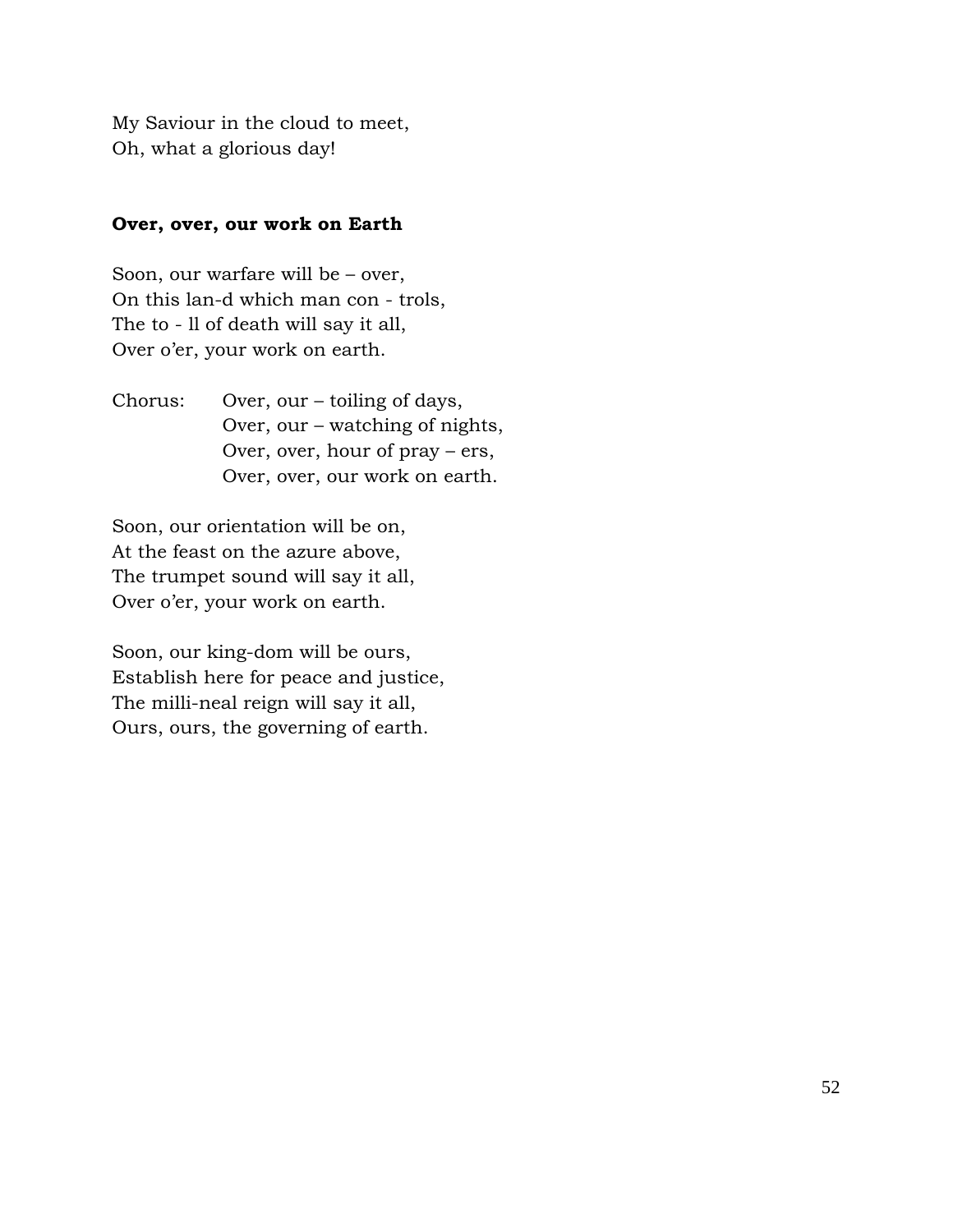### Jesus and Man

A man can see you off, but Jesus will see you through

A man can escort you, but Jesus will pilot you.

A man can accompany, but Jesus will be with you always.

# Rivers of Life

Rivers of life flow with breeze of time. Sources of which no man can tell We think over the time it's hot The cool it blows we fail to speak The coast of which we stay to dine Oh, we are to loom in joy In breeze that brings a glimpse of sleep. A far we go in dream of good. So the body in a state of rest Off we lost in thoughts of life. The time we wake refreshes the thoughts On, we flow with rivers of life.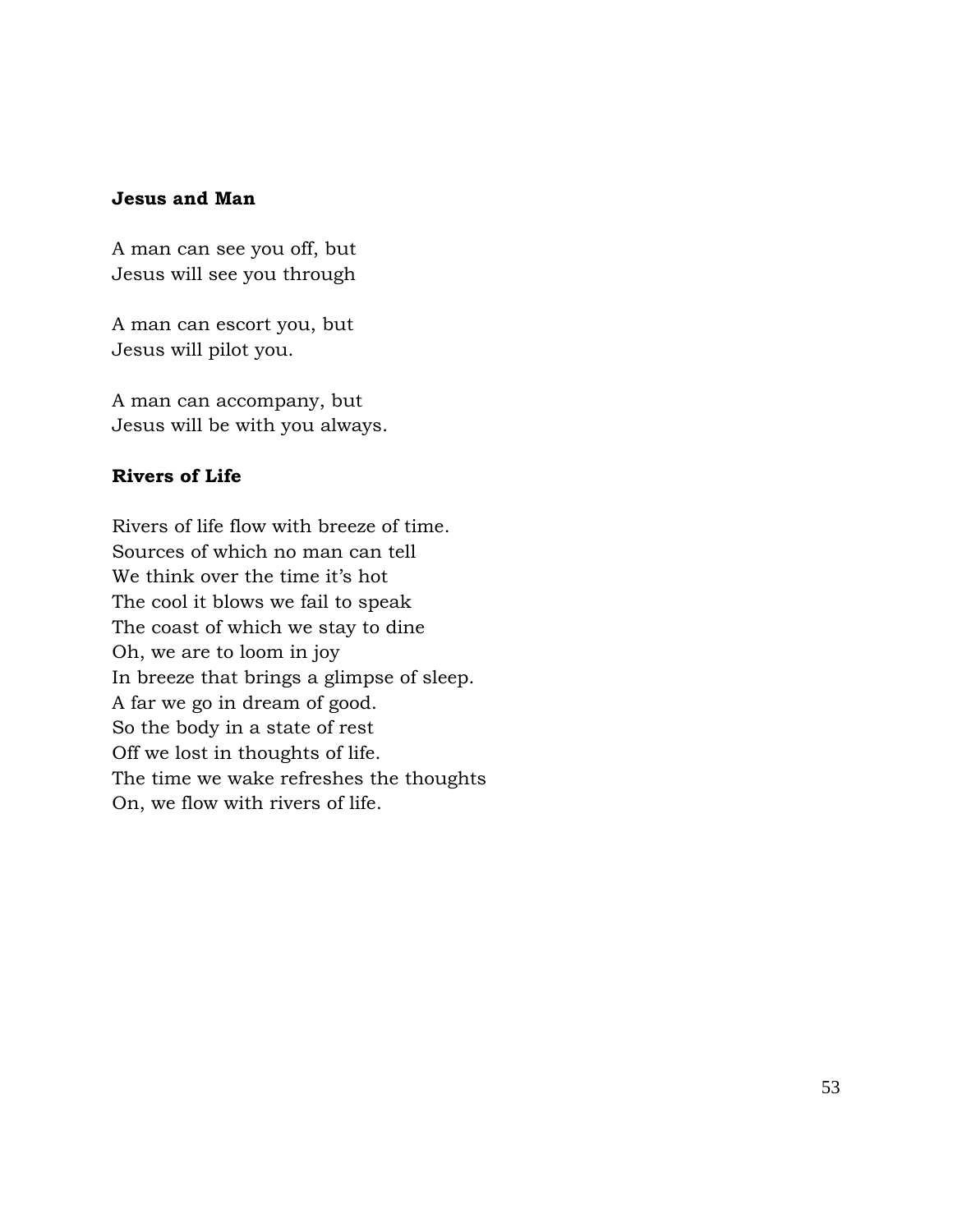### Life, but Here and There

Life, but here a must and once, Blood and breath shall keep it on.

Life, but here for a time and tide, In this cursed and sinful world.

Life, but here for a while and moment, Star-like shall it come to pass.

Life, but here for young and old, Ups and downs the paths to trekked.

Life, but here a stage and season, To right the wrongs in faithful souls.

Life, but here a place and path, To see and treck all in faith.

Life, but here a gloomy of vain, To them that behold the mansions beyond

Life, but here a kingdom of peace, To them in hope abide in grace.

Life, but here on earth below, Till cock crow to take the breath.

Life, but there in heaven at last, Glorious body shall keep it on.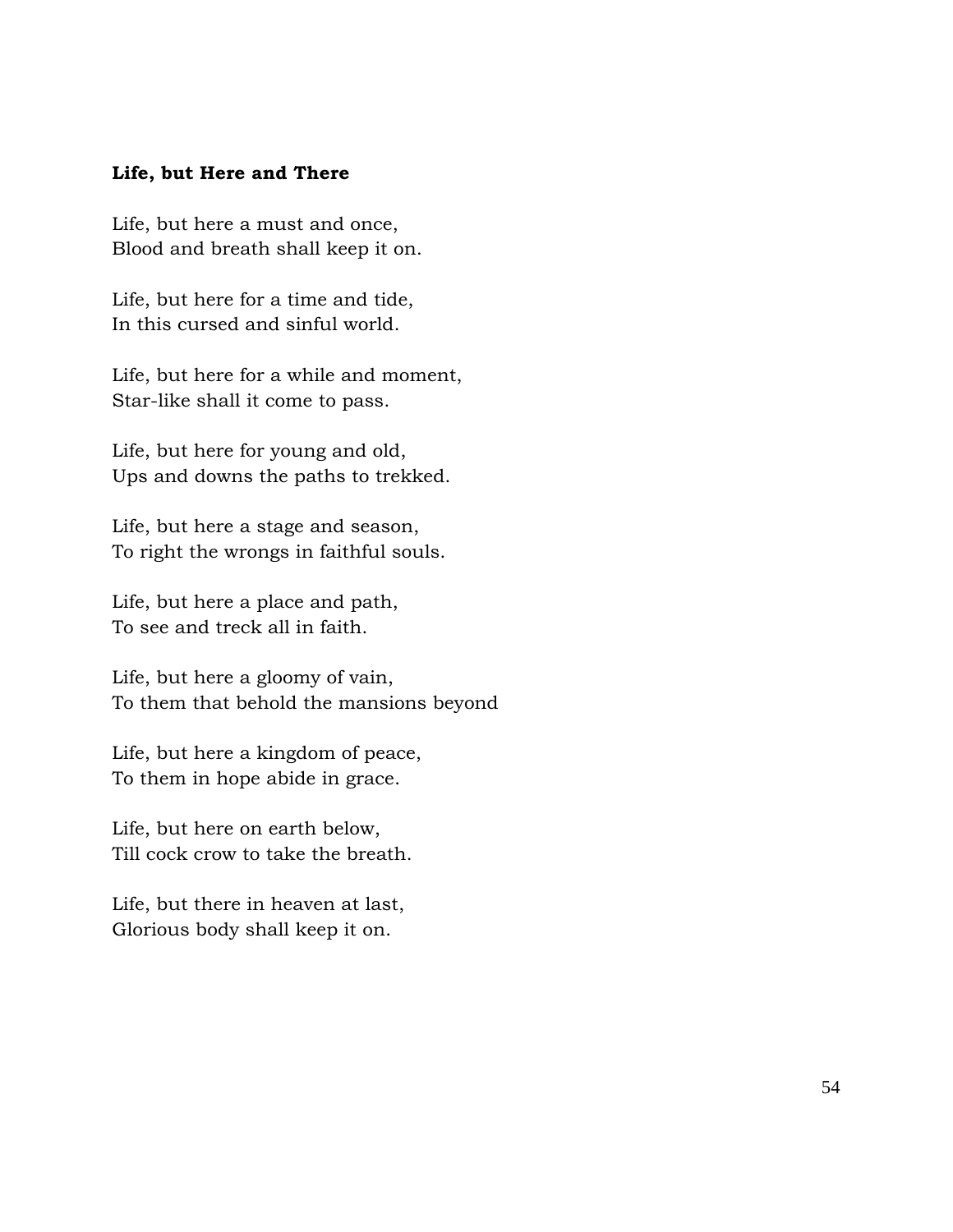### An Endless Road

You are the road, upon which I trek Where you end, is where I stop So rough it is, so smooth I feel The hills I climb will sooth the pain The valleys descend, is solace of life Each time I fall, you lament my weakness Each time I stand, you gain my confidence The sun that shines, reveal your beauty.

The rains that fall, descend your blessings The stars that twinkle, express your kindness The moon that blooms, explains your love The road that ends, is a way for another The endless road, I can trek for life. A day and night, a record of hope The ups and downs, knowledge of peace The more I trek, the great I become.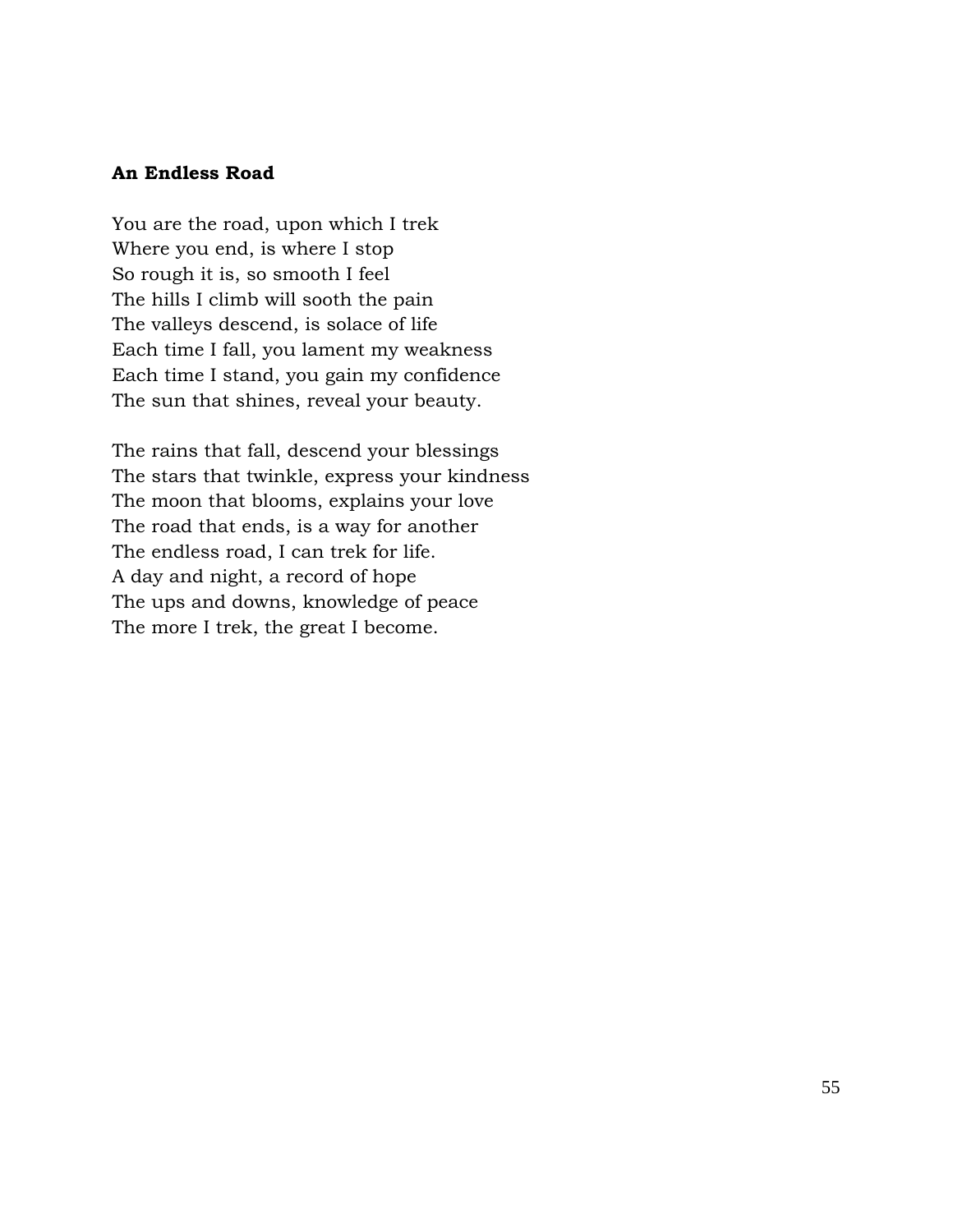### Mother, Mother

Mother, mother, where are you? Your strength and sweat you'd not withhold All I know, you care for me Like broody hen does for her chicks.

Mother, mother, this is you Your work for day seems unending Your rest I know is in my sleep Cock - a – doodle – do, you're awake

Mother, mother, how are you Your black and shine hairs have gone so grey All I care, you deserve a rest, for you to live and reap your fruits.

Mother, mother, this is you Your leisure I know you spend on kneels, When it's time to cross the bridge Mother, mother, still pray for me.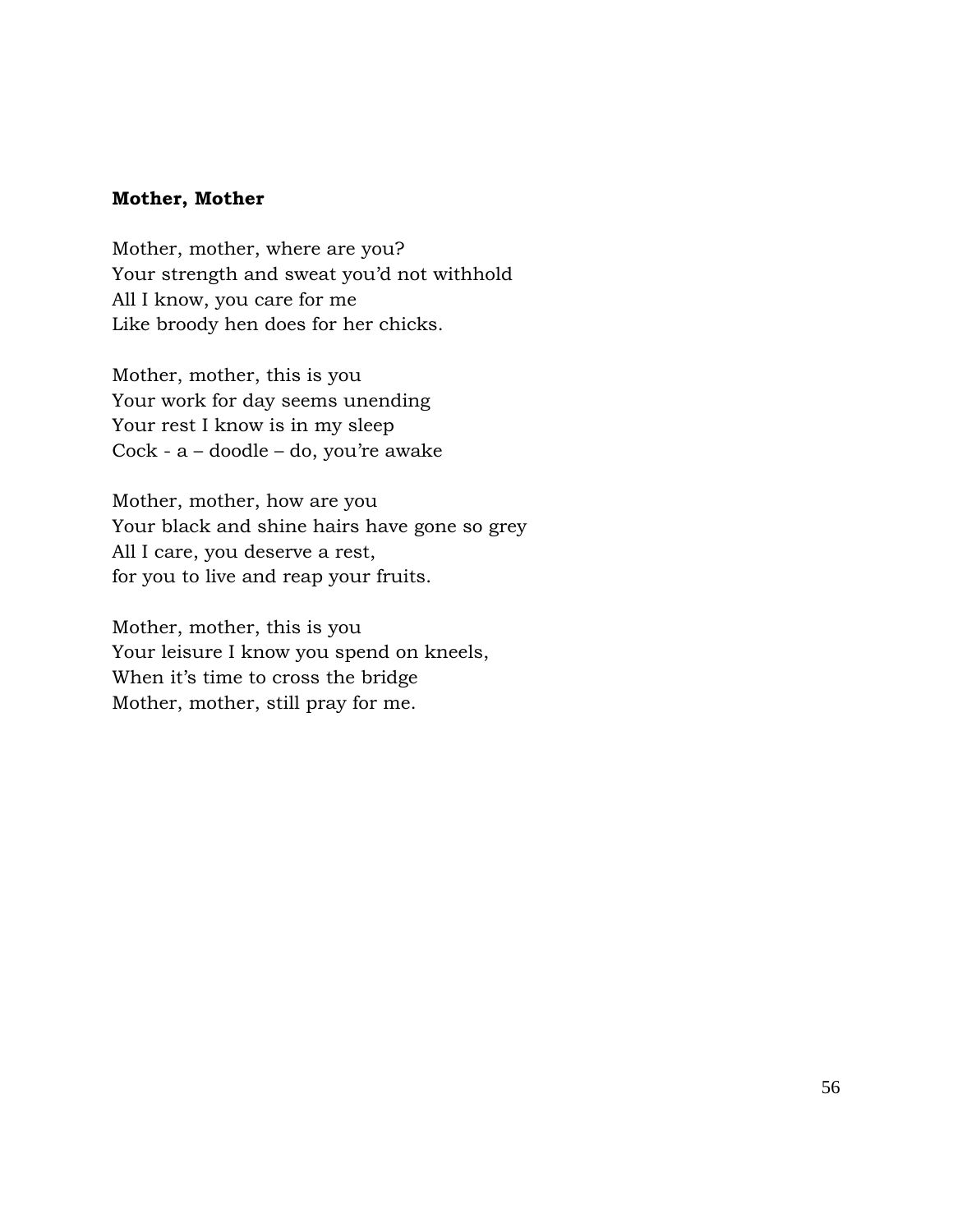# My Mother in Love

She could not say why She could only say when She could not say how She could only say where All about her love for my father

She could not stop her dream She could only stop her sleep She could not stop her thought She could only stop her speech All about her love for my father

She could not learn to forget She could only learn to forgive She could not fail to tell me She could only learn to be cautious All about her love for my father.

,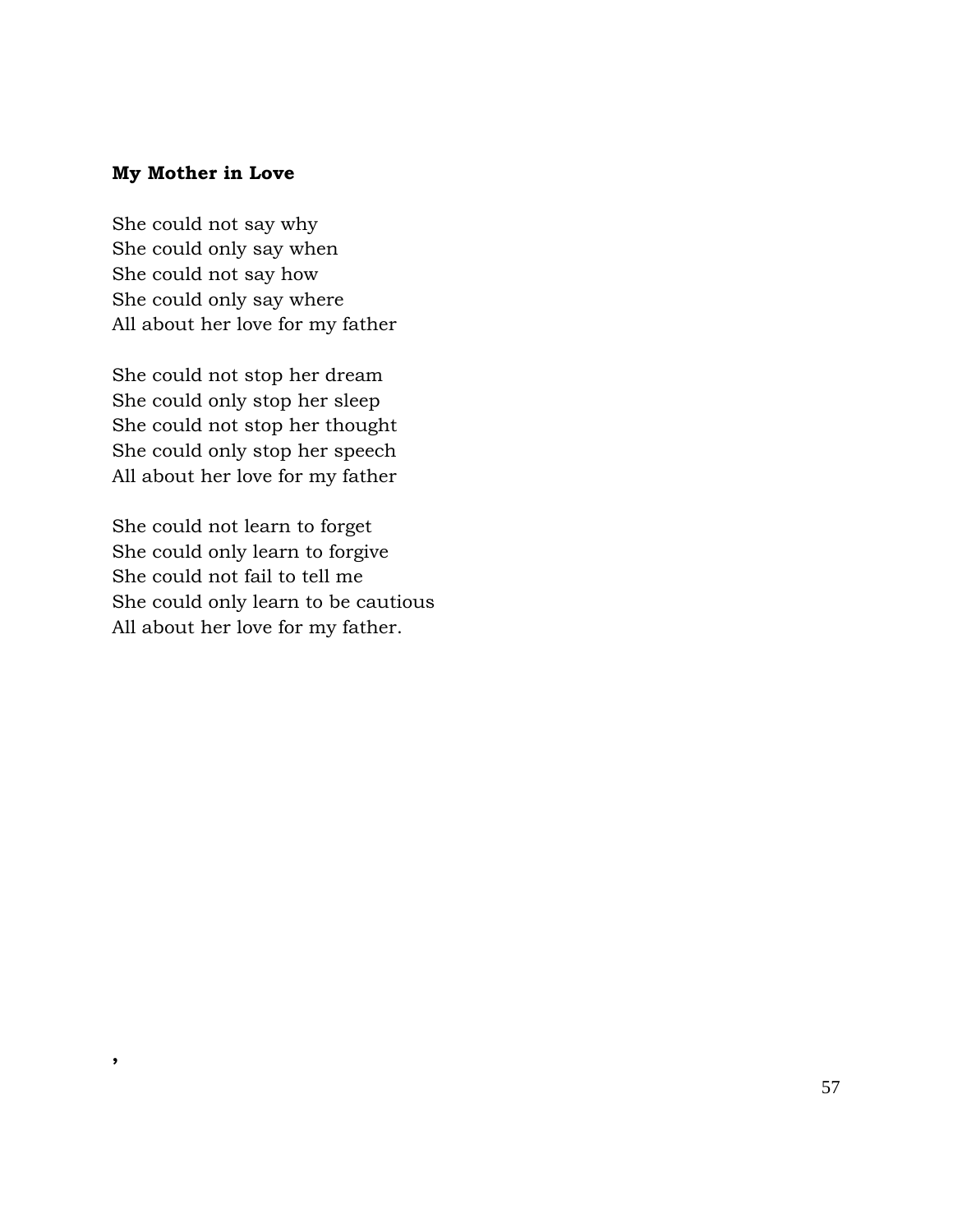### Oh, What a Friend!

I have a friend, oh, not a friend, For it is more than a friend. Her position is like a sister, But her dispensation is more than one. Blood relation is not her match, For none is yet up to the task. This evidence is what I know, In exhibit of her real love for me My groaning is read on her frowning face My joy is beam on her smiling face. Her only dream is my golden crown, She owns the match that rekindles my hope She spreads her piece to wipe my tears Our thoughts and speeches are ever the same She goes with me in the sailing of mind, Oh what a friend, That's more than a friend.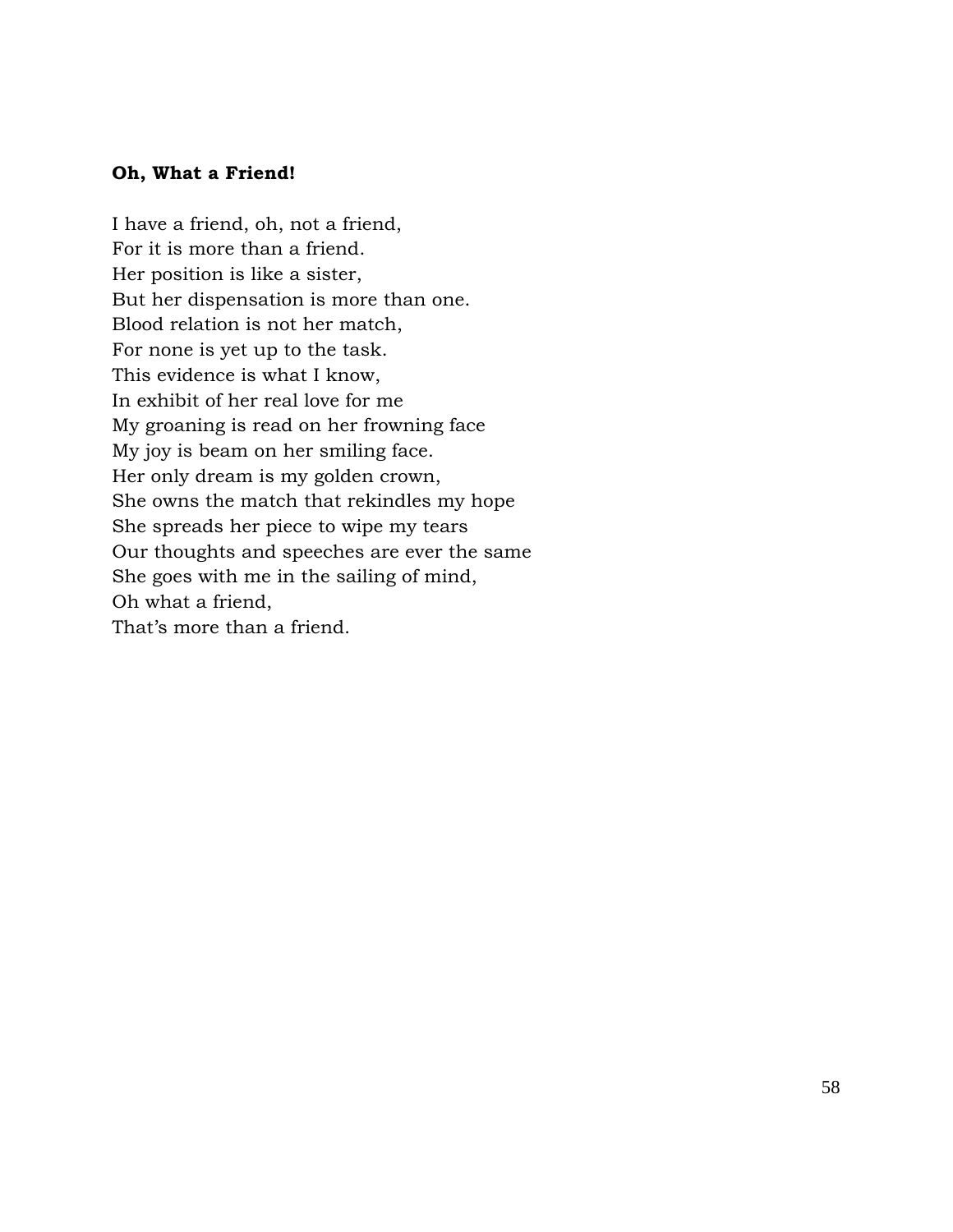### Still Birth on June 12

A child was born on June 12 His father was a khaki Boss, A gun ruler for grievous 8 years, A symbol of mirage and uncertainty, His mother was a true democrat, An admirer of all and Sundry A friend of tribes and religious groups. A lover of peace and party of progress, A great achiever and cheerful philanthropist A district patriot and international guru, A threat to saboteurs and enemy of oppressors. A succour to oppressed and hope for masses Her personality is a symbol of unity and faith Her name is an attributes of wealth and blessing Her gesture is an intimate experience and perseverance Her campaign was equity and poverty eradication Her slogan was hope '93 The mid-wives all over watched the child crying But a dosage of decree laid him to rest Foul! Foul!! Mid-wives proclaimed Horror! Horror!! The mother aggrieved A flimsy reason; the mother is at fault, An after thought, the nation reacted, The military clique has secret to keep, No! No!! They should quit the scene, Democracy is a child we want, Masses cried for peace and justice Patriots feared for National Unity, Human right activists arose in sedition, World powers sanctioned for democracy, Believers prayed for divine intervention, By his power, the gun-man annulled, Interim arrangement; will suppress the truth, When the father needs to step aside,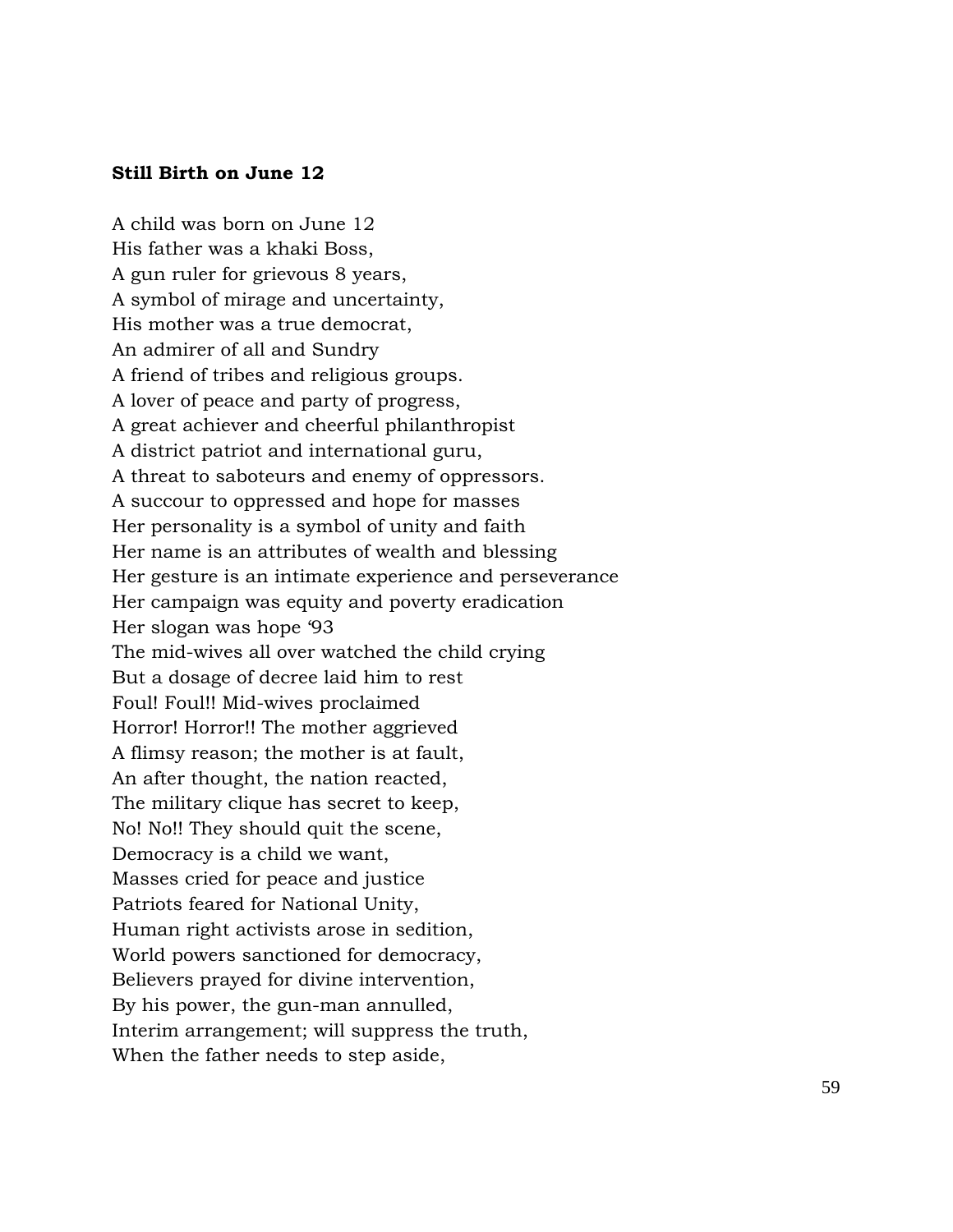The wound forever will nation nurse Foul! Foul!! We keep singing, When democracy was drugged to death.

### Hail, African Youth

Hail, African Youth! For how long we speak her development, Neglected pivot of her rural economy, Battered destitute of poverty situation. Overwhelmingly rich with glaring virtues; Love for adventure and preference for boldness, Great in knowledge and might in strength, Prone to innovation and less conservative, Fear no failure and fast to learn.

### Hail, African Youth!

For how long would she be developing, Amidst the circumstances against her being, No job! No food! No shelter! No clothing! Sparingly grip by fear of future. Arise, the elders of her continent! Your songs shall be to hail the youth, To guide and lead for her to see, That your work today shall ever live.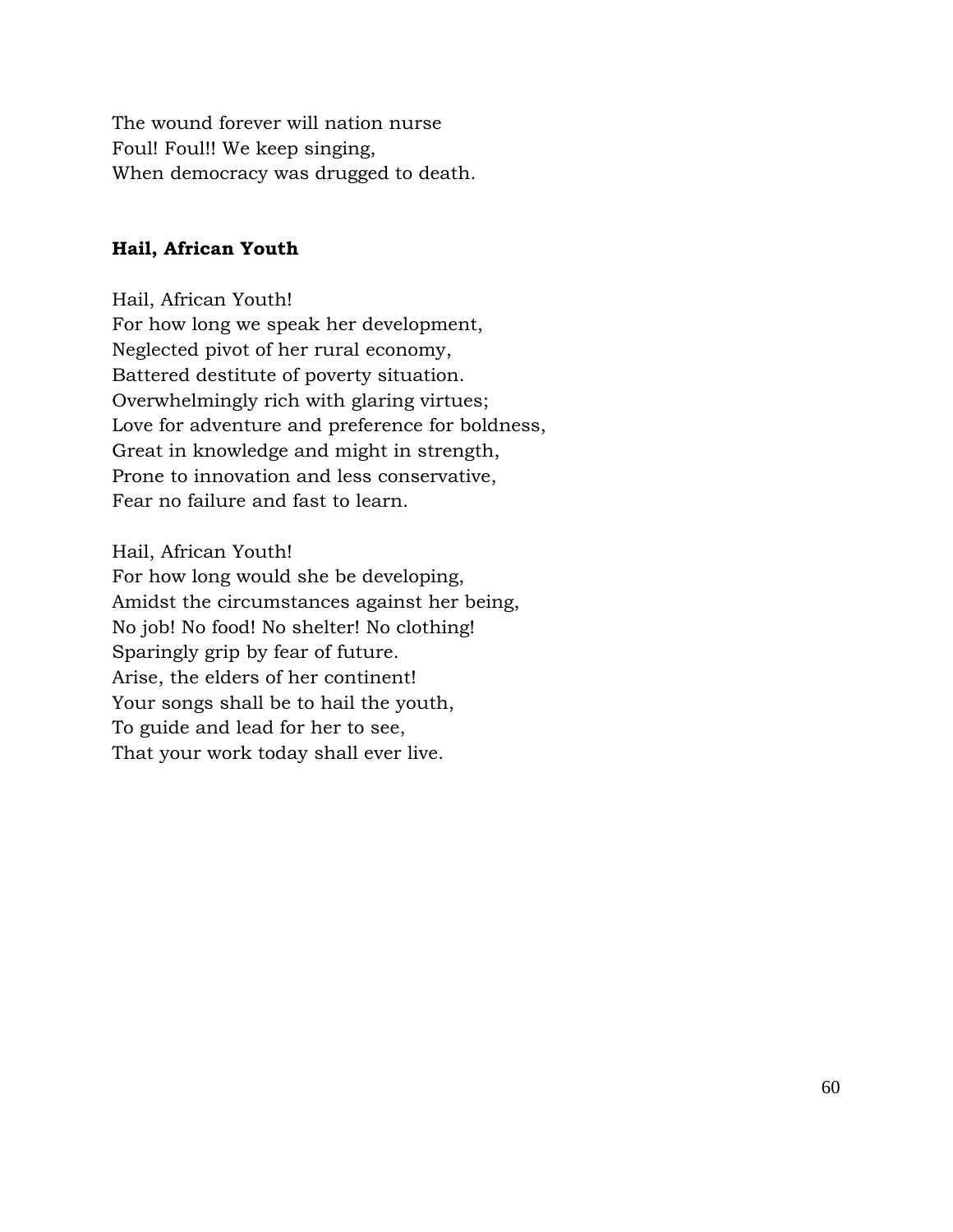# Herrsching! Herrsching! Beautiful Herrsching!

Herrsching! Herrsching! Beautiful Herrsching! Countries meet to share her glory. Her fields are green with works of nature. Bavarian farmers are worth of praises. In Union she acts to show the world, Her concerns for future across the globe. Youth in the world 'll sing her praises, for with her they meet to share and smile. Alas, they part with strength of hope, singing a song shaping the 'future'.

# My Wife in Appreciation

If I have to live my life all over again, Please know that you would, always be my loving husband. Thanks a million to your caring attitude, loving kindness and romantic gestures. For each year that passes, I thank the Lord for making me worthy of your affection, and the joy of a good home, second only to our home above.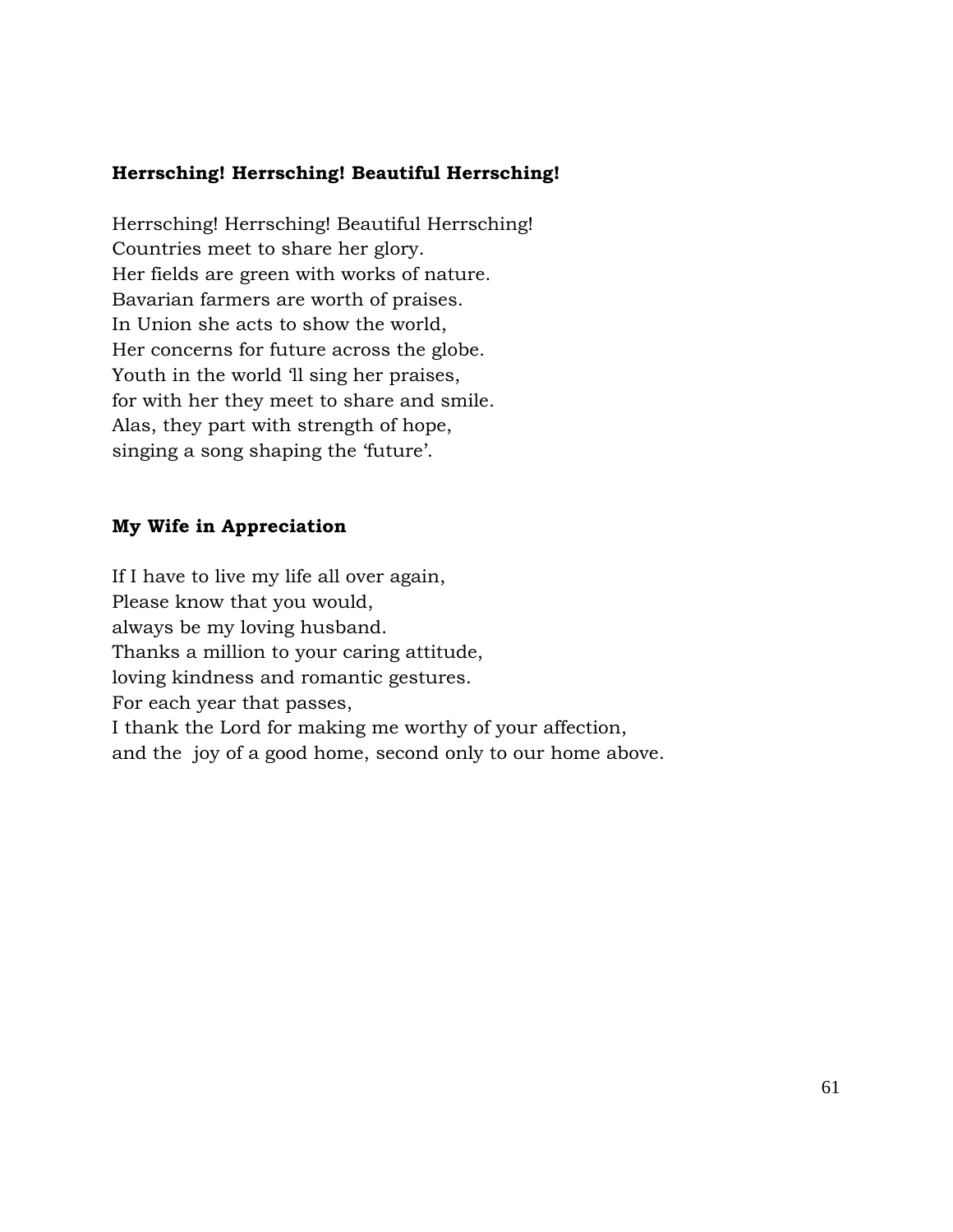# **AN EDITED VERSION OF TORIMIRO'S FAMILY EULOGIES**

| <b>EULOGIES</b><br>IN<br><b>IJEBU</b> | <b>INTERPRETATION IN ENGLISH LANGUAGE</b>             |
|---------------------------------------|-------------------------------------------------------|
| <b>DIAECT</b>                         |                                                       |
| Omo m'eji Isònyin                     | An <i>Isònyin</i> child with the knowledge of rain    |
|                                       |                                                       |
| Omo Kòbódé Ogòbirò                    | The pure child of $\dot{O}$ gobiro                    |
|                                       |                                                       |
| Omo Balógun Dodondawa                 | The child of a brave General                          |
| Okansoso àràbà ti mi<br>igbo          | The one and only biggest tree that shakes the forest  |
| kìjikìji                              |                                                       |
| Omo Legán                             | An indigene of <i>Legán</i> village                   |
| Omo onilu arinrin tán                 | Of an inestimable might                               |
| Omo èmò Isonyin                       | A wonder son of Isonyin                               |
| O la owo, o la omo                    | Prosperous in money and children                      |
| Omo elehinkunle ara                   | A child with beautiful backyard                       |
| Timáa gbohùn asèké                    | That can discern the voice of the liars               |
| Omo Awùnrèn ojèpà                     | The son of <i>Awunren</i> that consumes groundnuts    |
| Omo Onisapodo meji                    | With a dual indigeneship of Isapodo                   |
| Ikan ni ife ikan ni Isonyin           | One in Ife and one in Isonyin                         |
| Omo Balogun Kujènro                   | The son of General Kujenro                            |
| Omo agbele se ona bi Oyinbó           | He locally manufactures artifact just like the whites |
| Omo Ajilo'gba aso                     | He is wealthy in wearing apparels                     |
| Omo Aloso ma lo tànná                 | He changes cloths on a daily basis                    |
| Omo Ológò lègè                        | A child that is gloriously fragile                    |
| Omo Ológo seri àgbà                   | Glorious in testifying for the elders                 |
| Omo okolé owo esukune                 | He built an inexhaustible treasury of money           |
| Omo méjì igan                         | A rain friendly <i>Igan</i> child                     |

**Source:** My Uncle- Dr S.E.A. Torimiro, an illustrious son of Isonyin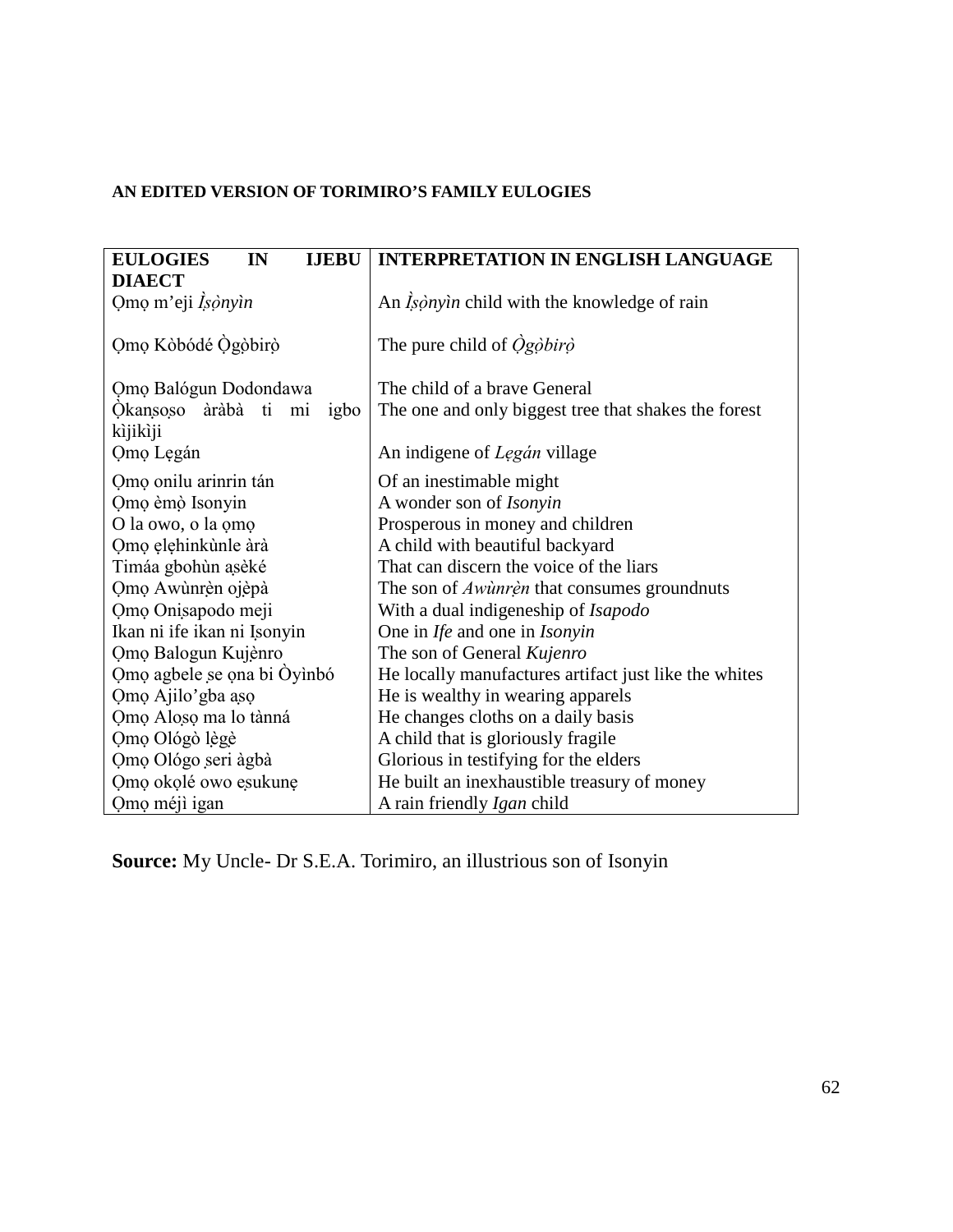

### **DIXON OLUTADE TORIMIRO'S FAMILY GENEOLOGY**